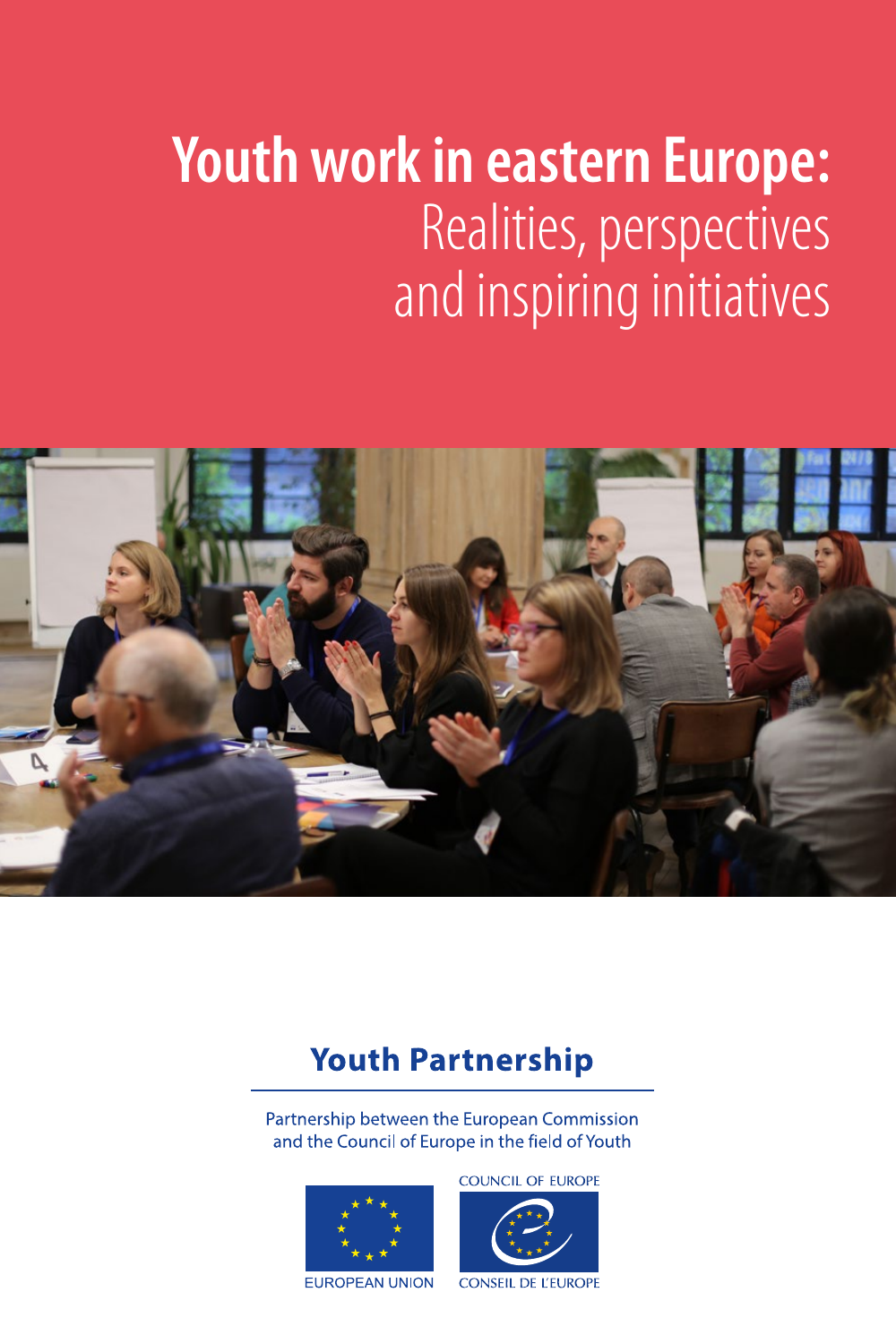# **Youth work in eastern Europe:** Realities, perspectives and inspiring initiatives

**Alena Ignatovitch, Max Fras and Tanya Basarab**

Council of Europe and European Commission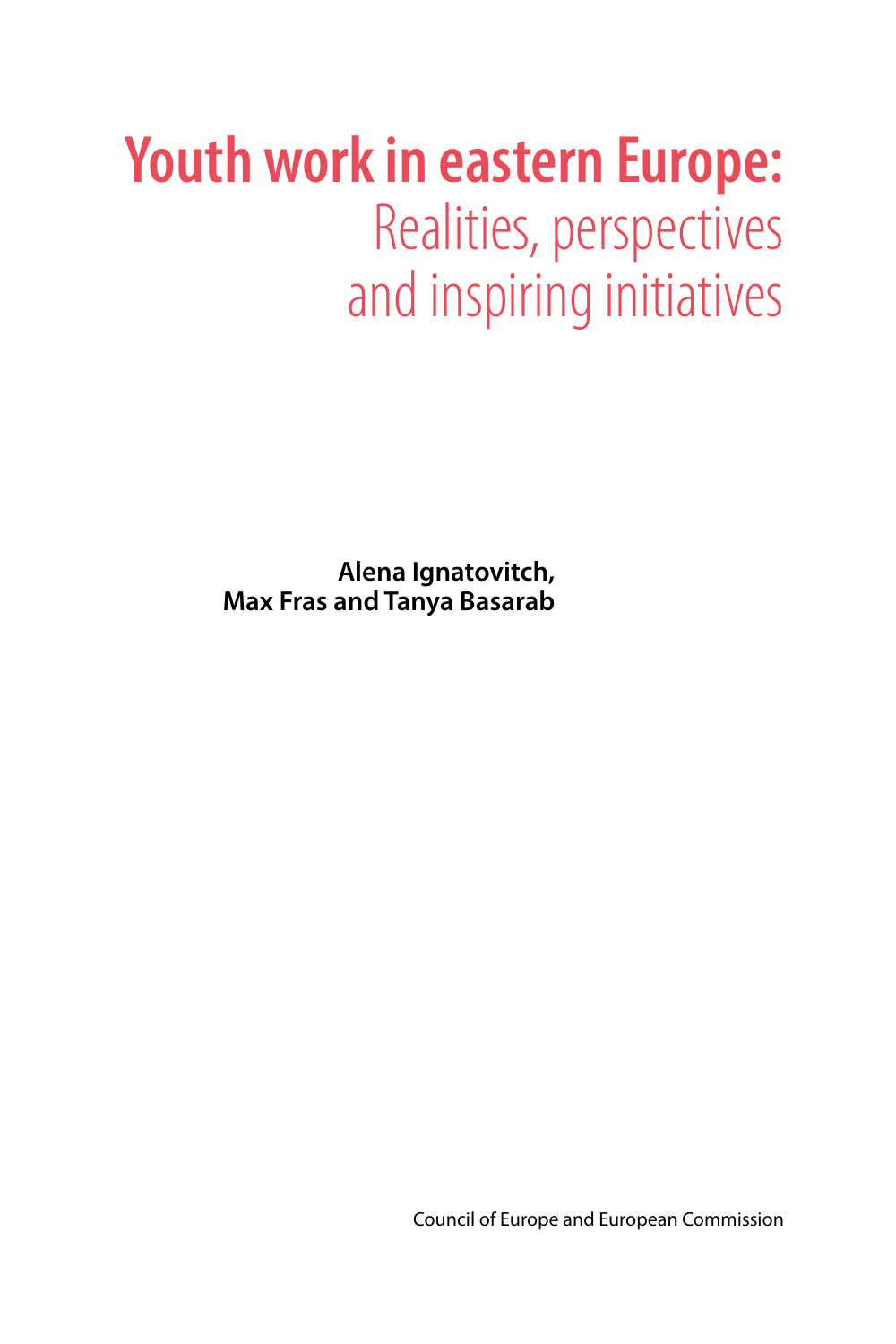*The opinions expressed in this work, commissioned by the European Union– Council of Europe youth partnership, are the responsibility of the authors and do not necessarily reflect the official policy of either of the partner institutions, their member states or the organisations co-operating with them.*

All requests concerning the reproduction or translation of all or part of this document should be addressed to the Directorate of Communications (F-67075 Strasbourg Cedex or publishing@coe.int). All other correspondence concerning this document should be addressed to the partnership between the European Commission and the Council of Europe in the field of youth.

> Photos: Partnership between the European Commission and the Council of Europe in the field of youth and Georgian Youth Agency

Cover and layout: Documents and Publications Production Department (SPDP), Council of Europe

> Co-ordination: Tanya Basarab and Lali Bouché.

© Council of Europe and European Commission, October 2020 Printed at the Council of Europe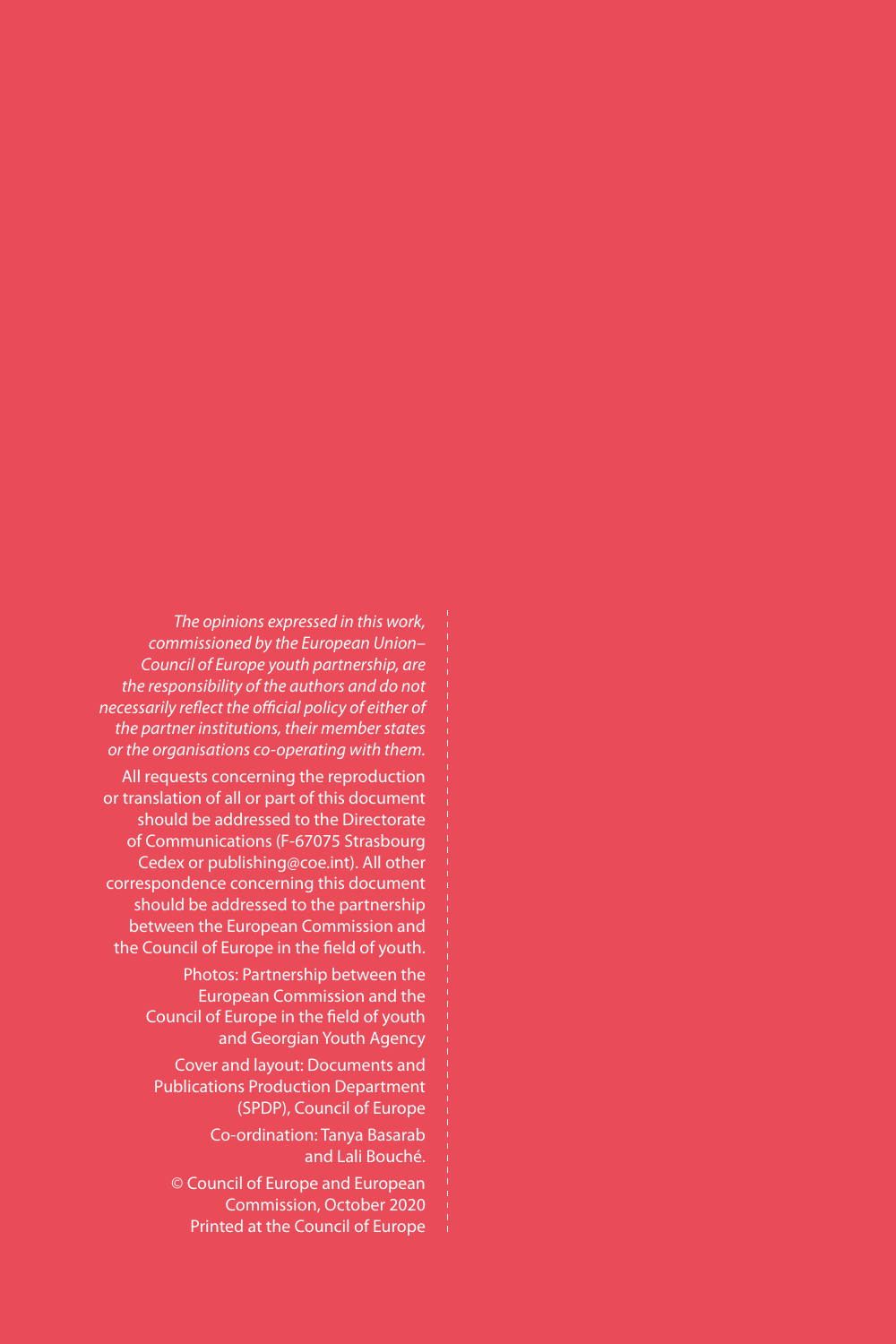# **Contents**

| <b>INTRODUCTION</b> |                                                                                                                                                        | 5  |
|---------------------|--------------------------------------------------------------------------------------------------------------------------------------------------------|----|
|                     | <b>METHODOLOGY AND SOURCES</b>                                                                                                                         | 7  |
|                     | <b>REGIONAL PERSPECTIVES ON YOUTH WORK IN EASTERN EUROPE</b>                                                                                           | 9  |
|                     | Youth policy legislation and institutional structures                                                                                                  | 10 |
|                     | Defining youth work                                                                                                                                    | 12 |
|                     | Standard setting in youth work                                                                                                                         | 13 |
|                     | Financial support for youth work                                                                                                                       | 17 |
|                     | Investing in youth workers (education, learning and skills)                                                                                            | 21 |
|                     | Methods and types of youth work                                                                                                                        | 27 |
|                     | Youth infrastructure (youth work services at local and regional level -<br>youth clubs and youth centres with a strong non-formal education component) | 31 |
|                     | European and transnational standards and support                                                                                                       | 34 |
|                     | YOUTH WORK REALITIES - COUNTRY PROFILES                                                                                                                | 39 |
|                     | Armenia                                                                                                                                                | 39 |
|                     | Azerbaijan                                                                                                                                             | 42 |
|                     | <b>Belarus</b>                                                                                                                                         | 44 |
|                     | Georgia                                                                                                                                                | 47 |
|                     | Moldova                                                                                                                                                | 50 |
|                     | Ukraine                                                                                                                                                | 54 |
| <b>REFERENCES</b>   |                                                                                                                                                        | 59 |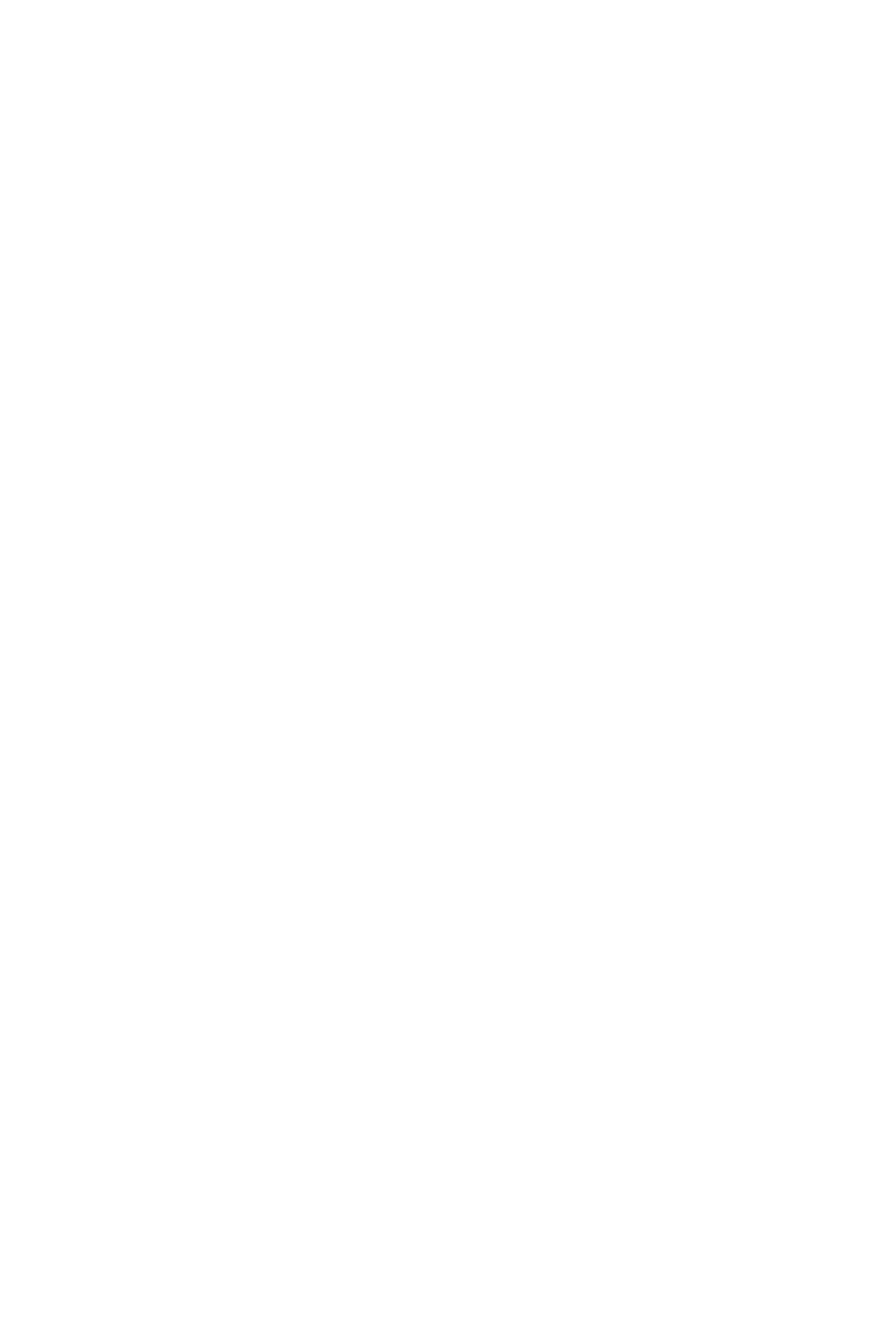<span id="page-5-0"></span>

# **Introduction**

**TA** his publication explores the reality of youth work in the six countries of eastern Europe involved in the Eastern Partnership initiative, namely Armenia, Azerbaijan, Belarus, Georgia, Moldova and Ukraine.<sup>1</sup> The polit his publication explores the reality of youth work in the six countries of eastern Europe involved in the Eastern Partnership initiative, namely Armenia, Azerbaijan, Belarus, Georgia, Moldova and Ukraine.1 The political and economic framework work at national and regional level. While studies on the situation of young people, their social inclusion and youth policy in these countries are available, and incorporate a regional perspective, none to date have looked at the realities of youth work. This publication covers the following aspects of youth work: definitions; implementation; financing; youth worker education; methods of youth work; infrastructure; and youth-work quality standards.

While a lot of research in the region is based on surveys and opinion polls among young people, there has been relatively little analysis of youth policy, and even less is known and widely understood about the situation of youth work. With youth work becoming a key focus in European youth policy co-operation, this publication is a first attempt to paint a picture of youth work by country and across the region. This introduction is followed by a description of the methodology and sources used (Chapter 2). In Chapter 3, the cross-country analytical part of the publication, each topic analysed includes a short summary of current trends and, where relevant, a section on support factors that were developed by experts during a peer-learning event in Tbilisi in 2019. In addition, more than 20 inspiring initiatives at local, national and European level, illustrating the building blocks and the improving reality of youth work in these six countries, are presented. These initiatives show that important foundational elements of strong youth work ecosystems in eastern

<sup>1.</sup> While the study aimed to cover the Russian Federation as well, there was insufficient thematic information that could be included. A summary country presentation on youth work can be found on the country page in the European Knowledge Centre for Youth Policy section of the EU–Council of Europe Youth Partnership website.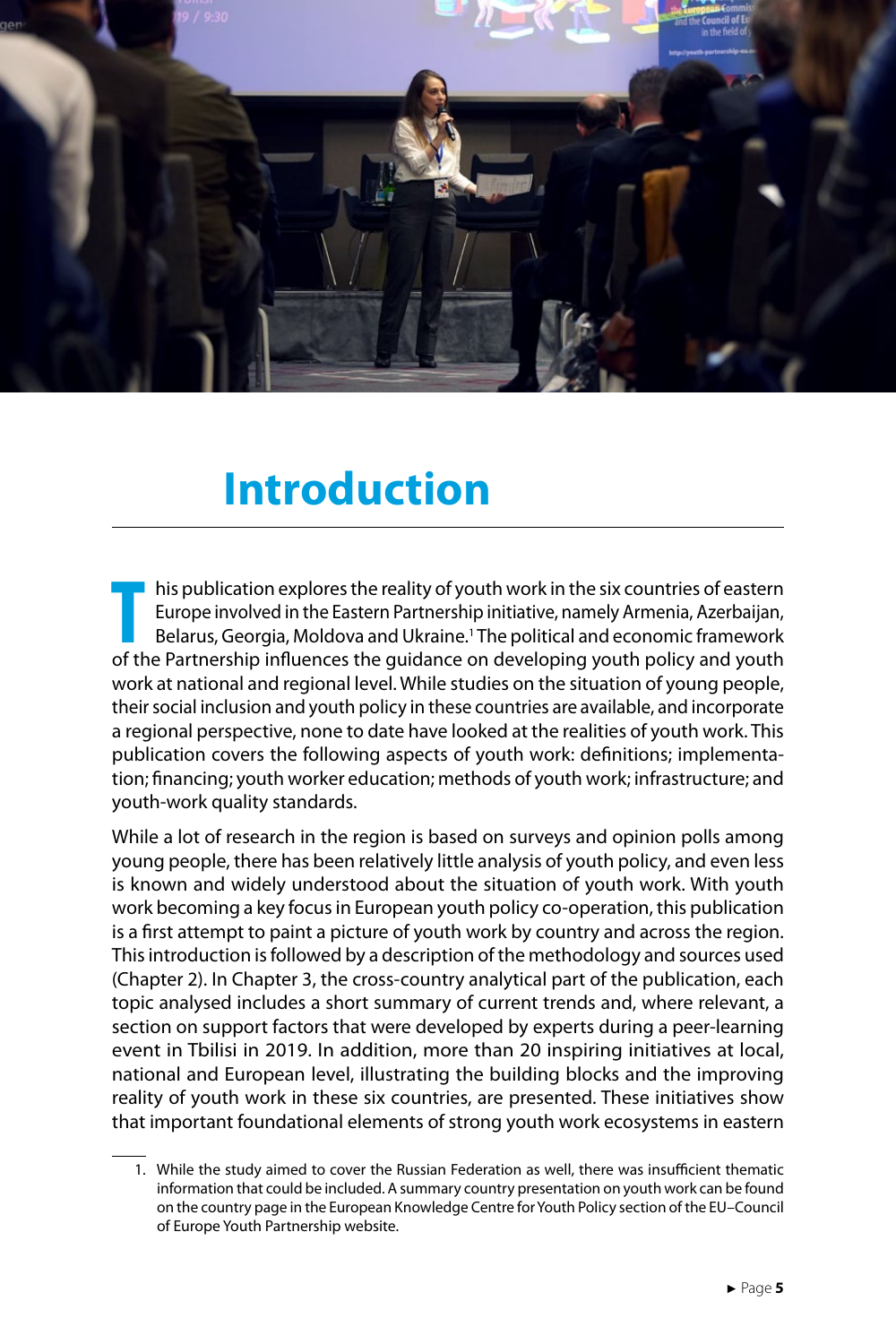Europe are already in place; we hope they can be multiplied and inspire more youth policy and youth work development projects. A few examples of approaches from other countries are shared in the section on European and transnational standards and support. Chapter 4 consists of brief country profiles showing how youth work is defined, recognised and supported at national level. This publication does not aim to paint a comprehensive picture of youth work, but to provide information on youth work development at this moment in time and help clarify how the policies, strategies, programmes and allocation of resources are organised, which concepts are used, and in which context.

We hope this will inspire further policies, programmes and project initiatives to improve the quality of youth work, from an individual to systemic level. Enjoy the read and share your feedback with the EU–Council of Europe Youth Partnership.

Happy youth work!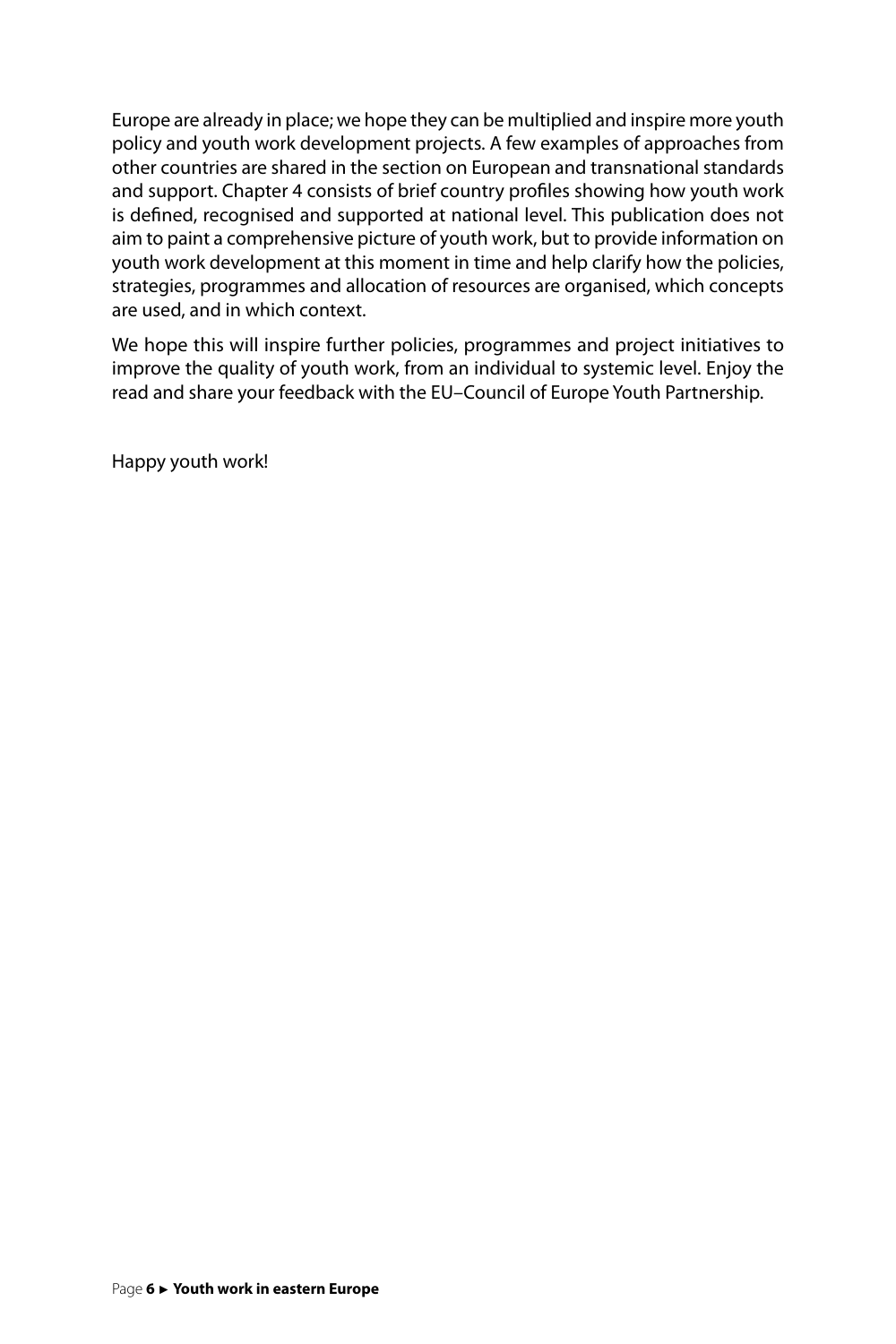<span id="page-7-0"></span>![](_page_7_Picture_0.jpeg)

# **Methodology and sources**

THE are publication was prepared in two phases. During the first phase, the authors analysed all material available on the topic of youth work and conducted interviews with relevant stakeholders to gain a picture of the si he publication was prepared in two phases. During the first phase, the authors analysed all material available on the topic of youth work and conducted interviews with relevant stakeholders to gain a picture of the situation at country expanded upon at a peer-learning event on strengthening the potential of youth work in eastern Europe, held in November 2019, which was jointly organised by the EU–Council of Europe Youth Partnership and the Georgian Youth Agency in Tbilisi, Georgia. The cross-country analytical section in Chapter 3 presents the results across the region by themes agreed by stakeholders from the six countries in a preparatory process for the peer-learning event. More than 60 participants in the peer-learning event, representing a wide range of youth work stakeholders, explored the realities of youth work from the perspective of practice, policy and research and developed proposals for improving the quality of youth work in eastern Europe. These proposals are analysed in the regional context, identifying common trends and support factors.

The publication further provides an overview of the policy and legislation pertaining to youth work, summarising the realities of the national structures and legal frameworks. In doing so, it relies on secondary sources, such as youth work country sheets produced by the European Knowledge Centre for Youth Policy correspondents, published papers and book chapters related to youth work, available policy analyses and interviews with experts from the countries reviewed. The definitions of youth work, forms of national recognition and current national policy initiatives are assessed; the funding arrangements for youth work are examined, followed by an analysis of the youth work structures and actors in the countries concerned, education of youth workers, methods of youth work and European and transnational standards and support.

**h** Agency orgia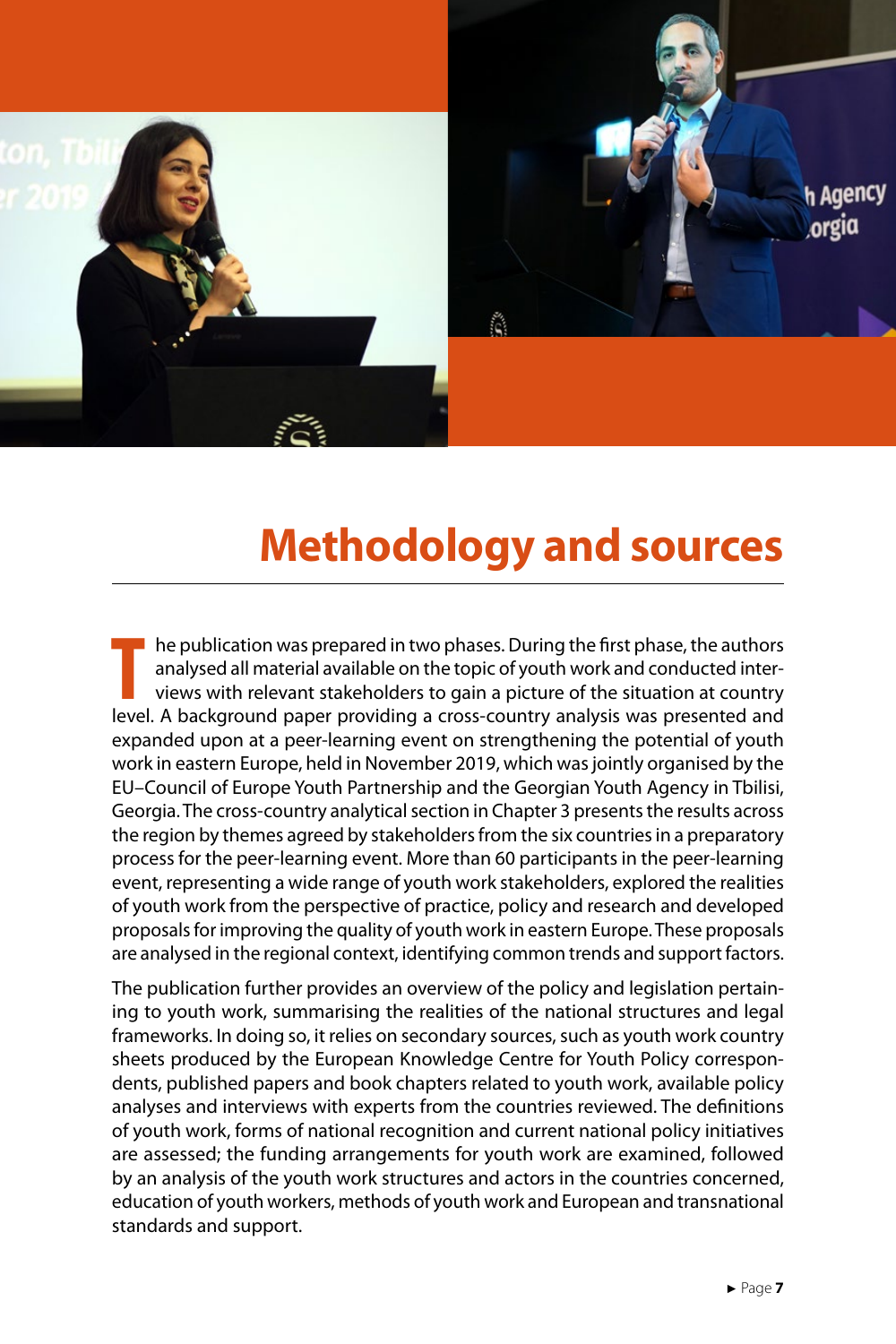The work is based on the following sources:

- ► analysis of existing documents, including the European Knowledge Centre for Youth Policy country sheets on youth work and youth policy, studies on education and career pathways for youth workers and European Union (EU) Youth Wiki contributions;
- ► inputs provided at the Tbilisi peer-learning event held in November 2019, including interviews and written contributions;
- ► interviews with youth policy makers, youth workers, researchers and other relevant experts from the countries reviewed;
- ► a good-practice survey, with inspiring initiatives from the participants in the peer-learning event illustrating ways to improve the quality of youth work in eastern Europe.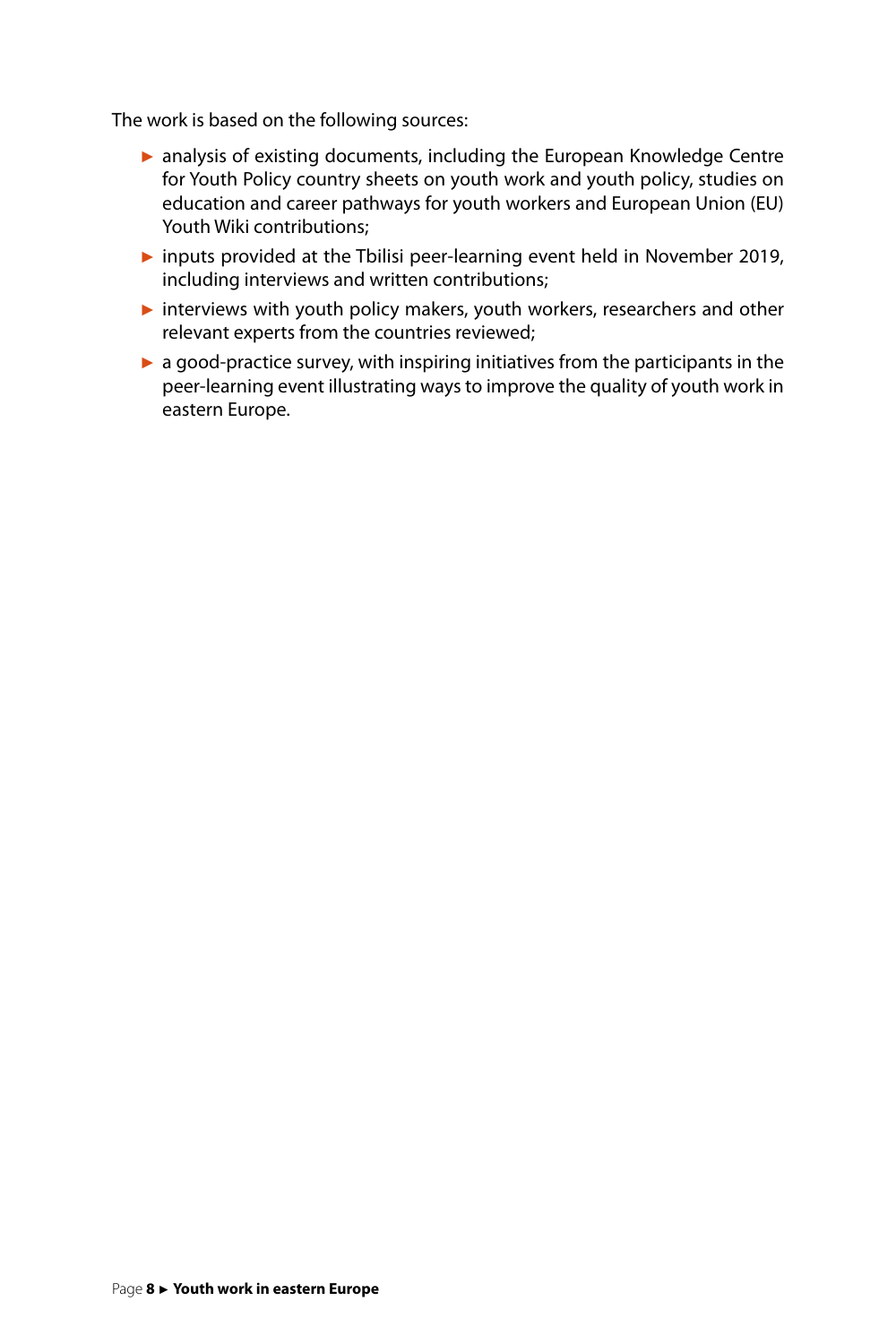<span id="page-9-0"></span>![](_page_9_Picture_0.jpeg)

# **Regional perspectives on youth work in eastern Europe**

**T** for 70 years and this legacy heavily influenced the initial years of policy develophe current stage in the development of youth work in eastern Europe began after 1991, when the six countries in question declared their independence from the Soviet Union. By then, each country had been part of the Soviet Union ment. In the Soviet Union, significant resources – including government structures, mechanisms and programmes for work with youth – were in place. All aspects of policy planning and implementation were ideological and political. Soviet youth policy followed very rigidly the official political and ideological line of the state, which limited civic involvement and youth participation. This legacy has influenced the development of youth work and youth participation in the region for years to come. Without considering this historical heritage, it would be impossible to analyse contemporary youth work in eastern Europe. The gradual process of youth policy's integration into the national legislative frameworks began in the early 1990s.

After gaining independence, the six countries entered a transition period and took different paths towards developing and implementing their national youth policies and youth work frameworks. Youth work practices were shaped by specific political, socio-economic and cultural contexts, and today we are witnessing a variation of models for the development of youth work. Some of these models reserve a strong role for civil society in the provision of youth work (as in Armenia, Georgia and Moldova), while in others, the state remains proactively involved, including by supporting infrastructure in youth work (as in Azerbaijan, Belarus and, to some extent, in Ukraine).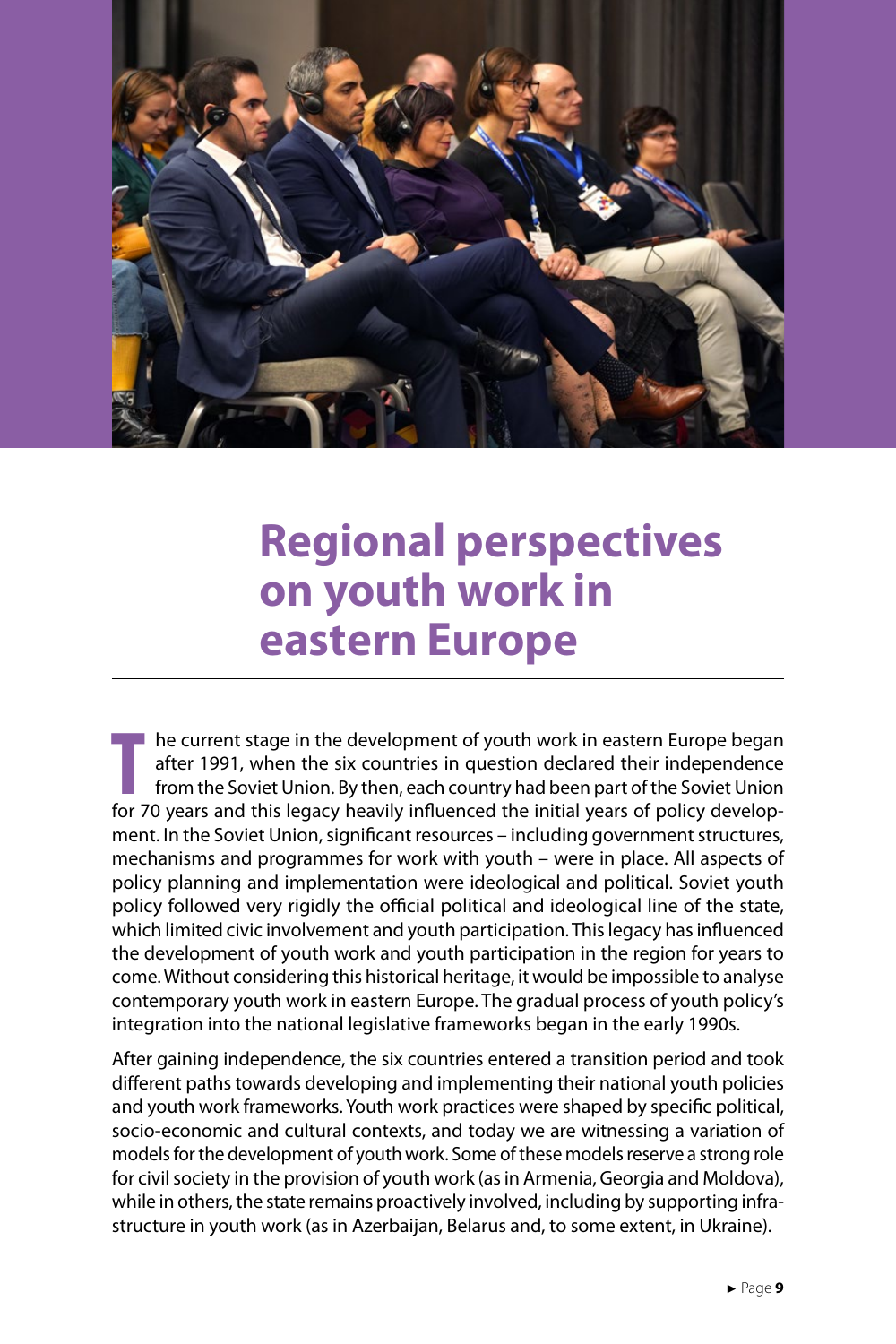# <span id="page-10-0"></span>Youth policy legislation and institutional structures

All national governments in the region developed youth policy responses at country level by developing relevant legislation (Table 1) and establishing institutions responsible for youth and youth policy (Table 2). Substantial differences exist between national youth policies and youth work-related legislation. Laws on youth exist in Azerbaijan, Belarus, Georgia, Moldova and Ukraine, but not in Armenia. All six countries have high-level youth policy documents in place, such as a strategy or concept defining the main directions for developments in the youth field and youth policy. Moreover, youth policy is a dynamic policy field – the governments of all countries renew their national legislative documents relevant to youth policy on a regular basis. Furthermore, in Azerbaijan, Belarus, Moldova, and Ukraine youth policies are recognised as an important part of the government development agendas. All countries in the region have state programmes or action plans defining the main activities implemented in the youth field.

| <b>Country</b> | Law                                                                                               | <b>Strategy/Concept</b>                                                                                                   | <b>Action Plan/</b><br><b>Programme</b>              |
|----------------|---------------------------------------------------------------------------------------------------|---------------------------------------------------------------------------------------------------------------------------|------------------------------------------------------|
| Armenia        |                                                                                                   | The Concept of State<br>Youth Policy 2015-25                                                                              |                                                      |
| Azerbaijan     | Law on Youth Policy                                                                               | Azerbaijani Youth<br>Development<br>Strategy for 2015-25                                                                  | Youth of Azerbaijan<br>in 2017-21 State<br>Programme |
| <b>Belarus</b> | Law on Foundations<br>of the State Youth<br>Policy (adopted<br>in 2016)                           | Strategy of youth<br>policy development<br>in the Republic of<br>Belarus up to 2030<br>(draft), expected<br>December 2019 | Law Action Plan                                      |
| Georgia        | Law on State Support<br>to Children and Youth<br>Unions (22 June 1999)                            | National Youth Policy<br>Document (2014)                                                                                  | National Youth Policy<br>Action Plan 2015-20         |
|                | Law on the Protection<br>of Underage Children<br>from Harmful<br>Influence (28<br>September 2001) |                                                                                                                           |                                                      |

#### **Table 1: Overview of legislation in the youth field**<sup>2</sup>

<sup>2.</sup> All the tables in this paper have been compiled by the authors on the basis of government documents, interviews with peer learning seminar and EKCYP correspondents in all six countries.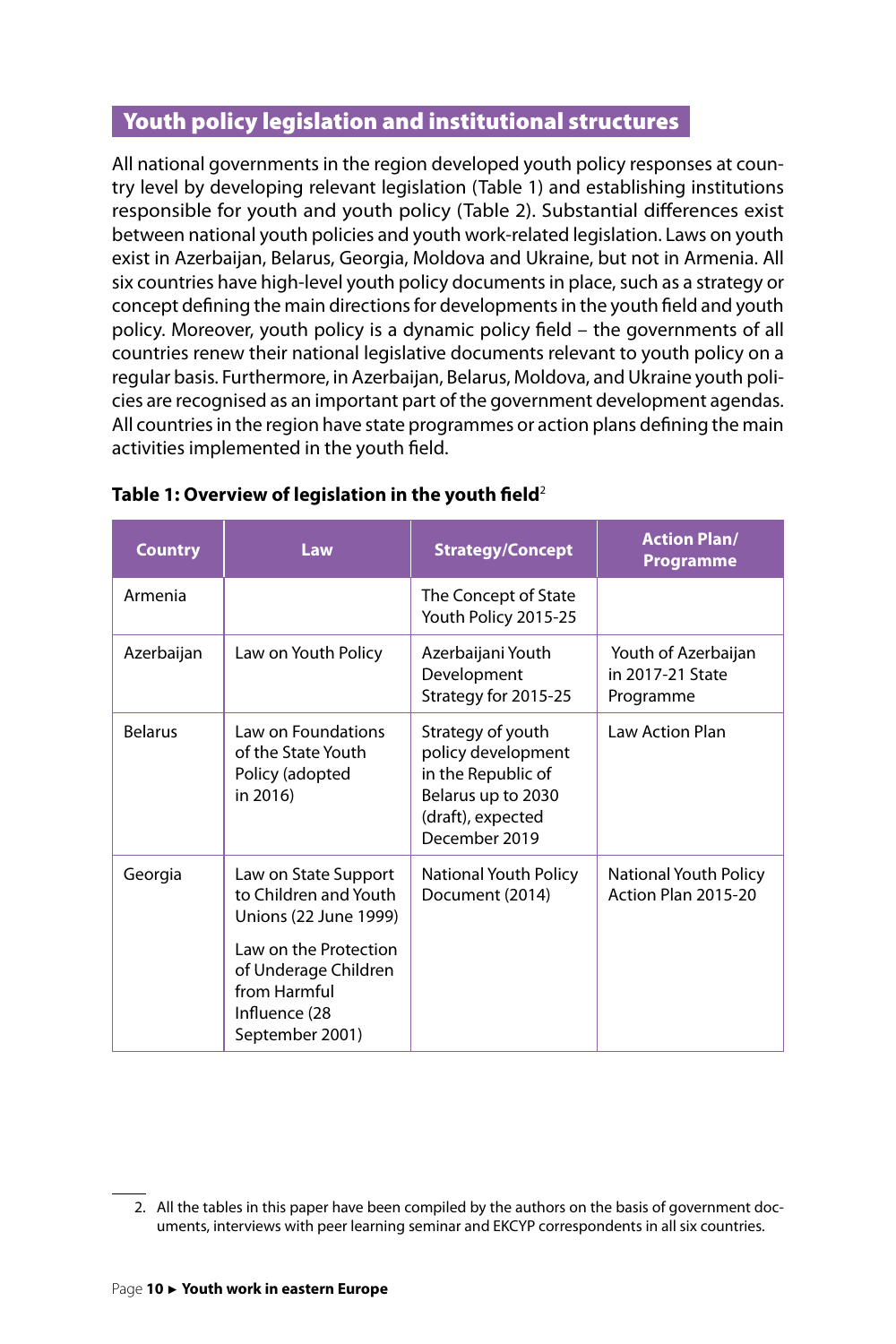| <b>Country</b> | Law                                                                                        | <b>Strategy/Concept</b>                                                                                                                                                                  | <b>Action Plan/</b><br><b>Programme</b>   |
|----------------|--------------------------------------------------------------------------------------------|------------------------------------------------------------------------------------------------------------------------------------------------------------------------------------------|-------------------------------------------|
| Moldova        | Law on Youth (second<br>version, adopted in<br>2016: the first one<br>was adopted in 1999) | The National Strategy<br>of Youth Sector<br>Development 2020,<br>the Education 2020<br>Strategy (third<br>strategy in opera-<br>tion, previous ones<br>were adopted in<br>2003 and 2009) | <b>National Youth</b><br>Action Plan 2020 |
| Ukraine        | Law on youth<br>(draft) expected<br>December 2019                                          | The Strategy of Youth<br>Policy in Ukraine 2030                                                                                                                                          | Youth of Ukraine<br>2016-20 Programme     |

As new laws and strategies are gradually developed in all countries of the region, legal frameworks for youth policy and youth work grow in importance within public policy at large.

As Table 2 shows, all of the countries have central state structures responsible for youth policy. However, youth policy usually falls under the responsibility of a larger entity, connected to another policy area (e.g. education, sport, culture, science, research). In such instances, youth policy units and departments occupy a small part of the relevant structures and have significantly fewer resources than larger policy areas such as education, sport or culture.

| Armenia        | Ministry of Education, Science, Culture and Sport |
|----------------|---------------------------------------------------|
| Azerbaijan     | Ministry of Youth and Sports                      |
| <b>Belarus</b> | Ministry of Education                             |
| Georgia        | Youth Agency (under the Prime Minister's Office)  |
| Moldova        | Ministry of Education, Culture and Research       |
| Ukraine        | Ministry of Youth and Sports                      |

**Table 2: Government institutions responsible for youth (line ministries)**

# **Current trends**

Youth policy governance structures in the region tend to be frequently reformed, making institutional change a near-permanent feature of the sector. Furthermore, in recent years there has been an increased interest among policy makers in separating policy making from delivery, implementation and funding. Such changes were made in Armenia through the creation of a dedicated youth events body (abolished in the 2019- 20 round of reforms), in Georgia with the creation of the Youth Agency and in Ukraine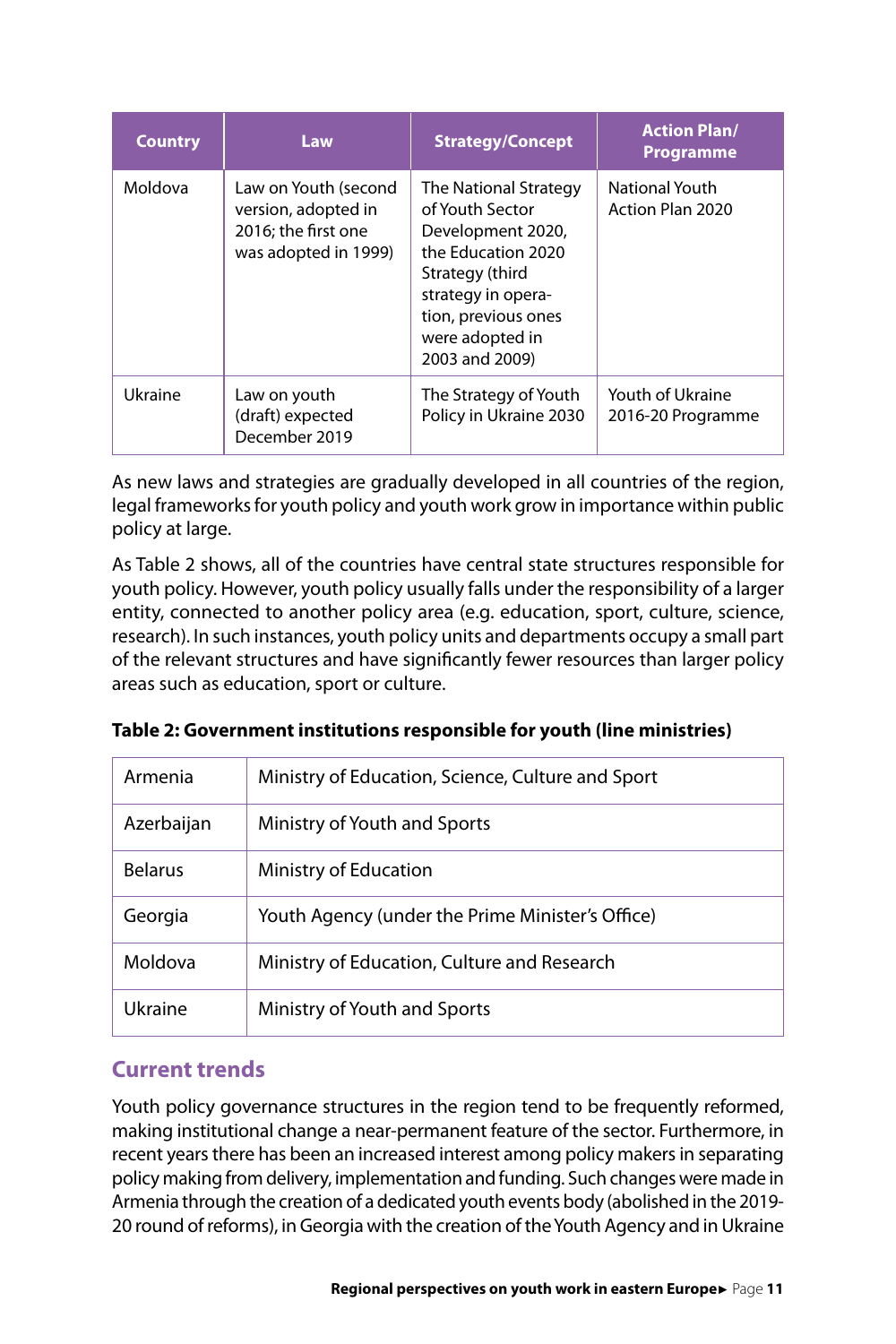<span id="page-12-0"></span>with the recent creation of the State Agency for Youth and Civil Society Development, created in January and closed in March 2020 (Ukrinform 2020). The legal framework for a national youth agency is also adopted but not yet implemented in Moldova.

# Defining youth work

Only in two countries, Armenia and Moldova, has a definition of youth work and youth workers been provided in legal and policy documents (Table 3). The Armenian definition is a broad description of what youth work entails, and the Moldovan definition grounds youth work in a clear set of duties and responsibilities.

Owing to the lack of comprehensive legal definitions in Azerbaijan, Belarus, Georgia and Ukraine, a wide range of applied definitions and understandings are used at national, regional and local level. Conflicting definitions, covering work with young people (activities of various kinds) and actual youth work (voluntary and participatory) coexist in both policy and practice. Lack of clear definitions means that youth policy makers must constantly negotiate what to prioritise and support.

| <b>Country</b> | <b>Definition</b>                                                                                                                                                                                                                                                                                                                                                |
|----------------|------------------------------------------------------------------------------------------------------------------------------------------------------------------------------------------------------------------------------------------------------------------------------------------------------------------------------------------------------------------|
| Armenia        | "Youth worker" is a person who carries out youth work (work with<br>young people, groups of young people, or work which aims to address<br>youth issues) to foster young people's personal, social and educational<br>growth, to develop their full potential and help them to fully establish<br>themselves in society (Concept of State Youth Policy 2015-25). |
| Azerbaijan     | No legal definition                                                                                                                                                                                                                                                                                                                                              |
| <b>Belarus</b> | No legal definition                                                                                                                                                                                                                                                                                                                                              |
| Georgia        | No legal definition                                                                                                                                                                                                                                                                                                                                              |
| Moldova        | According to the Youth Law, "youth work" is defined as any action<br>with and for young people, of a social, cultural, educational<br>or civic nature, which is based on non-formal learning<br>processes and the voluntary participation of young people,<br>co-ordinated by a youth worker or a youth work specialist.                                         |
| Ukraine        | No legal definition                                                                                                                                                                                                                                                                                                                                              |

#### **Table 3: Definition of youth work**

# **Current trends**

Focus on youth work at European level in recent years has stimulated further initiatives in the countries where youth work has not yet been clearly defined. This is confirmed by stakeholders from Georgia, Azerbaijan and Ukraine, where a series of large-scale policy and educational activities target the field of youth work, as described in the further sections of this publication. These countries are also working on policy initiatives that might include definitions of youth work. This would be an important step towards clarifying the role of youth work in a participatory process involving youth workers and NGOs that carry out youth work.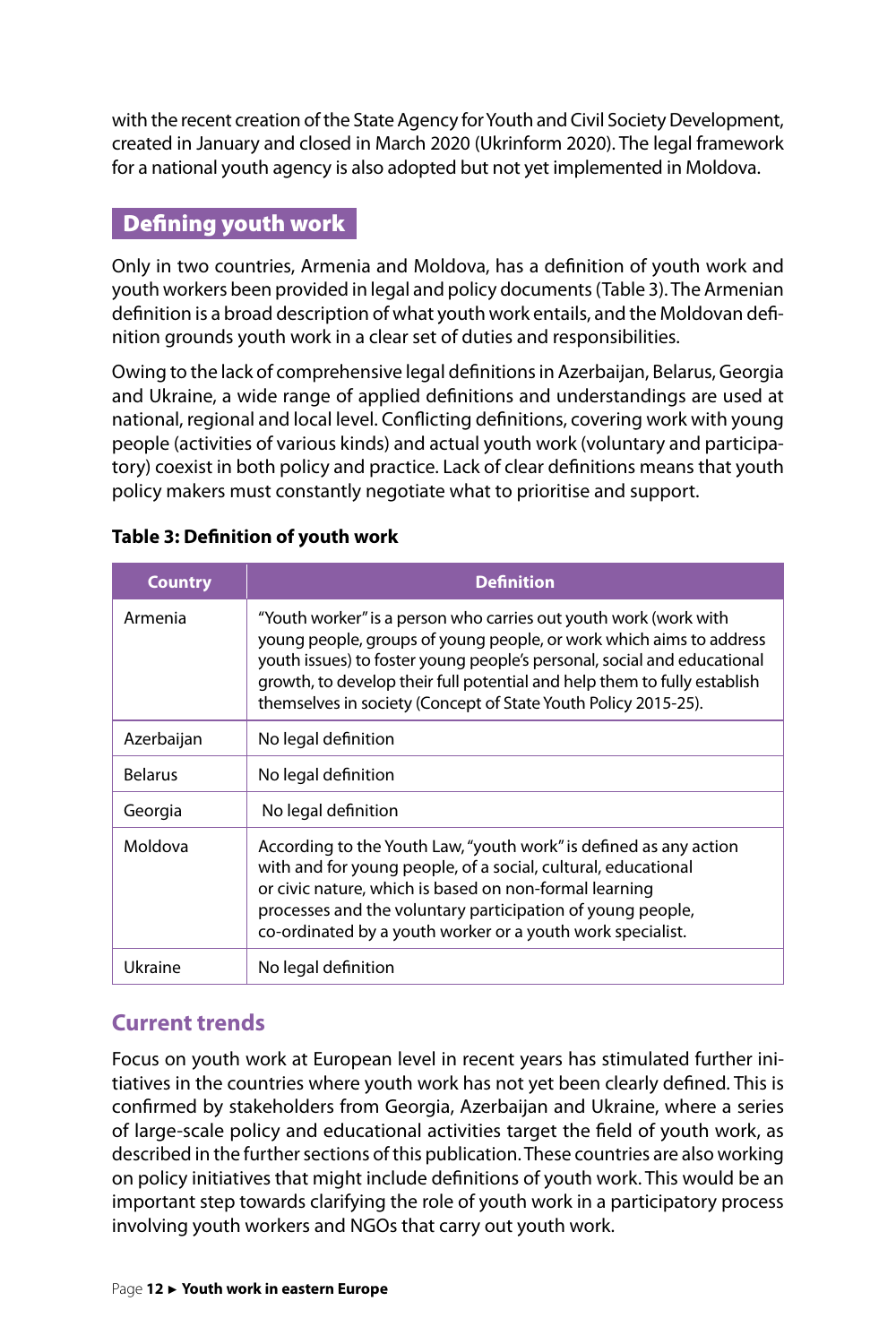# <span id="page-13-0"></span>Standard setting in youth work

Standard setting in youth work plays a crucial role not only for the recognition and establishment of the profession but also for developing the quality of youth work. Standard setting is an important tool for improving the quality of youth work because it helps:

- ► ensure recognition of youth work as a profession, and promote the value of youth work within society;
- $\triangleright$  change the perception that youth work is only a stepping stone towards getting a "real" job;
- $\blacktriangleright$  avoid manipulation and tokenism;
- $\blacktriangleright$  guarantee a minimum package of services offered by youth centres;
- ► personal and social impact assessment.

In this publication, standards refer to youth work delivery (code of ethics and quality standards), the professionalisation of youth work providers (educational and occupational standards of youth workers and validation), accreditation of organisations providing youth work and the recognition of skills gained by young people through non-formal youth work programmes.

Countries in the region apply different sets of standards, some of which are well established while others are still being developed. An overview is provided in Table 4.

| <b>Country</b> | <b>Code of ethics, quality</b><br><b>standards</b>                                                                                                                | <b>Professionalisation of youth workers</b>                                                                                                                                                                                                                                                                                   |
|----------------|-------------------------------------------------------------------------------------------------------------------------------------------------------------------|-------------------------------------------------------------------------------------------------------------------------------------------------------------------------------------------------------------------------------------------------------------------------------------------------------------------------------|
| Armenia        | Youth work quality<br>assurance framework is<br>under development.                                                                                                | Institutional development of youth work<br>and its recognition as a profession has<br>been put on the policy agenda with the<br>enactment of the Regulation on the Youth<br>Worker Institute.                                                                                                                                 |
| Azerbaijan     | Youth work quality<br>assurance framework is<br>under development.                                                                                                | In 2018 the subject "youth work" was<br>included in the classification of subjects<br>for a master's degree in higher education;<br>in September 2019 the programme was<br>launched at six universities.                                                                                                                      |
| <b>Belarus</b> | Quality assurance<br>for youth workers<br>is determined<br>by employment<br>agreements between<br>employers and youth<br>workers and by local<br>job regulations. | Existence of a relevant educational<br>standard with a distinct list of professional<br>skills<br>Existence of formal education<br>programmes for university graduates,<br>including a 2-year retraining course<br>("organisation of youth work") leading to<br>the professional qualification "specialist in<br>youth work". |

#### **Table 4: Standard setting in youth work in eastern Europe**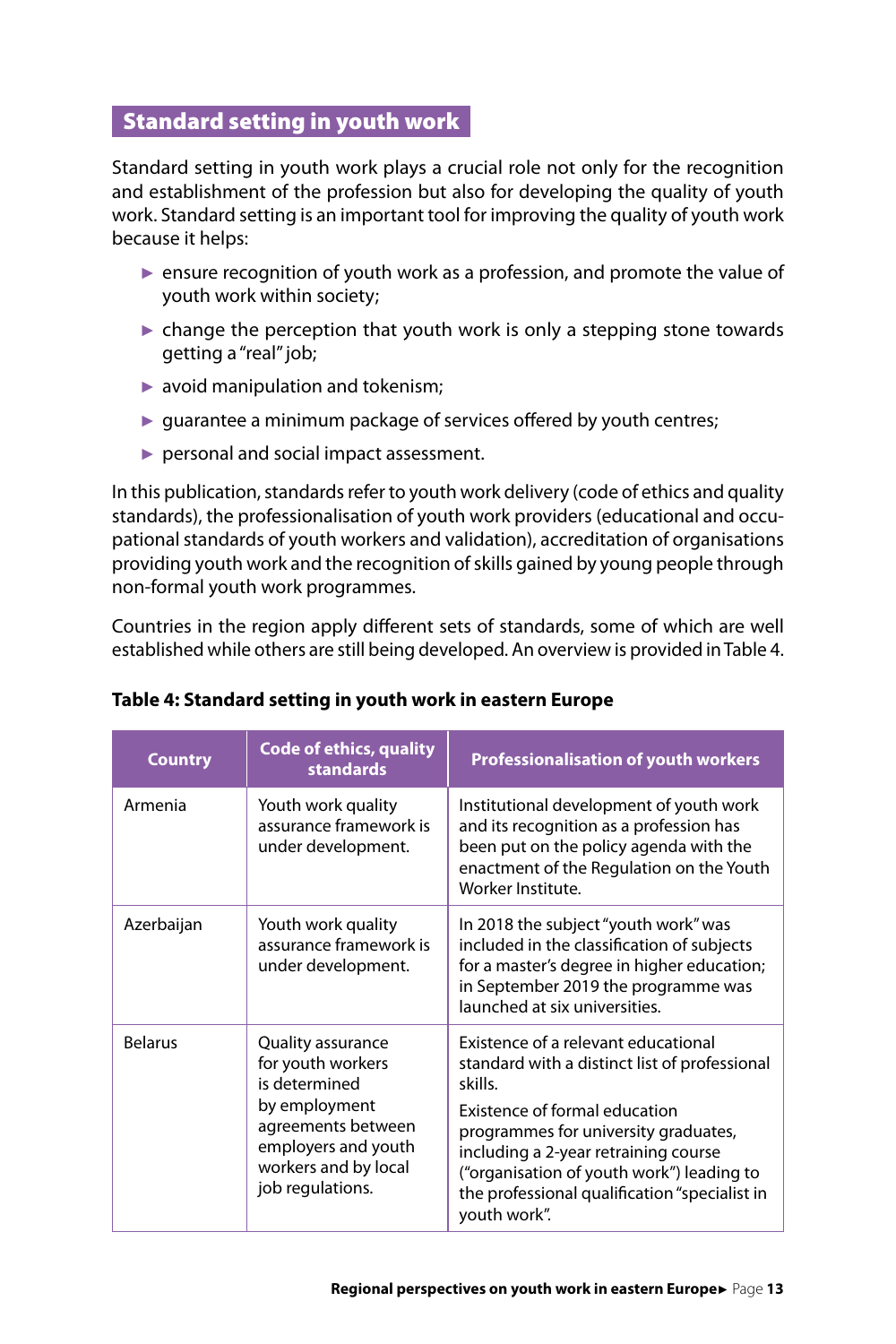| <b>Country</b> | <b>Code of ethics, quality</b><br><b>standards</b>                                                                                                               | <b>Professionalisation of youth workers</b>                                                                                                                                                                                                                                                                                                                                                                                                                                                                                                                                                                                                                                                                                                                                                                                                        |
|----------------|------------------------------------------------------------------------------------------------------------------------------------------------------------------|----------------------------------------------------------------------------------------------------------------------------------------------------------------------------------------------------------------------------------------------------------------------------------------------------------------------------------------------------------------------------------------------------------------------------------------------------------------------------------------------------------------------------------------------------------------------------------------------------------------------------------------------------------------------------------------------------------------------------------------------------------------------------------------------------------------------------------------------------|
|                | Existence of an<br>occupational<br>standard with defined<br>professional duties<br>and requirements with<br>regard to educational<br>and training<br>background. | A variety of non-formal education<br>programmes and professional<br>development courses for youth workers.                                                                                                                                                                                                                                                                                                                                                                                                                                                                                                                                                                                                                                                                                                                                         |
| Georgia        | A youth work quality<br>assurance framework<br>and certification criteria<br>for youth workers are<br>under development.                                         | The Youth Agency aims to develop<br>qualification courses for youth workers,<br>to be launched in 2020. A Youth Work<br>Key Skills Framework document has<br>already been drawn up by the Ministry of<br>Education.                                                                                                                                                                                                                                                                                                                                                                                                                                                                                                                                                                                                                                |
| Moldova        | Youth work quality<br>assurance framework is<br>under development.                                                                                               | Only a youth work specialist (professional)<br>can provide youth services. It is also<br>specified that a youth work specialist is a<br>person who has received special training<br>in the field of youth work and who offers<br>professional services to young people.<br>The Law on Youth also defines youth<br>workers acting on a voluntary basis, who<br>may be youth leaders, representatives of<br>a youth organisation, etc. In the formal<br>educational system, no vocational training<br>for youth workers is available. In the case<br>of youth centres, a conceptual document,<br>Programme Portfolio for Youth Centres,<br>was drawn up by the Ministry in 2019. The<br>document provides a general framework<br>and innovative ideas, tools, models,<br>methods and criteria for future youth<br>work carried out by youth centres. |
| Ukraine        | There is no formal<br>recognition of youth<br>work, which is recognised<br>at the discretion of<br>individual organisations<br>and institutions.                 | The Ministry of Youth and Sports operates<br>a large-scale national Youth Worker<br>Programme in partnership with UNDP,<br>providing training to youth workers<br>since 2014.                                                                                                                                                                                                                                                                                                                                                                                                                                                                                                                                                                                                                                                                      |

Developing and implementing quality assurance standards varies across the countries, from national occupational and educational standards to the evaluation of youth organisations. Table 4 shows that quality standards are only partially established and that greater attention is needed to develop a more comprehensive set of standards, considering all realities across all the areas listed above. Quality standards should respond to the different realities in which youth work takes place, including paid or volunteer-led youth work, delivered by public authorities or other stakeholders, individual and organisational approaches.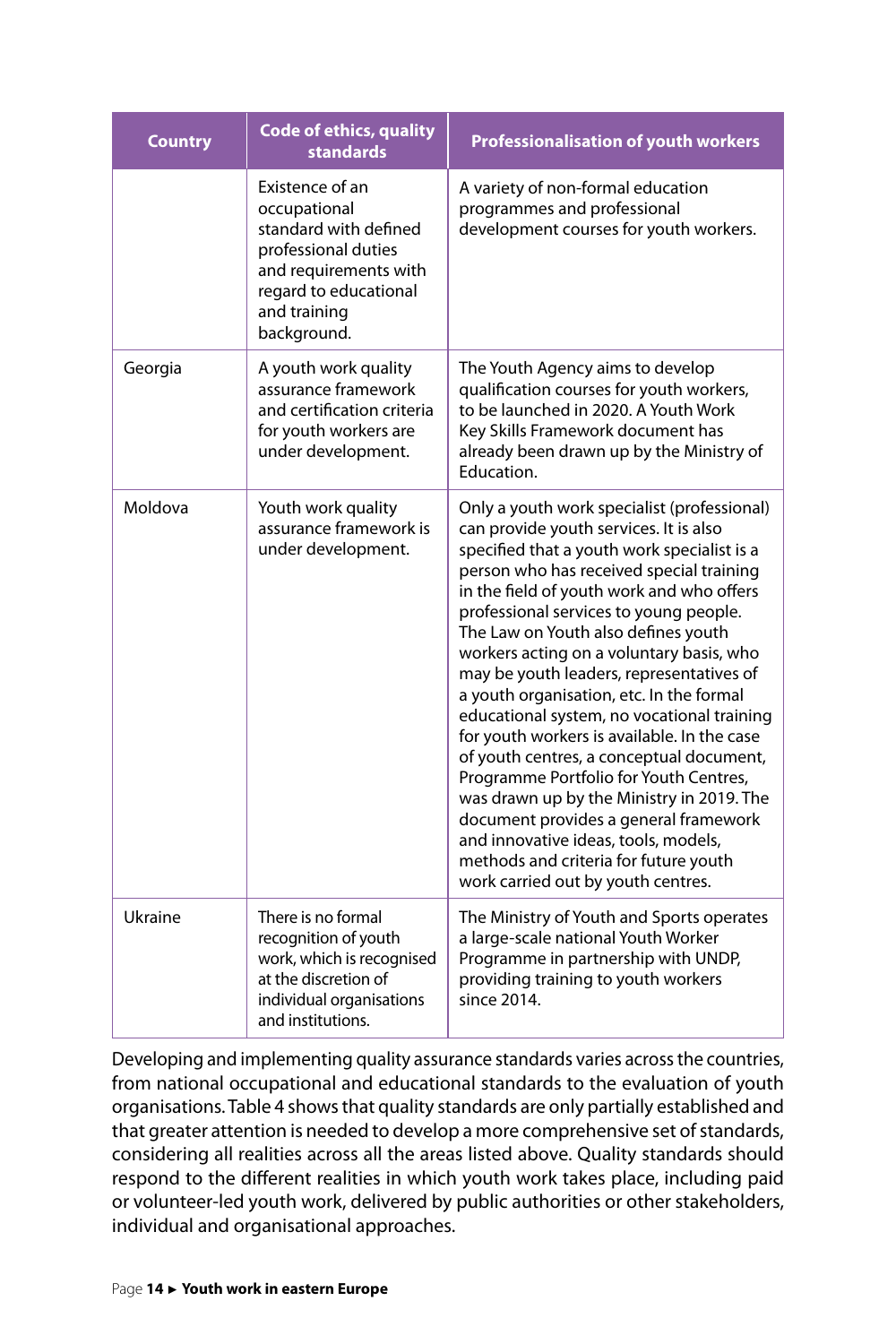Quality assurance in these countries is generally of a voluntary and optional nature. There are, for example, sociologists, teachers and social workers who perform youth work, but their educational background has not provided them with a specific set of skills for youth work. Although there are dedicated educational programmes for youth workers in Azerbaijan and Belarus, people do not necessarily take these courses in order to carry out youth work. The existence of quality assurance frameworks in certain countries of eastern Europe does not always entail mandatory compliance.

Quality assurance frameworks are more frequently organised as internal quality control within organisations, not yet supported by the documents at national level. In Belarus, quality assurance for youth workers is determined by employment agreements between employers and youth workers and by local job regulations. Armenia, Azerbaijan, Georgia, and Moldova are currently developing quality assurance frameworks for youth work. In Ukraine the Youth Worker Programme issues certificates to its graduates, but recognition is at the discretion of individual organisations and institutions (UNDP Ukraine 2020).

#### **Inspiring initiative from Ireland: Quality standards**

**Title:** Endorsement of quality standards for education of youth workers

**Organiser:** Department of Education for Northern Ireland and the Youth Affairs Unit of the Department of Education and Science

This inspiring example comes from Ireland, where the North South Education and Training Standards Committee for Youth Work (NSETS) was established on a cross-border basis in 2006 by the Department of Education for Northern Ireland and the Youth Affairs Unit of the Department of Education and Science (now the Department of Children and Youth Affairs). NSETS works to ensure and promote quality standards in the education and training of youth workers through an endorsement process based on a rigorous assessment of all aspects of programme content and delivery.

NSETS professional endorsement represents a formal recognition by the youth work sector that programmes of study in youth work have met prescribed criteria and are fit for purpose.

A clear distinction is made between professional endorsement and academic validation. This "endorsement" signifies that specific education programmes have met the minimum standards and prescribed criteria as set out by the youth work sector through NSETS. This is not the same as academic validation, which is carried out by the appropriate higher education institutions and authorities.

**Further information:** [www.youth.ie/programmes/projects-initiatives/nsets/](http://www.youth.ie/programmes/projects-initiatives/nsets/#Terms-of-Reference ) [#Terms-of-Reference](http://www.youth.ie/programmes/projects-initiatives/nsets/#Terms-of-Reference )

#### **Inspiring initiative from Estonia: Value-based quality of youth work**

**Title:** Collaboration of all national stakeholders on development of value-based quality of youth work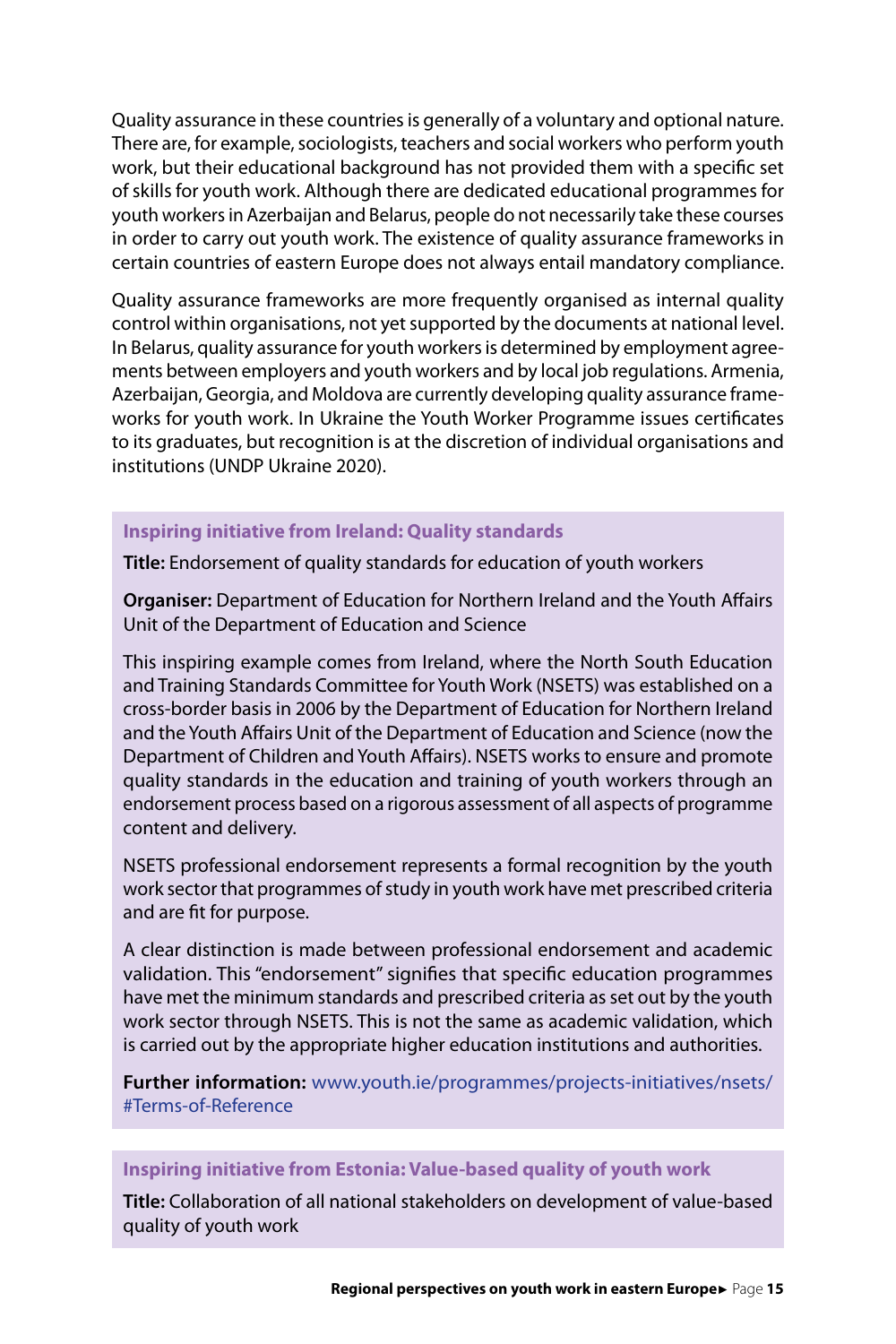#### **Organiser:** Estonian Ministry of Education and Research

Quality in youth work and youth policy is a long-term focus in Estonia. Thus, the Estonian Youth Work Centre (EYWC), founded in 1999, is a national centre for youth work under the administrative authority of the Ministry of Education and Research (MER); its main objective is to develop and organise youth work in the framework of the national youth policy.

EYWC is financed by the state budget and co-operates with governmental and youth work agencies, local governments, youth associations and other institutions to develop youth policy and youth work, provide valuable advice and information and represent, promote and protect the interests and values of youth work.

In co-operation with the MER Youth Department, EYWC is responsible for achieving the goals of the Estonian Youth Work Development Plan 2014-20 and implementing the actions specified in the programme.

EYWC and the MER Youth Department also work towards improving the services provided to youth, adapting them to the needs of young people and to the goals and directions of youth policy, with a view to enhancing the quality and availability of services.

The activities of EYWC are as follows:

- ► implementing the Youth Field Development Plan 2014-20;
- ► performing functions arising from the Youth Work Act and other relevant laws;
- $\blacktriangleright$  developing smart youth work;
- $\triangleright$  co-ordinating networking activities;
- $\triangleright$  awarding and recognising youth workers' professional qualifications;
- $\blacktriangleright$  assessing the quality of youth work;
- ► monitoring young people's welfare;
- $\triangleright$  organising training courses on youth work;
- ► financing projects (e.g. open calls for open youth centres and "hobby schools");
- $\blacktriangleright$  facilitating youth participation.

The youth workers' training system in Estonia has earned a reputation for the successful integration of teaching, research and methodological development, examples of which include:

- ► formal education of youth workers through bachelor's and master's programmes;
- ► informal training sessions, based on daily trainers' needs;
- ► development of trainers' tools (journals, textbooks and manuals, training reports, learning methods, web-based toolbox);
- ► development of knowledge about training (research on skills existing and needed, analysis of training quality);
- ► support for trainers (trainers' database, trainers' skills model, training of trainers and networking).

**Further information:** <https://entk.ee/en/>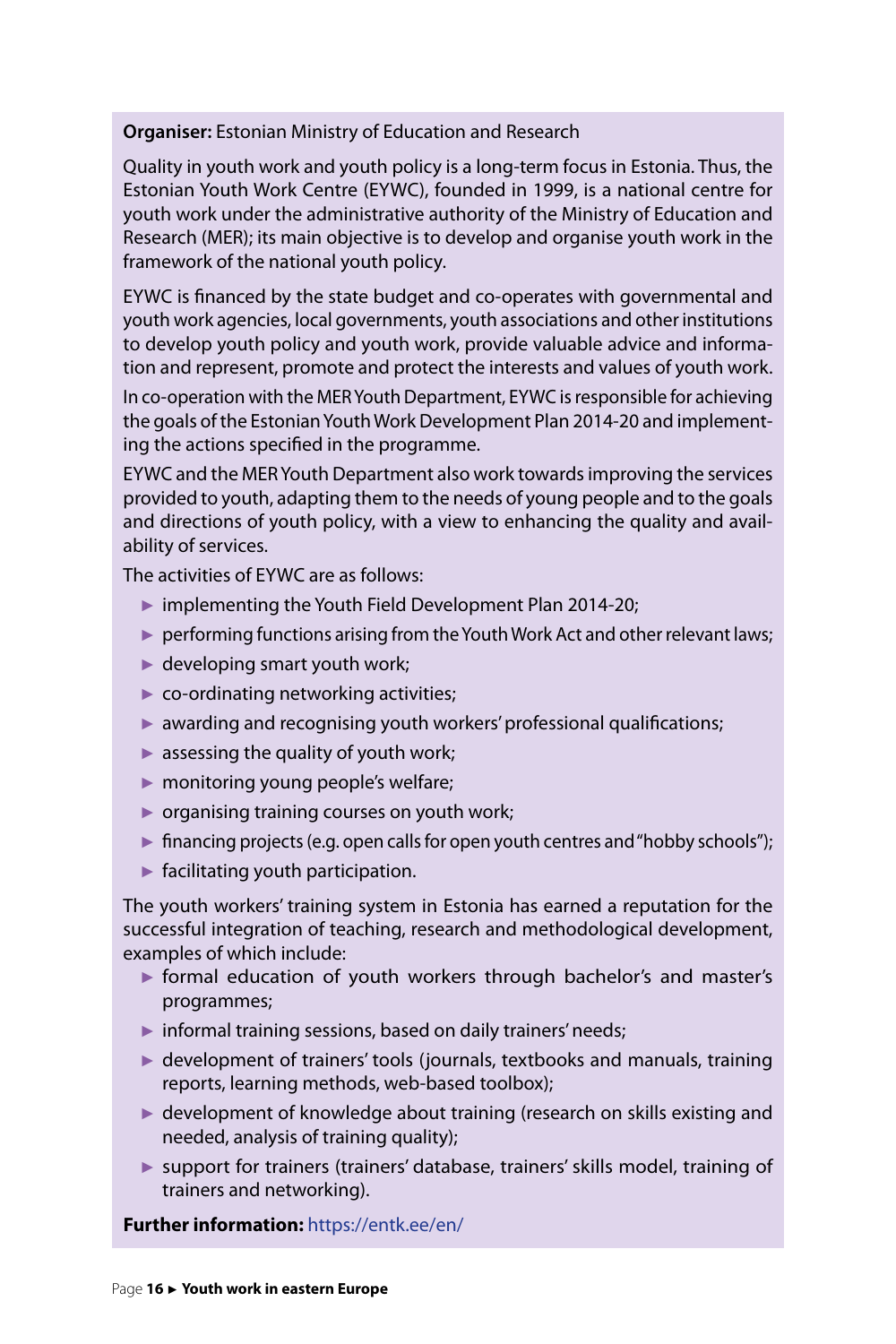# <span id="page-17-0"></span>**Current trends**

Quality assurance standards in youth work are currently on the policy-making agenda and are being developed in all six countries, which have a proven interest in setting quality standards for youth work delivery, professionalisation of youth work providers, accreditation of organisations providing youth work, and the recognition of skills gained by young people through non-formal youth work programmes.

# **Support factors**

Each country has a number of important standard-setting elements that could be further developed to form a more coherent national youth work standards system. In order to boost and amplify standard setting in youth work in eastern Europe, the following can be considered to be supporting factors for standard setting in youth work:

- $\triangleright$  jointly defining, with all relevant stakeholders, profiles for youth workers with different levels of responsibility (senior youth workers, junior youth workers, youth camp leaders, etc.);
- $\blacktriangleright$  creating a transparent mechanism for ensuring standards implementation;
- $\blacktriangleright$  establishing standards on the quality of content and methodology of youth work (for example, youth workers should be familiar with, and apply, human rights-based approaches in their work) and setting ethical guidelines for youth work;
- $\triangleright$  introducing, and meeting, accessibility requirements (standards) for premises, facilities, spaces and general infrastructure where youth work is delivered, and ensuring inclusive environment, safety (physical and psychological) and security standards;
- ► providing diverse learning opportunities for youth workers (both formal and non-formal) and encouraging youth workers' mobility.

### Financial support for youth work

Financial support for youth work comes from three main sources: state budgets, local government budgets and international donors (Table 5). All governments allocate certain funds for youth work. In Armenia, Azerbaijan and Georgia, this is done mainly through dedicated "youth policy" budget lines. In Belarus, Moldova, and Ukraine, this is mostly channelled through state youth programmes, covering youth policy and certain forms of youth work.

It should be noted, however, that across all these countries, the largest sums are committed to project-based activities rather than permanent youth work programmes and institutions. This limits the sustainability of youth work-related programmes and policies. The amount of funds allocated varies, but youth work practitioners, supported by research and evaluation documents, all confirm that needs exceed available resources. Furthermore, a number of important youth programmes and strategies announced at policy level lack appropriate funding for their implementation. Accessing, managing and reporting state funding is often bureaucratic, slow and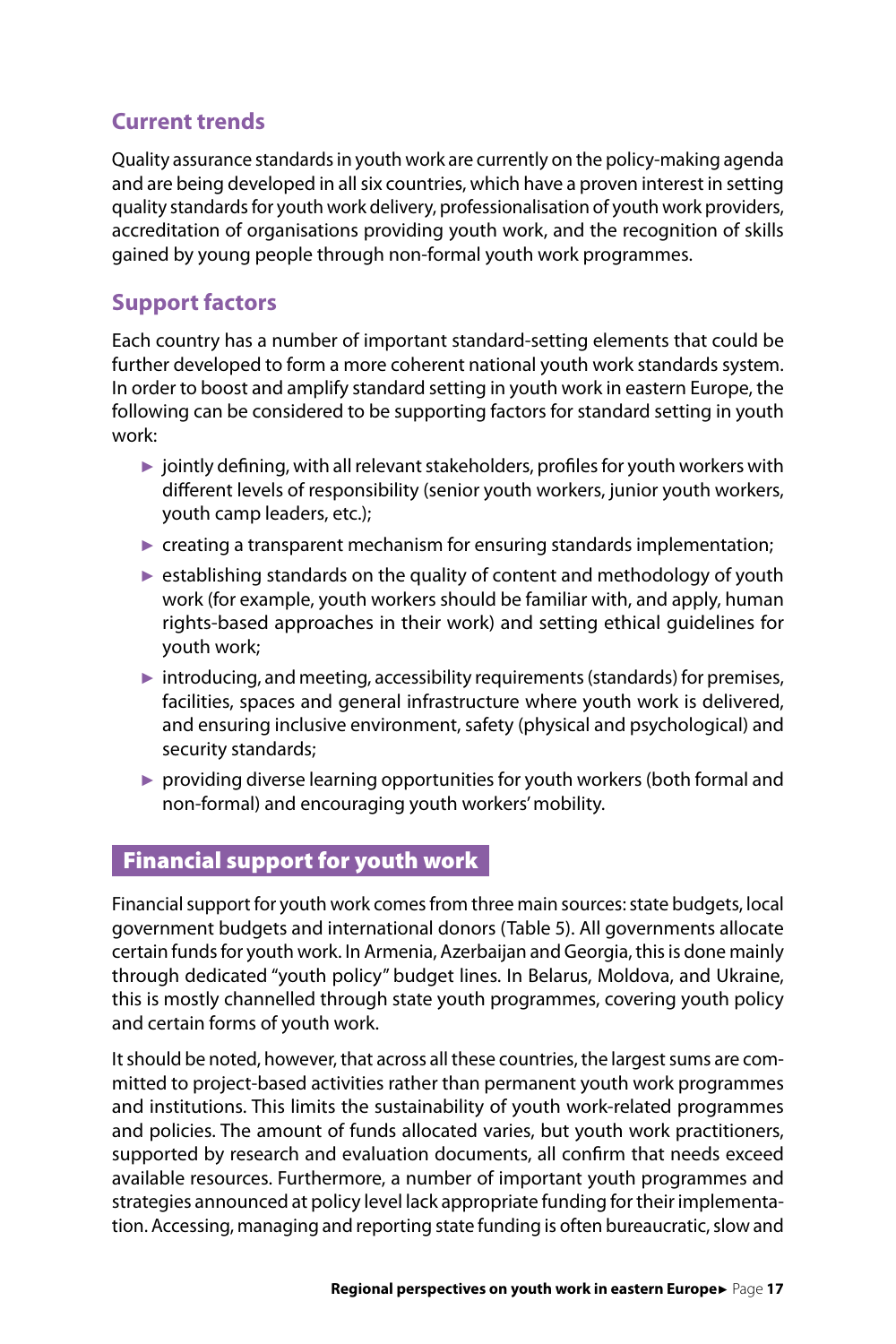burdensome; this is particularly relevant for small and decentralised youth actions implemented by non-formal groups and non-governmental organisations (findings exchanged at the Tbilisi peer-learning event held in 2019).

Local authority funding for youth work depends greatly on the economic strength of the respective local government and the political will of the representatives. This leads to uneven distribution of resources within countries. Large economic disparities between rural and urban areas result in unequal access to youth work. None of the countries consolidate data on youth work spending by local authorities, but reported evidence from Georgia and Ukraine suggests that, in a few very lucky instances, some local authorities commit more funding to youth policy and youth work than national authorities (for example, Ukraine's Youth Worker Programme).

Funding by foreign donors is mainly project-based and time-limited. Owing to the lack of financial support for youth organisations, youth work activities are mostly short-term project activities that stop when international donor funding comes to an end. This leads to a high turnover of volunteers and paid staff in the youth sector. With insecure employment conditions, the few paid youth workers ultimately leave the sector, in search of greater security. This factor greatly influences the quality development of youth work. The largest donors in the region are: the EU, the US Government (USAID), UN agencies (which often carry out EU-funded projects) and EU member state governments (e.g. Germany and Sweden, through both their respective development agencies and funds channelled via the UN system).

UN organisations play a particularly important role in providing expertise and financial assistance to youth policy (covering also areas such as volunteering) and youth work across all six countries. In Moldova, the United Nations Population Fund (UNFPA), in partnership with the Ministry of Education, Culture and Research and the Swiss Agency for Development and Cooperation supports the Joint Fund for Development of Youth Centres, aimed at strengthening participation and civic engagement among young people. In Ukraine, UNDP provides support and funding to the government's Youth Worker Programme. In Georgia, UNDP provides funding and expertise via its Governance Reform Programme to youth policy evaluation and management. In Belarus, UNDP implemented a long-term programme on the development of local volunteering, funded by the EU (UNDP Belarus 2020). In Azerbaijan, UNICEF provided technical expertise to set up the country's first youth worker training programme in six universities. In Armenia, UNDP supported research into young people's needs and priorities, informing the development of youth policy (UNDP Armenia 2020). While EU and Council of Europe funding is important for youth and youth work organisations, it does not have an impact on the whole sector.

#### **Table 5: Financial resource allocation for youth policy and youth work in eastern Europe**

| <b>Country</b> | <b>Funding sources and amounts</b>                                                                                                                                                            |
|----------------|-----------------------------------------------------------------------------------------------------------------------------------------------------------------------------------------------|
| Armenia        | Approximately 304 million Armenian dram (AMD) (€600 000) was<br>allocated to youth policy and youth work from the state budget line<br>"youth policy programmes and events" in 2018 and 2019. |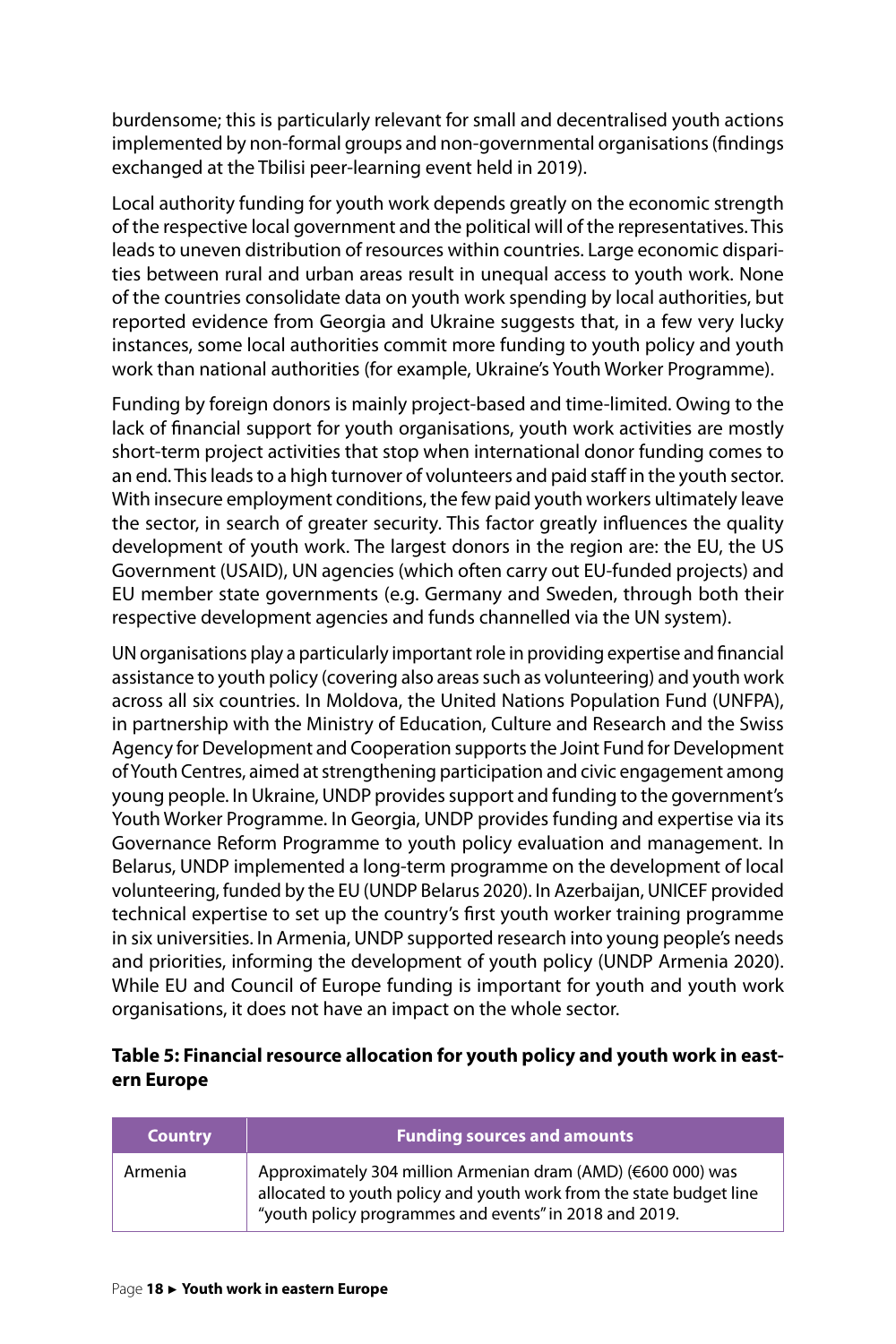| <b>Country</b> | <b>Funding sources and amounts</b>                                                                                                                                                                                                                                                                                                                                                                                                                                                                                                                                                                         |
|----------------|------------------------------------------------------------------------------------------------------------------------------------------------------------------------------------------------------------------------------------------------------------------------------------------------------------------------------------------------------------------------------------------------------------------------------------------------------------------------------------------------------------------------------------------------------------------------------------------------------------|
| Azerbaijan     | The state budget for youth policy (including youth work) was<br>10 million Azerbaijani manat (AZN) (approx. €5.35 million) in 2018<br>and AZN 7.3 million (approx. €3.9 million) in 2019.                                                                                                                                                                                                                                                                                                                                                                                                                  |
|                | There is no separate, dedicated local youth policy budget. Of the<br>above sums, AZN 800 000 (€428 000) is provided for maintenance<br>and activities of local (district) youth and sport departments.                                                                                                                                                                                                                                                                                                                                                                                                     |
|                | There are no dedicated youth work programmes within the state<br>youth policy framework. The 12 youth centres managed by the<br>Ministry of Youth and Sports have an annual general budget of AZN<br>1 million (€535 000). This sum comes under the state budget for<br>youth policy.                                                                                                                                                                                                                                                                                                                      |
| <b>Belarus</b> | In accordance with the Law on Foundations of the State Youth Policy<br>(Article 22), funding for the state youth policy (including youth work)<br>comes from the national and/or local budgets.                                                                                                                                                                                                                                                                                                                                                                                                            |
|                | The state budget for youth policy (including youth work) was<br>30 565 430 Belarusian ruble (BYN) (approx. €1 274 000) in 2018 and<br>BYN 33 315 411 (approx. €1 385 000) in 2019.                                                                                                                                                                                                                                                                                                                                                                                                                         |
| Georgia        | As the youth policy system in Georgia is undergoing governance<br>reform, it is difficult to provide specific figures for public funding of<br>youth work.                                                                                                                                                                                                                                                                                                                                                                                                                                                 |
|                | In the previous system, where the Ministry of Education covered<br>youth policy and youth work matters, both the planning and<br>implementation (programme/financial) burden of youth<br>interventions came from the Ministry's annual budget. The budget of<br>the Youth Affairs Department of the Ministry of Education decreased<br>over the last three years from 2 million to 500 000 Georgian lari (GEL)<br>(i.e. from €600 000 to €150 000). In 2017, the project that specifically<br>supported youth work was a "youth workers' certification project",<br>with a budget of GEL 50 000 (€15 000). |
| Moldova        | The state budget for youth affairs is approximately 20 000 000<br>Moldovan leu (MDL) (i.e. €1 million) per year and has not changed<br>since 2018. However, this amount does not include programmes for<br>youth that are implemented by ministries or related agencies other<br>than the Ministry of Education, Culture and Research.                                                                                                                                                                                                                                                                     |
|                | The total budget allocated by second-level local public authorities<br>(LPAs) amounted to approx. €600 000 in 2017, representing a slight<br>increase over the 2016 level (+5%). In 2018, the budget allocation by<br>second-level LPAs was approx. €1.5 million. The increase is related<br>to the launch in 2017 of the National Programme for Youth Centre<br>Development 2022; the youth centres were established by the LPA<br>(22 local youth centres in 2019).                                                                                                                                      |
|                | The total amount allocated towards the annual grant programme for<br>supporting and developing the youth NGO sector, financed from the<br>state budget, is about 7 million Moldovan leu (MDL) (approx. €360 000).                                                                                                                                                                                                                                                                                                                                                                                          |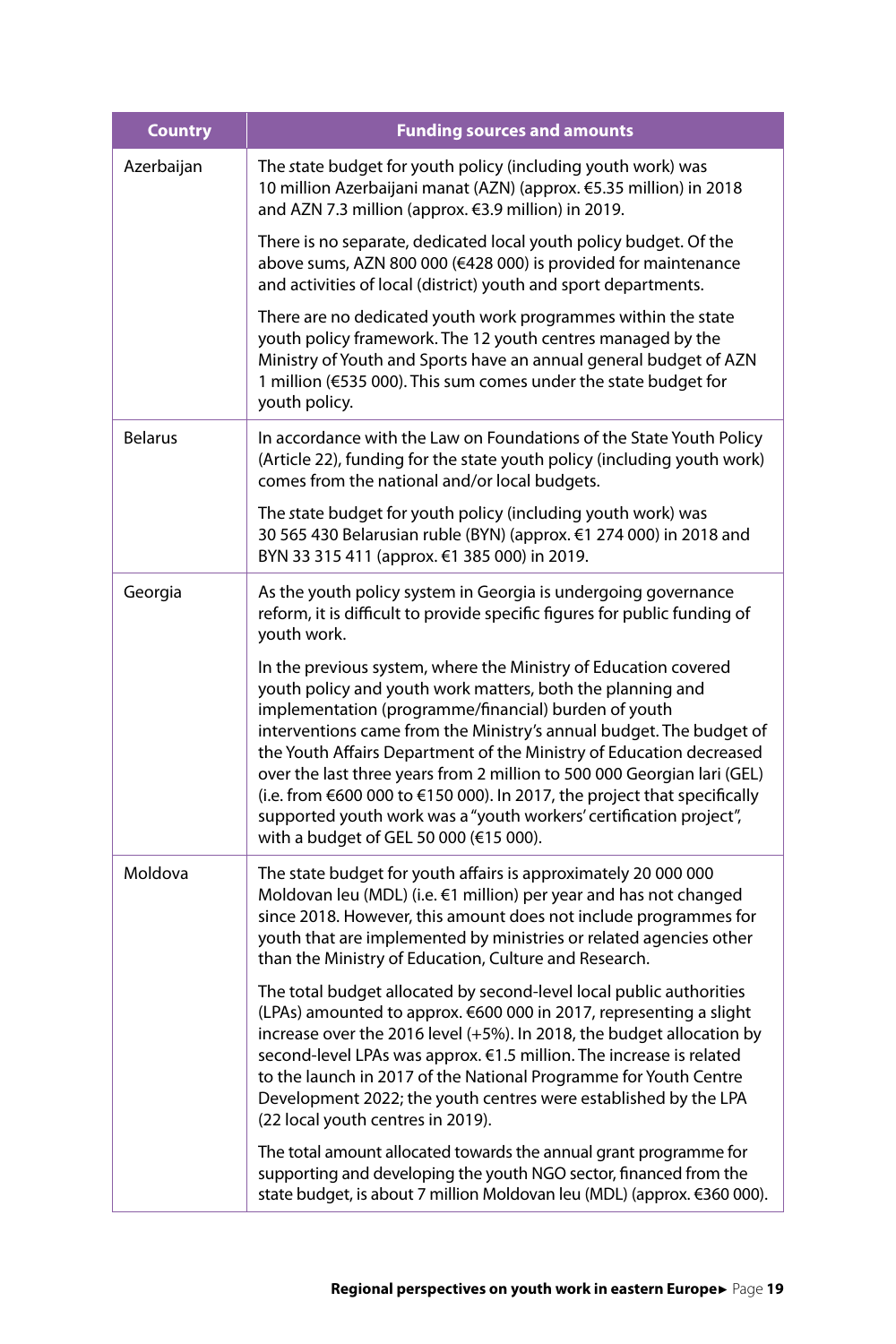| <b>Country</b> | <b>Funding sources and amounts</b>                                                                                                                                                                                                                                                                        |
|----------------|-----------------------------------------------------------------------------------------------------------------------------------------------------------------------------------------------------------------------------------------------------------------------------------------------------------|
| Ukraine        | The distribution of budgetary costs is provided for in the allocation<br>plan of the Youth of Ukraine 2016-20 Programme. The total budget<br>planned for the period of the programme amounts to 501 286 680<br>Ukrainian hryvnia (UAH) (approx. €16.7 million).                                           |
|                | The total budget of the Youth Worker Programme is difficult to<br>estimate, owing to the range of funding sources, including the<br>Ministry of Youth and Sports, UNDP, UNICEF and USAID, as well<br>as regional and local authorities, but can be estimated at around<br>€770 000 between 2014 and 2020. |

# **Current trends**

In funding terms, youth work became a victim of its own success in the region. As youth policy frameworks grow, and countries of the region develop successive strategies and implementation plans, policy growth outpaces financial and resource growth. This results in a number of youth work programmes and initiatives being underfunded and otherwise under-resourced. UN agencies are important actors in youth policy and in relation to youth work development in the six countries. This means that they have a significant say on the policy and implementation agenda. The adoption of European standards and frameworks depends largely on the capacity of national governments to translate them into national legislation, and there is a lack of expert support in this area.

# **Support factors**

Considering the situation in youth policy development in eastern Europe, the following can be considered to be supporting factors for youth work funding:

- ► full resourcing of all youth laws and strategies, in line with the 2014 Baku Commitment to Youth Policies (Baku 2014);
- ► pooling and co-ordination of funding between local, national and international actors, allowing for synergies and avoiding multiplication of efforts where resources are scarce;
- ► using research, including monitoring and evaluation evidence to quide budgeting and financing of youth work to commit funds where they are most needed;
- $\triangleright$  tapping into the potential and resources of the voluntary sector, including local and international NGOs as well as non-formal and community groups, for low-cost local impact and greater local ownership of youth work programmes.

**Inspiring initiative from Moldova: Developing a legal basis for a youth work funding ecosystem** 

**Title:** Developing a legal basis for a youth work funding ecosystem

**Organiser:** Youth Department of the Ministry of Education, Culture and Research

In Moldova, the Youth Department of the Ministry of Education, Culture and Research started to look for different ways of developing a suitable legal basis for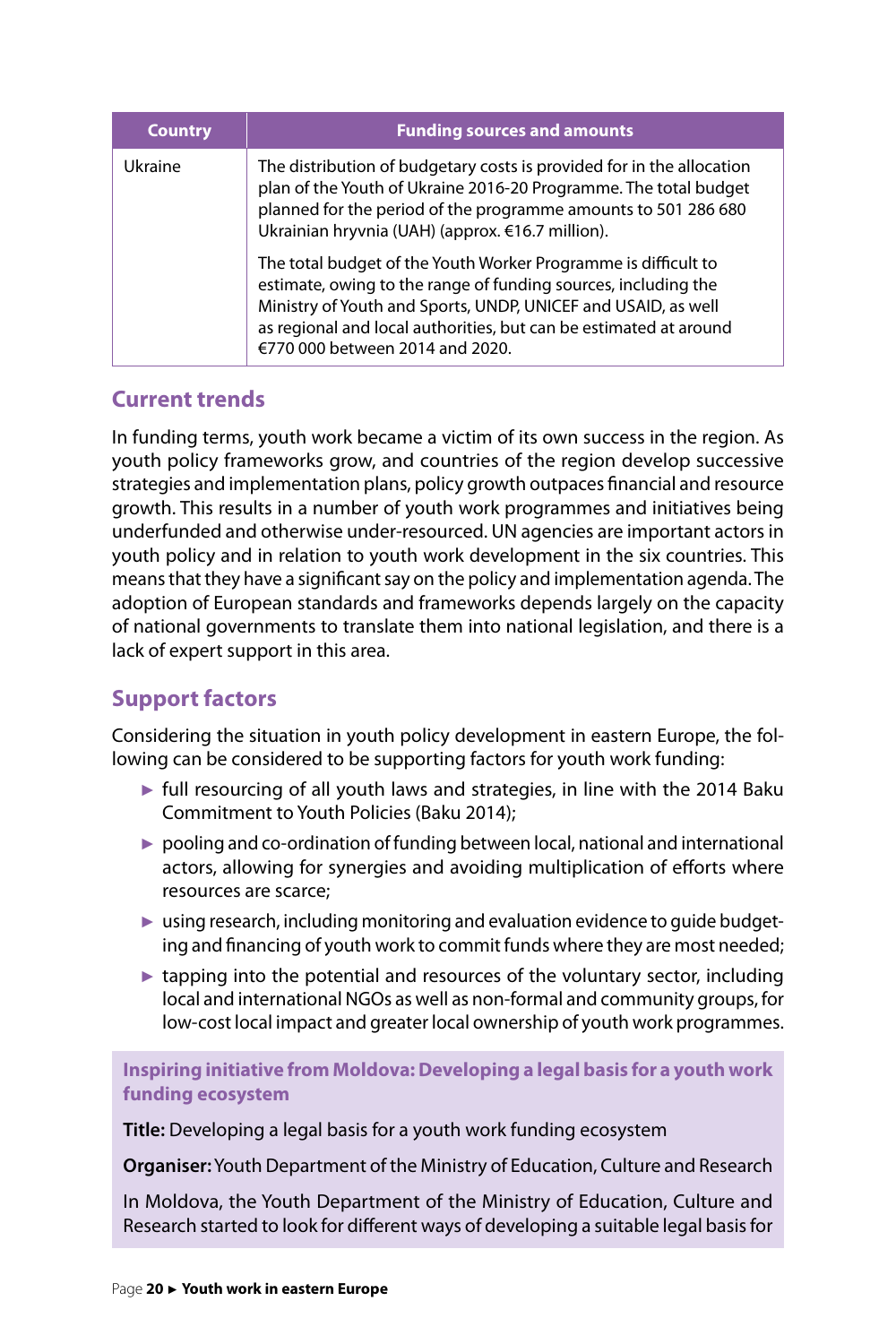<span id="page-21-0"></span>youth work funding. The department worked with other stakeholders to elaborate, adjust, and modify policy papers, methodologies, recommendations, etc. A key step in this process was the adoption of budgetary regulations at local level, with different local beneficiaries including local public authorities (LPAs), youth centres, youth NGOs, local youth councils and youth workers. The main beneficiaries are young people from Moldova (aged 14-35), who are active, involved in voluntary activities, ambitious and who need their projects and initiatives to be supported. This initiative featured the budgetary classification of youth programmes, based on five components:

- $\blacktriangleright$  development and promotion of youth work;
- ► maintenance of youth centres;
- $\blacktriangleright$  strengthening youth representative structures;
- $\blacktriangleright$  grants programme for youth initiatives;
- ► youth service delivery.

This approach allowed the Youth Department to build a whole "ecosystem" of mutually supporting institutions and groups, reinforcing the local outreach of youth work, and thereby making it a more important element of local policy making. For further information, see the presentation on the EU–Council of Europe Youth Partnership website.

## Investing in youth workers (education, learning and skills)

In eastern European countries youth work is carried out by both civil servants and civil society organisations (mostly NGOs). However, there are very few systemic measures to support and further develop youth work at national and local level. Constructive dialogue and co-operation between civil servants and civil society in the area of youth work does not occur regularly. In some contexts, they exist in parallel worlds. Youth workers call for the paternalistic approach to youth development to be reformed, and for the international practices of stimulating youth participation, civic education and non-formal learning to be adopted. Importantly, they also call for the education and training of youth workers in eastern European countries. An overview of education pathways for youth workers is provided in Table 6.

| <b>Country</b> | <b>Education pathways for youth workers</b>                                                                                                                                                                                                                                                                                                                                                                                                                                        |
|----------------|------------------------------------------------------------------------------------------------------------------------------------------------------------------------------------------------------------------------------------------------------------------------------------------------------------------------------------------------------------------------------------------------------------------------------------------------------------------------------------|
| Armenia        | No formal training programmes in youth work are offered;<br>consequently, youth workers come from a variety of backgrounds.<br>Two state universities (Yerevan State University and Shirak State<br>University) include the academic subject "youth work basics" in the<br>curriculum for social workers.<br>Within civil society, there are courses and seminars related to<br>youth work, but none of these training courses leads to an officially<br>recognised qualification. |

#### **Table 6: Education pathways of youth workers in eastern Europe**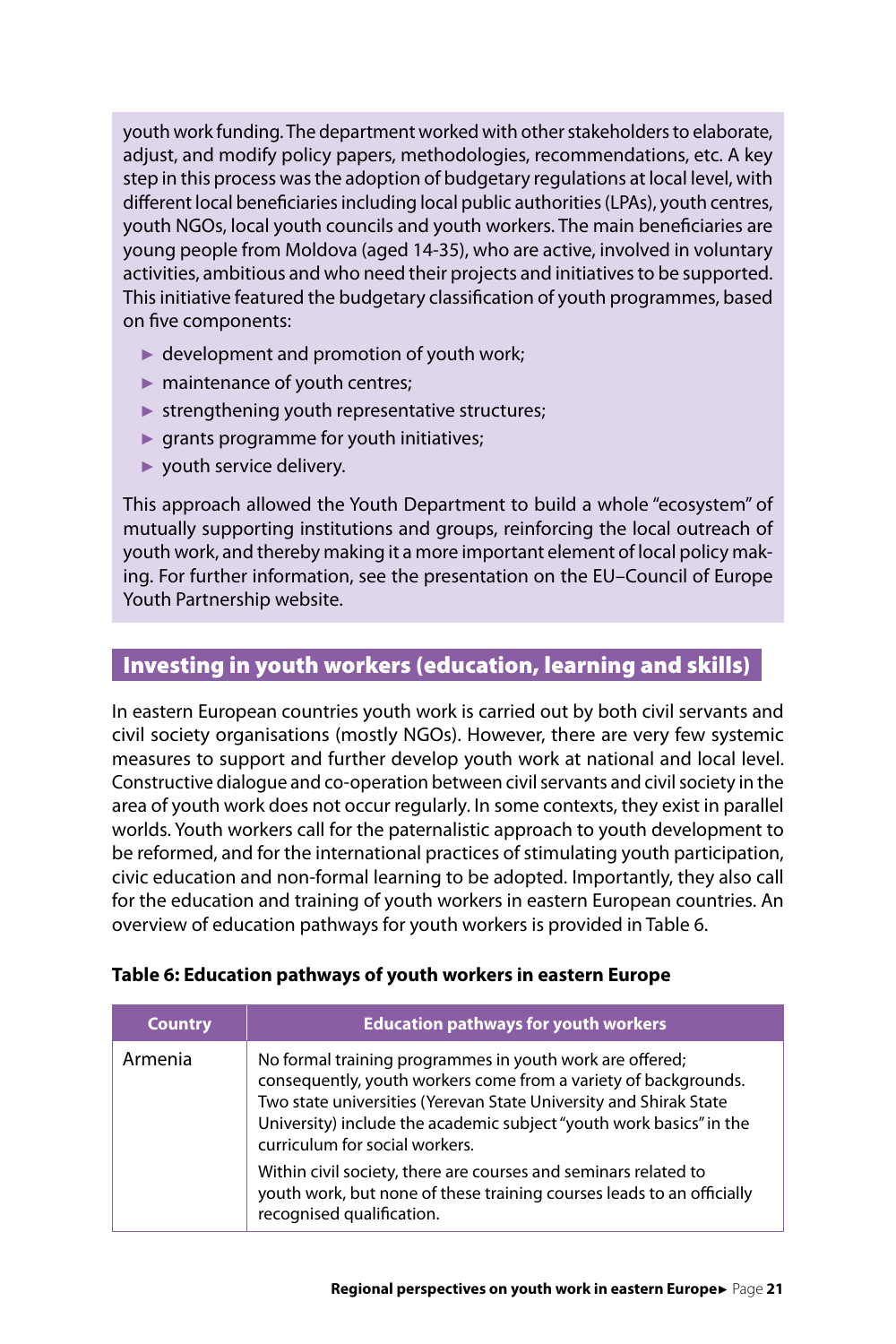| <b>Country</b> | <b>Education pathways for youth workers</b>                                                                                                                                                                                                                                                                                                                                                                                                                                          |
|----------------|--------------------------------------------------------------------------------------------------------------------------------------------------------------------------------------------------------------------------------------------------------------------------------------------------------------------------------------------------------------------------------------------------------------------------------------------------------------------------------------|
| Azerbaijan     | In 2018 "youth work" was included in the list of subjects for the<br>master's degree in higher education; in September 2019 the<br>programme was launched at six universities.                                                                                                                                                                                                                                                                                                       |
| <b>Belarus</b> | A formal education programme for university graduates – including<br>a 2-year retraining course "organisation of youth work" – leading to<br>the professional qualification "youth work specialist", was launched in<br>2008. NGOs provide a variety of non-formal education programmes<br>and professional development courses for youth workers.                                                                                                                                   |
| Georgia        | The Youth Agency aims to develop qualification courses for youth<br>workers, to be launched in 2020.                                                                                                                                                                                                                                                                                                                                                                                 |
| Moldova        | The majority of youth workers and youth work specialists complete<br>short programmes for youth workers provided by NGOs under a<br>variety of projects; there is as yet no university degree in youth<br>work in Moldova. Currently the process of training and professional<br>development of youth work specialists is taking place under the Joint<br>Fund for Development of Youth Centres implemented by the Ministry<br>of Education, Culture and Research and UNFPA Moldova. |
| Ukraine        | The Ministry of Youth and Sports operates a large-scale national<br>Youth Worker Programme in partnership with UNDP, providing<br>training to youth workers since 2014.                                                                                                                                                                                                                                                                                                              |

In Armenia, Georgia, Moldova and Ukraine, ongoing legal and governance reforms led to a disruption of existing programmes and delays in preparing new initiatives in the field. In these countries the new structures, or those in the process of being set up, declare their interest and support for youth worker education but further steps are yet to be taken.

The picture regarding non-formal learning and development of youth worker skills is much more nuanced. In the absence of state provision and a clear legal definition of "youth work" and "youth workers", many youth workers in eastern Europe design their own learning paths. There are opportunities to learn and develop skills in the six countries, provided by local actors (NGOs and local authorities) as well as international organisations and donors. Cross-border and online programmes such as massive open online courses (MOOCs), or the mobility programmes and international training activities supported by the Erasmus+ programme or the Council of Europe, are important opportunities for youth workers to increase their skills and design their own learning curricula. These cannot be considered systematic approaches but are strongly dependent on what is available or possible.

The absence of quality assurance frameworks for youth work leaves learning and skills development in the hands of youth work providers and youth workers themselves. In Azerbaijan, Moldova and Georgia, the national quality assurance frameworks for youth work are currently being developed by the ministries in charge of youth policy.

There is a marked difference in skills frameworks between countries with significant state support and infrastructure for youth work, notably Azerbaijan, Belarus, and to an extent Ukraine, on the one hand, and Armenia, Moldova and Georgia, on the other.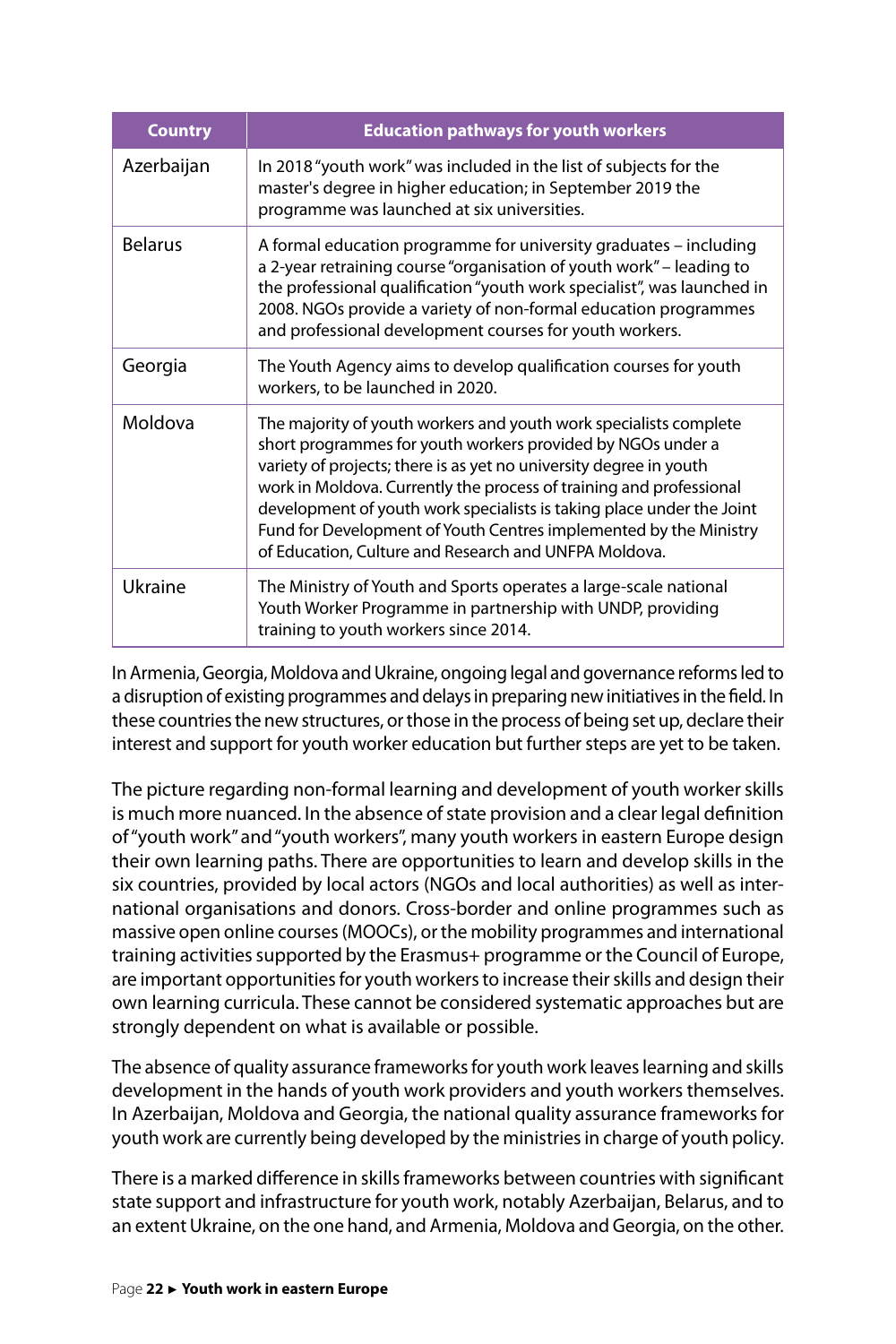# **Current trends**

Education pathways and structures for youth workers differ considerably among the six eastern European countries in terms of scope, formalisation and quality of education and learning for youth workers. While no formal training programmes in youth work are currently offered in Armenia, Georgia, Moldova and Ukraine, there is a clear interest in setting them up. Furthermore, youth worker education has come on to the policy agenda. For example, the Regulation on the Youth Worker Institute in Armenia specifies the role of youth worker training and continuing education. In Moldova, the Law on Youth stresses the importance of youth workers' special training. In all six counties, the civil society sector, supported by international donors, is very active in providing non-formal education programmes for youth workers.

# **Support factors**

The following can be considered to be supporting factors for youth worker education, learning and skills development:

- $\triangleright$  recognition of youth work as an occupation, vocation or profession;
- $\triangleright$  creating a formal validation system of non-formal learning in youth work;
- ► developing professional and educational standards with a distinct list of professional skills;
- ► developing systematic measures to support and further develop youth worker training programmes;
- ► building well-funded partnerships with institutions and donors for the development of youth workers' training systems.

#### **Inspiring initiative from Ukraine: Youth Worker Programme**

#### **Title:** Youth Worker Programme

#### **Organiser:** The Ministry of Youth and Sports of Ukraine, in co-operation with UNDP Ukraine

In Ukraine, while no formal education pathways for youth workers exist, and there is no skills framework, the role of central government remains substantial, as it supports and partially implements a national Youth Worker Programme, in partnership with UNDP and other donors as well as regional and local authorities. The programme provides courses for youth workers and youth work specialists throughout regions of Ukraine.

The programme was launched in 2014 by UNDP Ukraine in co-operation with the Ministry of Youth and Sports and the State Institute for Family and Youth Policy. The Youth Worker Programme constitutes an important strategy to foster democratic transformations in Ukraine and is aimed at developing the skills of public servants and civil society representatives working with youth, to empower and equip young people with the necessary skills for engaging in community life and in policy making and decision making at local and national levels. The programme consists of training sessions, involving equal numbers of public servants and civil society representatives, aimed at facilitating dialogue and co-operation between the state authorities and NGOs.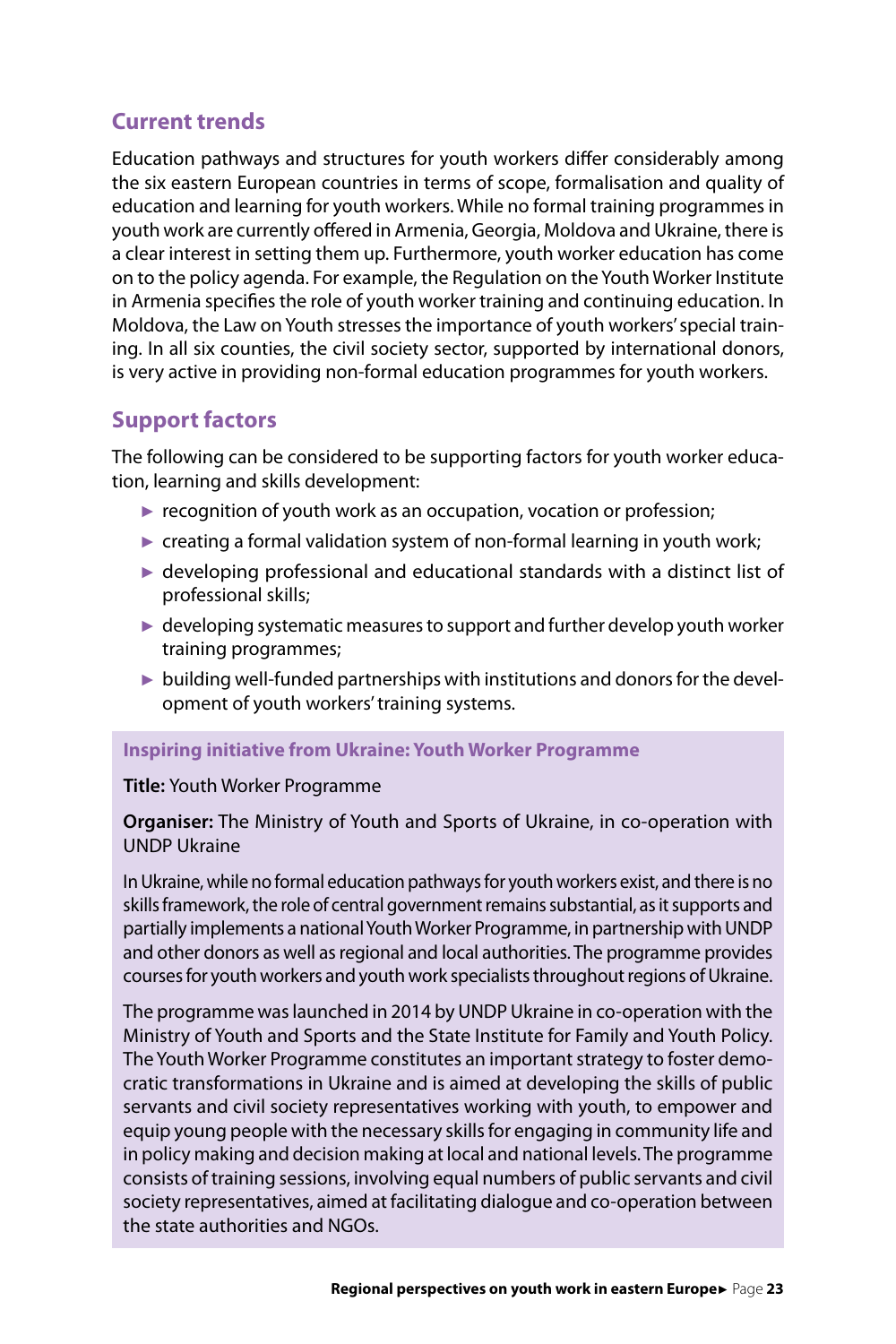At the time of the programme's launch, youth policy in Ukraine was over-regulated and administered by central state authorities. Under the decentralisation reform initiated in 2014, powers are being transferred from centralised management to local self-government bodies, replacing the principle of "work with youth" with that of "youth participation". Funding for youth work is determined by local selfgovernment bodies. An urgent need for youth work professionals, methodologies and recommendations for the development of local infrastructure for youth has emerged. The Youth Worker Programme tackles most of the emerging challenges related to the roll-out of the decentralisation reform. The programme strives also to change the paternalistic approach to youth development by introducing the best international practices of youth engagement and non-formal learning in Ukraine.

**Further information:** [https://www.ua.undp.org/content/ukraine/en/home/press](https://www.ua.undp.org/content/ukraine/en/home/presscenter/articles/2014/12/05/new-youth-worker-for-new-ukraine.html)[center/articles/2014/12/05/new-youth-worker-for-new-ukraine.html](https://www.ua.undp.org/content/ukraine/en/home/presscenter/articles/2014/12/05/new-youth-worker-for-new-ukraine.html) and http:// youth-worker.org.ua/about.

#### **Inspiring initiative from Armenia: Young Citizens of Armenia project**

**Title:** Young Citizens of Armenia project

#### **Organiser:** KASA Swiss Humanitarian Foundation

The project aims to strengthen democracy in Armenia, highlighting the role of youth work and the participation of young people in that process.

The project has three main core objectives:

- ► to create, through free and open youth clubs, a neutral meeting platform for promoting the participation in civic and political life of young people with different backgrounds from different communities in Armenia;
- $\triangleright$  to enrich and improve the quality of youth work through the development of youth club leaders' educational and training skills;
- $\blacktriangleright$  to increase young people's civic engagement.

#### **Lessons learnt**

- ► In relation to risk management and the turnover of the participants, the level of involvement the project requires should be better explained to youth club leaders to avoid drop-outs after the selection process. Also, club leaders should be supported in devoting more time to individual mentoring and reflection opportunities with youth.
- ► A core group of participants should be created; in our case young people visiting youth clubs. This would increase the immediate impact of the project and inspire others to join different activities. In addition, the stable participation of some young people would facilitate the assessment of the impact of the project activities.
- $\blacktriangleright$  The network of alumni should be re-enforced, for example by giving an online communication tool and the status of alumni to those former participants who want to be part of the network. The reinforcement of the alumni network would strengthen synergies with other projects and initiatives. Additionally, it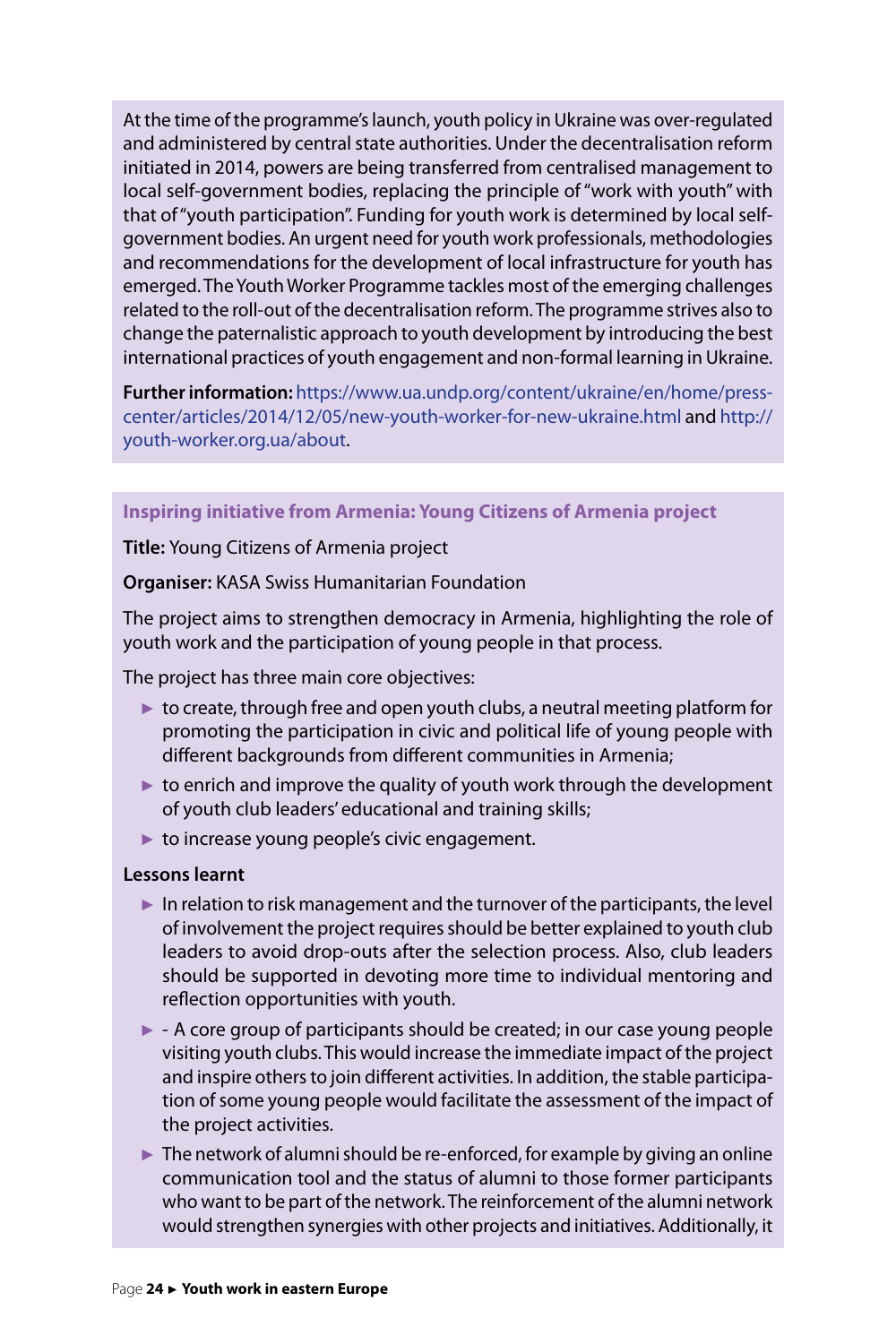would facilitate the monitoring of the impact of civic commitment of former participants beyond the project.

► Youth initiatives aimed at increasing the participation of young people at local level and fostering their co-operation with other stakeholders may not always achieve their objectives on time. However, owing to their very nature, these initiatives are sooner or later implemented beyond the time limits of each project cycle.

**Further information:** [http://kasa.am/les-jeunes-pour-la-societe-manuel-pour-les](http://kasa.am/les-jeunes-pour-la-societe-manuel-pour-les-travailleurs-jeunesse-debutants)[travailleurs-jeunesse-debutants](http://kasa.am/les-jeunes-pour-la-societe-manuel-pour-les-travailleurs-jeunesse-debutants) and<http://kasa.am/jeux-educatifs-concus-par-kasa/0>

#### **Inspiring initiative from Azerbaijan: Master's degree in youth work**

**Title:**National and international co-operation for ensuring quality in youth worker training – Master's degree in youth work

**Organiser:** Academy of Public Administration, Ministry of Youth and Sports, Ministry of Education and Youth Foundation, in co-operation with UNICEF

The aim of this initiative was to start a master's degree programme in "youth work management and youth policy". The programme was launched in 2019 with the support of experts from Tallinn University, the Academy of Public Administration, the Department of Youth Policy and Sport Issues, the Ministry of Youth and Sports, the Ministry of Education, the Youth Foundation and UNICEF Azerbaijan. Currently, six universities in Azerbaijan offer master's degrees in youth work, all based on the same curriculum: the Academy of Public Administration, Baku State University, Azerbaijan State University of Culture and Arts, Azerbaijan Tourism and Management University, Azerbaijan University and Ganja State University (UNICEF Azerbaijan 2018).

The entire programme, which will result in some 66 youth workers and youth policy makers being trained, was developed with the aid of international experts and donors. UNICEF recommended a common curriculum based on best international practices and added specific modules developed by local specialists with guidance from UNICEF's international experts. These modules covered areas such as: challenges of youth work and youth policy; professional ethics in youth work; youth policy (international and national experience); strategic management in the youth field; leadership and youth mentoring; networking in the youth field and public relations; career guidance for young people; monitoring of youth work programmes; research methods; social policy and social issues; youth work and youth research; information technologies and innovation management in the youth sector; history and methodology of youth work and youth work management. As the programme is in its first year, with the initial graduates expected in 2020, it is not possible to evaluate its impact and sustainability.

#### **Lessons learnt**

With only 10 countries in the world offering master's degree programmes in youth work, the only way to get good results is through collaboration with other universities, based on knowledge sharing in the field. The master's programme's is new, and there is a long way to go.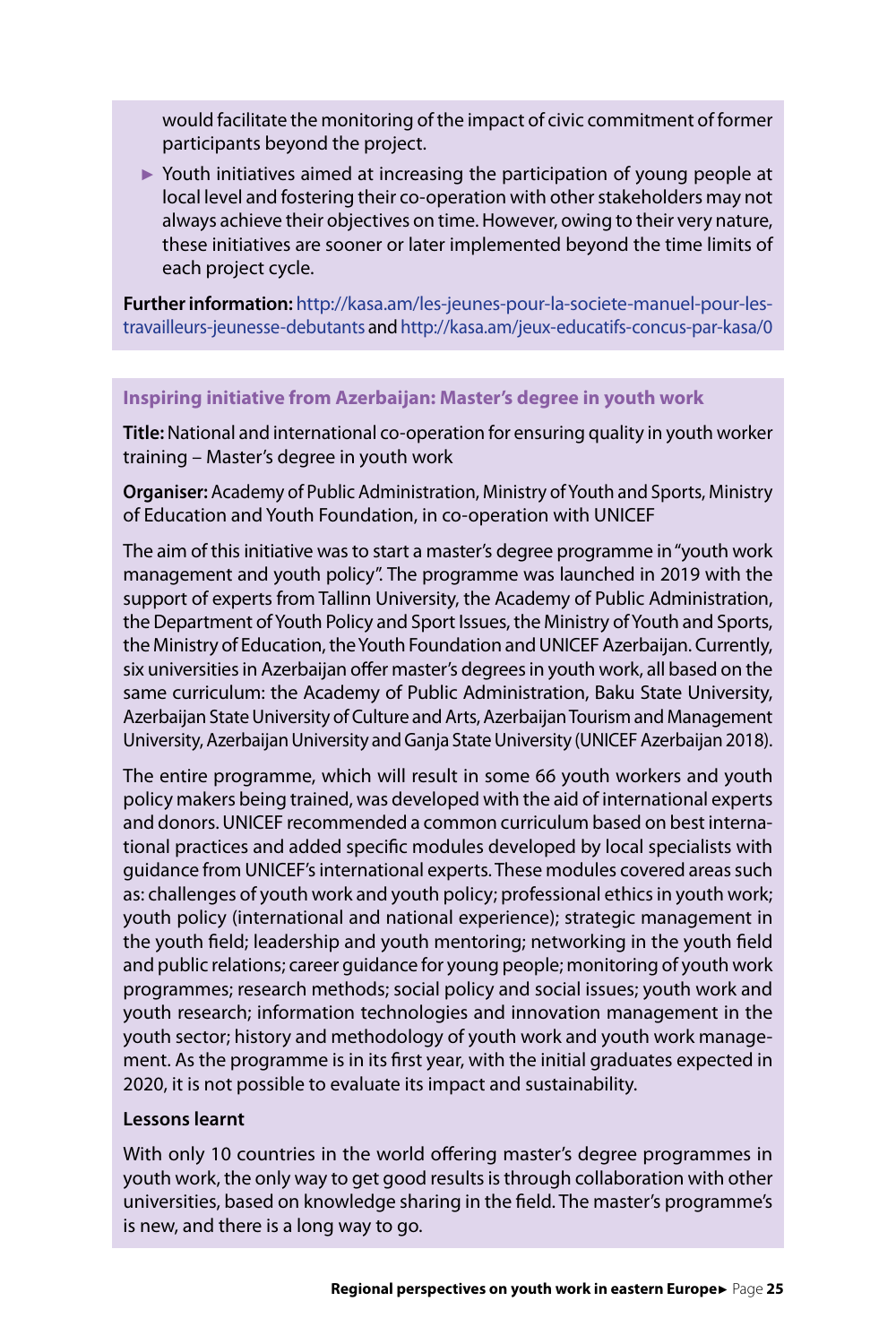#### **Inspiring initiative from Belarus: "Organisation of youth work" course**

**Title:** Retraining course "organisation of youth work"

**Organiser:** National Institute for Higher Education

In 2007, the Ministry of Education of Belarus recognised youth work as a distinct professional area by adding the specialty "organisation of youth work" to the list of official professional classifications, developing a relevant educational standard with a list of professional skills, and developing a formal education programme for university graduates, which includes a 2-year retraining course "organisation of youth work" leading to the professional qualification of "specialist in youth work".

The job description of "youth worker" in the National Classification of Occupations specifies the following requirements: higher or special secondary education, with no requirement for work experience; retraining or advanced professional training in the sphere of youth work. Fundamental and practical knowledge of psychology, management, modelling techniques and design of youth processes is required.

The National Institute for Higher Education is the only institution implementing the retraining course "organisation of youth work". More than 150 youth specialists have been trained so far, who currently work for youth organisations and for state and public bodies.

#### **Lessons learnt**

Training in this specialty goes beyond the training course itself. In our case, the Department of Youth Policy of the National Institute for Higher Education has become a platform for the emergence of a professional community. For example, we created the Association for Youth Workers, which along with our graduates and students includes leaders of public organisations, to provide a scientific and methodological foundation and develop a normative base for youth work.

**Further information:** <http://nihe.bsu.by/index.php/ru/mol-pol-perep>

#### **Inspiring initiative from Ireland: Formal youth worker training**

**Title:** Alternative successful model of formal youth worker training programmes

#### **Organiser:** Maynooth University

At Maynooth University, professional youth work education and training programmes are aimed at enabling the learner to acquire the knowledge, skills and competence to work under supervision in a youth work context and/or to progress to further higher education and training. Bachelor's and master's programmes in social science (community and youth work) are available.

The curriculum focuses on the following key aspects:

- $\triangleright$  in the process of professional training, academic excellence and practical competence have equal value;
- $\triangleright$  social science is the foundation of the programme (disciplines of sociology, psychology, management, etc. form the core of the curriculum);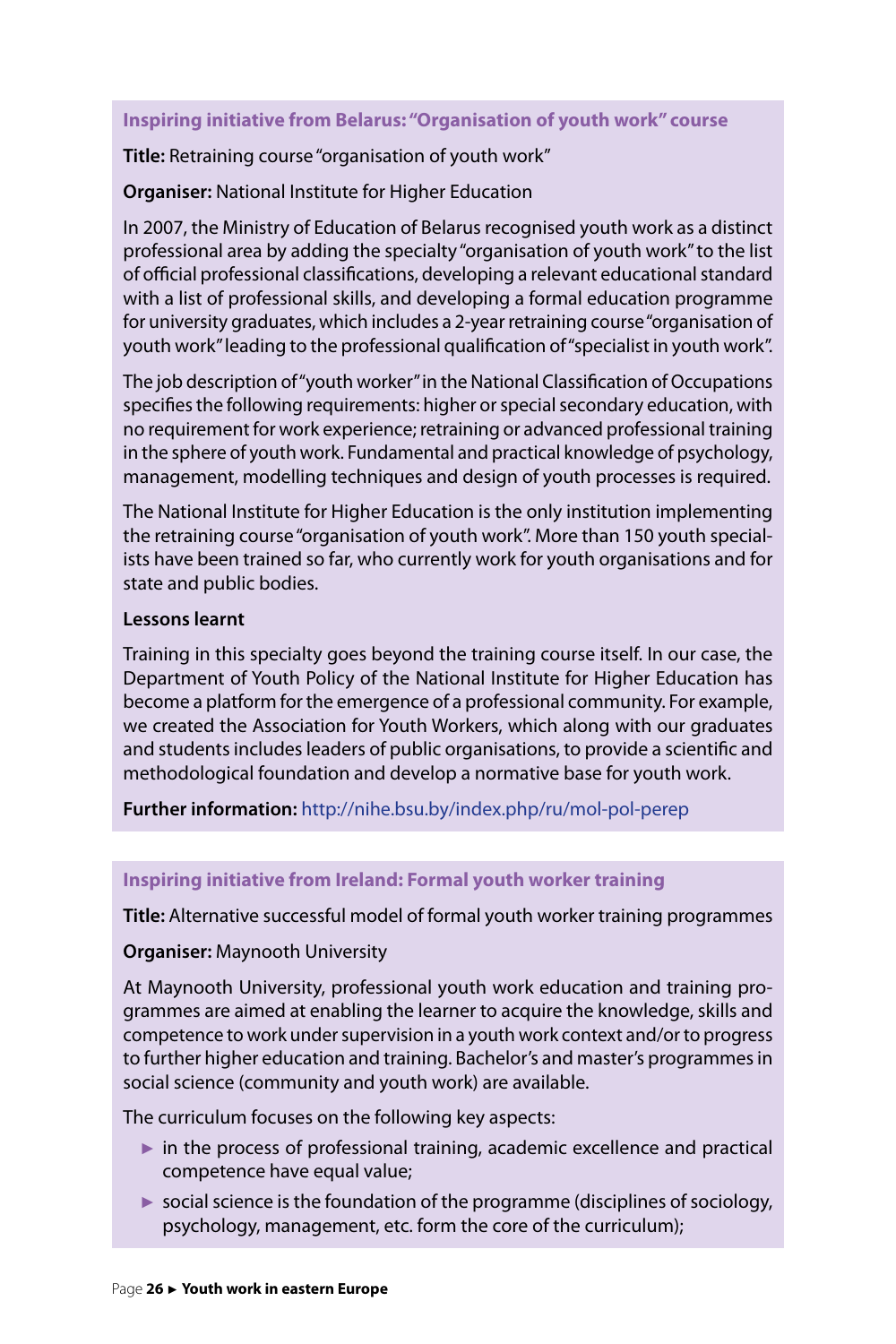- <span id="page-27-0"></span> $\triangleright$  underpinned by an explicit focus on equality and human rights;
- $\blacktriangleright$  theory, policy and practice of youth work are integrated within learning;
- ► supervised fieldwork placement (14 weeks full-time) in each year of the programme.

**Further information:** <https://www.maynoothuniversity.ie/applied-social-studies>

# Methods and types of youth work

As seen above, youth work remains loosely defined and is not subject to strict regulations in eastern Europe. This translates into a great diversity of methods and types of delivery of youth work at all levels.

Several modes of delivery of youth work services by the youth sector are common across the region, including the more traditional and established methods such as out-of-school education and extracurricular activities for pupils and students, as well as open youth work. A large proportion of young people are not in education, training or employment (NEET) and many outreach youth work programmes target young people in rural or remote areas. Few organisations are able to invest in developing specific methods for youth work. Youth workers who benefit from international mobility usually bring back to their organisations new ideas and methods. For example, digital youth work is starting to be implemented by some organisations in eastern Europe, but it is not as widely practised as in the rest of Europe.

One of the most common features of youth work in eastern Europe is its attachment to education – often formal education – and links with state and public services in this domain. "Hobby schools" and other extracurricular activities for pupils and students, largely inherited from the Soviet educational system, are complementary to formal education. This is sometimes seen as youth work, other times as part of extracurricular learning, but does not represent all aspects of youth work. Two countries – Ukraine and Belarus – implement such activities at central level as part of official youth policy, and have dedicated central government units for this service. In Ukraine, the Ministry of Education has a directorate of pre-school, after-school and inclusive education overseeing such activities across all regions of Ukraine (see [https://mon.](https://mon.gov.ua/ua/tag/pozashkilna-osvita) [gov.ua/ua/tag/pozashkilna-osvita](https://mon.gov.ua/ua/tag/pozashkilna-osvita)). The directorate oversees and jointly organises a range of activities including non-formal education and competitions such as the iTalent project (see [https://italent.org.ua\)](https://italent.org.ua). In Belarus, this approach is classified as "supplementary education and formative work" and is also supervised by a dedicated unit at the Ministry of Education (see [https://edu.gov.by/sistema-obrazovaniya/](https://edu.gov.by/sistema-obrazovaniya/upravlenie-raboty/molodezhi) [upravlenie-raboty/molodezhi\)](https://edu.gov.by/sistema-obrazovaniya/upravlenie-raboty/molodezhi).

In the other four countries reviewed, some structures inherited from the pre-1991 state infrastructure are still in place but are now managed and delivered at local and regional level. Such structures are often supported through local public funding and are offered through local youth activity centres, "palaces of youth" and "houses of culture", often transformed from former Soviet institutions tasked with similar activities (e.g. the Youth Palace in Chisinau and "inspiring initiative from Ukraine" below).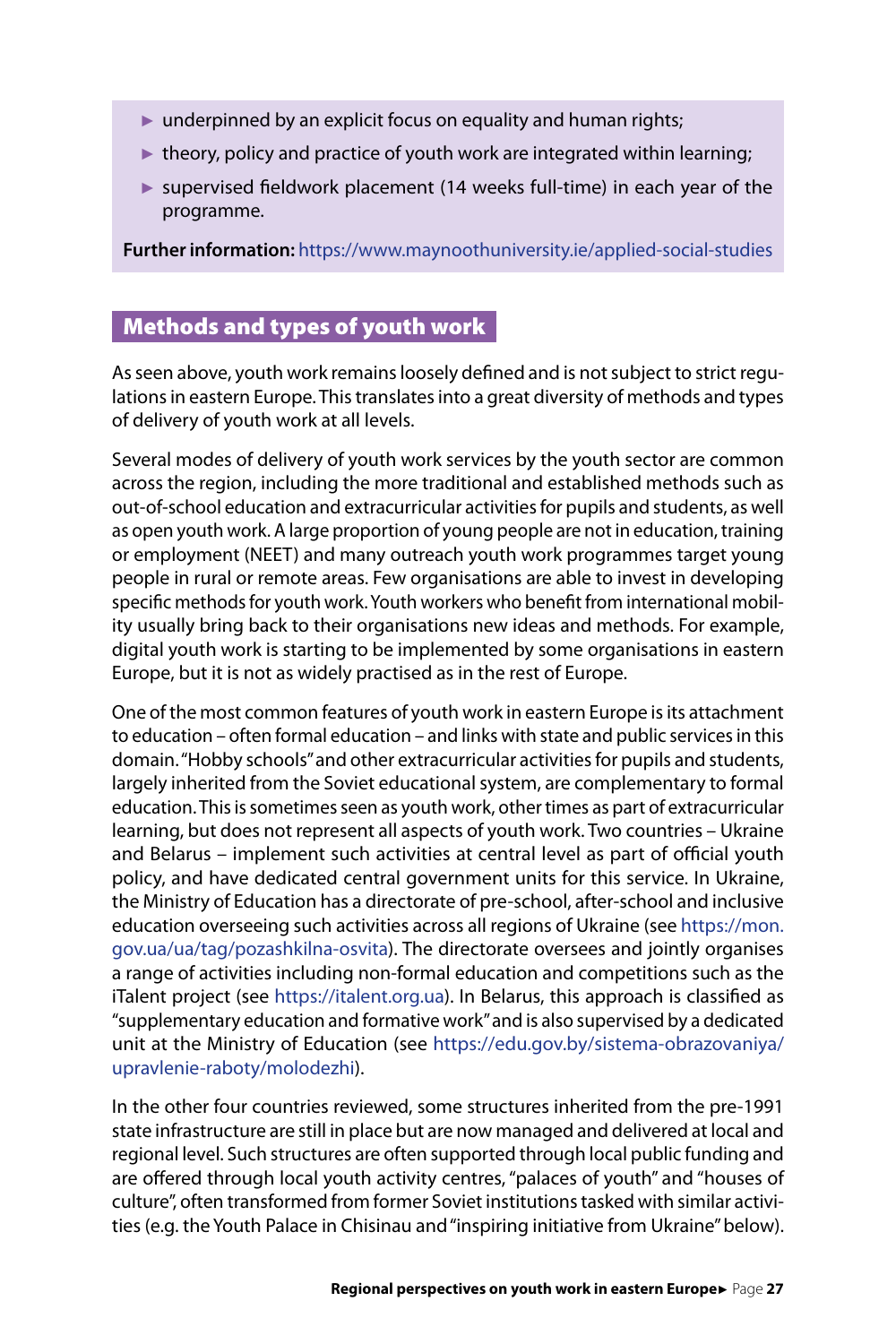On the other hand, there is a very vibrant voluntary and civil society scene, active in delivering youth work, usually through open youth work approaches, often in an unstructured and spontaneous way in a variety of settings, including NGO offices, youth centres, youth clubs and in third-party spaces such as universities or public institutions. All six countries have NGO-run open youth centres.

Non-formal education is gaining recognition as a novel and useful approach to youth work. All countries have made significant efforts to increase the visibility of, and recognise, non-formal initiatives involving young people, including through volunteering and voluntary sector initiatives.

Many voluntary sector initiatives are funded by organisations delivering services, international donors and private funders. International mobility programmes, using non-formal youth work methods, remain very popular in eastern Europe. The EU Erasmus+ programme youth initiatives benefit a substantial number of young people participating in international youth exchanges. In the period 2014-17, some 16 000 young people from eastern Europe (Eastern Partnership countries) participated in youth exchanges, 2 200 young people from eastern Europe took part in the European Voluntary Service (EVS) programme and 11 000 youth workers participated in youth worker mobility initiatives. (see [https://ec.europa.eu/assets/eac/erasmus-plus/fact](https://ec.europa.eu/assets/eac/erasmus-plus/factsheets/regional/erasmusplus-regional-easternpartnership2017.pdf)[sheets/regional/erasmusplus-regional-easternpartnership2017.pdf](https://ec.europa.eu/assets/eac/erasmus-plus/factsheets/regional/erasmusplus-regional-easternpartnership2017.pdf)).

A number of countries have unique modes of youth work delivery and apply their own, country-specific methods. For example, in Belarus there are youth work specialists in companies and workplaces and in Ukraine youth work activities are delivered by librarians in local public libraries. In Georgia, a youth camp programme delivers "patriotic education" to young people, while in Armenia, non-governmental youth organisations have successfully introduced open youth work methods at local level.

# **Current trends**

As the reality of youth work differs, few trends can be observed transnationally. The one thing that is becoming increasingly clear is that youth work methods and types of youth work delivery have to catch up with other services, and with changes in young people's lifestyles, including changes in their educational and leisure-time practices. Old methods and styles of youth work delivery are less suited to changing practices, and new methods must be introduced to adapt to new realities, including non-formal approaches and digital youth work.

# **Support factors**

The following factors and issues can be considered to be supporting factors for youth work methods and types:

- ► peer knowledge exchange, both at national level (between sectors and types of youth work providers) and international (between countries and projects offering good practice in youth work), with a particular focus on youth work;
- ► cross-sectoral approaches, allowing for synergies and sharing methods and types of youth work between organisations;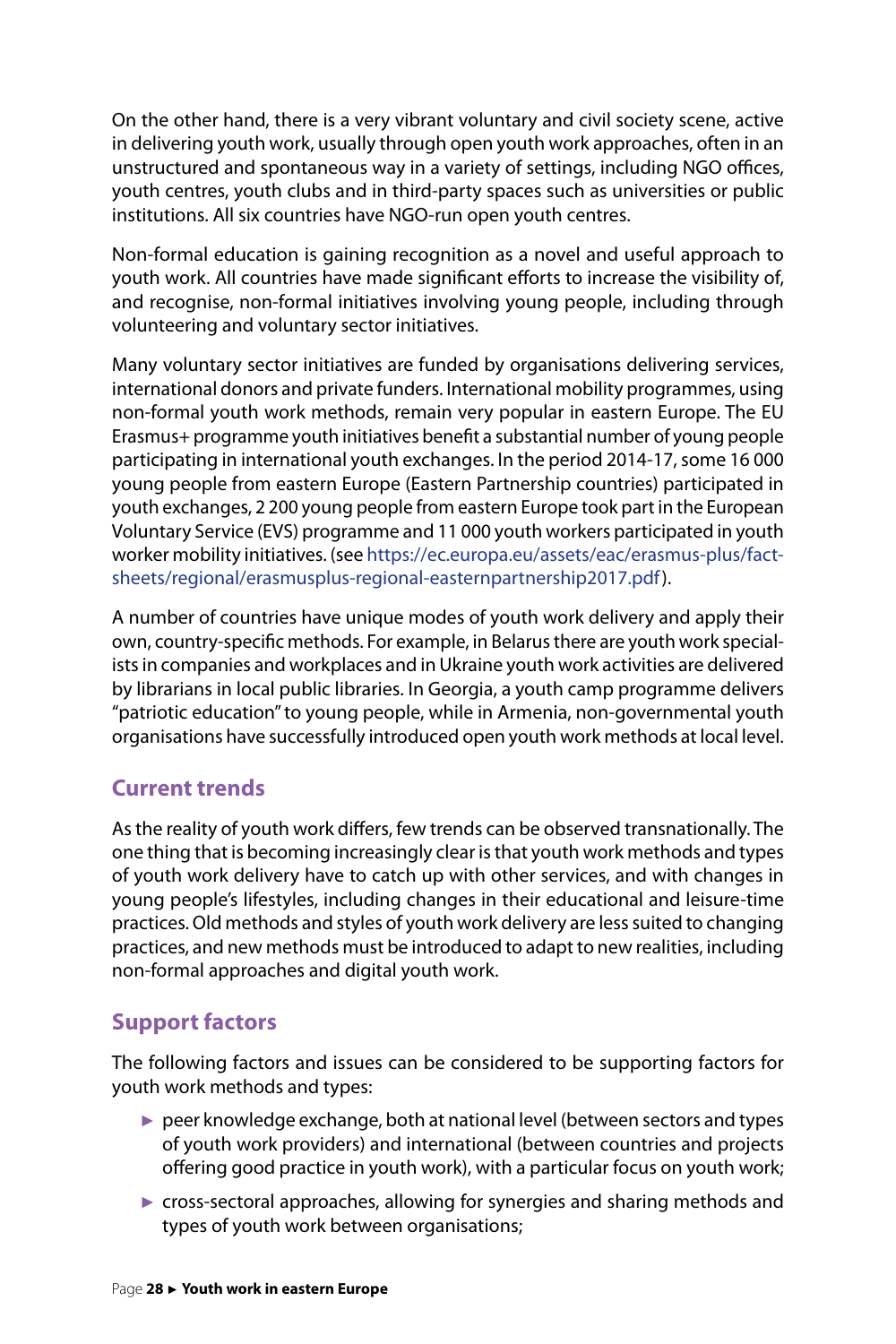- $\triangleright$  enabling youth work legislation, defining the role and place of youth work and status of youth workers and the methods that they can apply in their daily work;
- ► enabling civil society legislation, allowing for voluntary and civil society organisations to develop and implement youth work projects and programmes.

#### **Inspiring initiative from Armenia: Open youth centre**

**Title:** Open youth centre in Armenia: from dream to reality

**Organiser:** Gyumri Youth Initiative Centre (YIC) NGO

The "Gyumri Youth House" open youth centre is the first youth centre in Armenia to work with methodology based on principles of open youth work. It was established in May 2018 by the Gyumri Youth Initiative Centre (YIC) NGO, one of the few Armenian organisations experienced in professional youth work, as a pilot project to apply an integrated, empowering and innovative approach to youth work in Armenia. The NGO believes that professional work with young people, together with the provision of free social services in a remote neighbourhood of Gyumri, has the potential to bridge the existing gap and offer personal development and non-formal learning possibilities in a safe and youth-friendly environment.

The Youth House was established with the financial support of the EU and is located in municipality-owned premises provided to the Youth Initiative Centre pro-bono for a 10-year period. The first year of the youth centre's operation was also funded by online and in-person donations from over 50 individuals and institutions.

The aim of the Youth House is to enhance civic activity and wellbeing amongst the youth in Armenia, particularly in Gyumri, through modelling and promoting innovative approaches to youth work and youth participation. The youth centre offers young people from Gyumri aged 13 to 18 a wide range of services, including competence building for life and for increased competitiveness in the job market, individual or group counselling, and non-formal and informal education, all of which help young people enhance their self-esteem, achieve more control over their lives and improve their chances of gaining employment in the future. It is also a safe space for young people to express themselves, spend leisure time and meet and communicate with peers.

The centre provides services to 600 young people annually. The centre also serves as a platform for thematic discussions, seminars, training sessions and collaboration among civil society organisations, schools, childcare centres, social services, police, municipalities and other institutions, supporting the provision of a wide range of accessible and quality services for young people.

The NGO intends to open and operate the second open youth centre - the "Spitak Youth House" in late 2020, with co-financing from Spitak Municipality and UNICEF Armenia.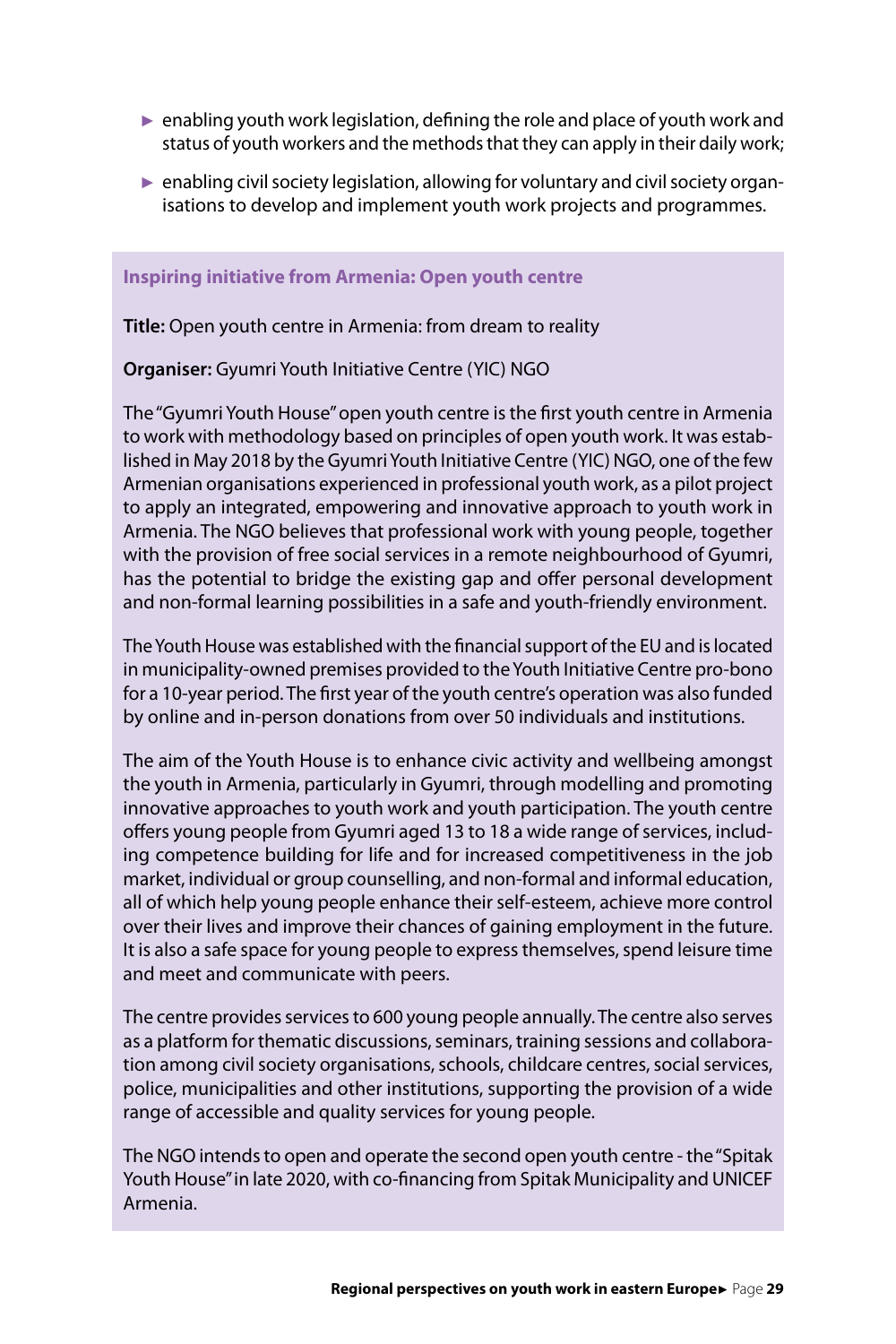#### **Lessons learnt**

Having operated for over a year now, some of the main lessons learnt from the experience of the "Gyumri Youth House" open youth centre are as follows:

- $\triangleright$  ensure the real participation of young people (for youth, with youth and by youth) at all levels and in all activities;
- $\triangleright$  prepare youth workers the education system or available youth work training might not fully address your needs;
- $\triangleright$  be open to "safe experiments";
- ► provide coaching for youth workers (a well-defined code of conduct is essential, and no topic is taboo; base the work on existing and proven quality standards, while adapting international experience to local reality);
- $\triangleright$  use evidence collect, analyse and use data (be open to interpret the data without judgment, and apply it for positive change);
- $\triangleright$  co-operate with municipal and national government it is not just a project but a service you give to the community (if the service is necessary and of good quality, the authorities should be asked to start taking financial responsibility for it);
- $\triangleright$  aim at policy level change create an exemplary product that has potential to be upscaled;
- $\triangleright$  communicate internal and external communication, visibility and feedback are essential (policies, systems and/or guidelines for communication and visibility should also be developed).

**Further information:** [https://www.facebook.com/youthhousegyumri](https://www.facebook.com/youthhousegyumri/) and [www.](http://www.instagram.com/youthhousegyumri) [instagram.com/youthhousegyumri](http://www.instagram.com/youthhousegyumri)

#### **Inspiring initiative from Moldova: U-Report**

#### **Title:** U-Report

**Organiser:** National Youth Council of Moldova

U-Report is a messaging and polls tool aimed at amplifying the voices and views of young people regarding the issues that affect their lives. The results of the polls can be used by decision makers to adapt national or local policies to the real needs of young people.

#### **Lessons learnt**

- $\triangleright$  be ready to explain to young people how useful the initiative can be;
- $\triangleright$  be patient many might not be interested;
- $\blacktriangleright$  draw up simple but very effective polls and keep going.

#### **Further information:** <http://moldova.ureport.in>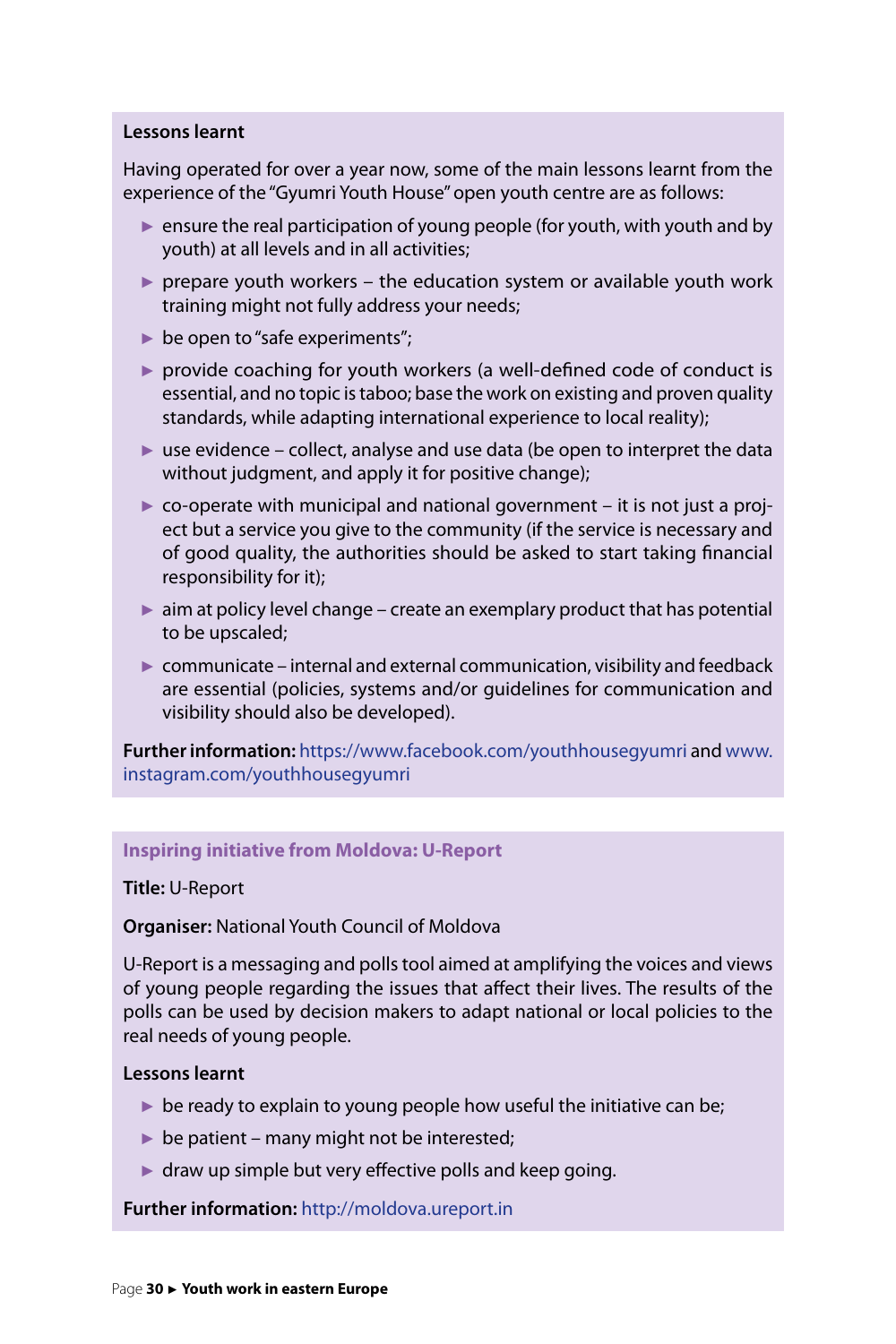## <span id="page-31-0"></span>Youth infrastructure (youth work services at local and regional level – youth clubs and youth centres with a strong non-formal education component)

Youth infrastructure, including youth work services at local and regional level, is closely linked to the youth work methods described in Chapter 3.6. As with education and learning policies, central governments play an important role in youth infrastructure, notably in terms of funding and legal provision.

In the absence of a legal definition of youth work, local actors shape the everyday reality of youth work services, providing these services in accordance with needs, interests, local conditions and the support available, often influenced by political developments in the countries reviewed.

Youth work services also remain largely unregulated across most eastern European countries, and the provision of services differs greatly in terms of quality, scope and even rationale. The most regulated sector and infrastructure domain is out-of-school education (see Chapter 3.6); other important types of youth work services include local youth centres run by both state and private/civil society organisations, and innovative NGO initiatives offering youth services on a permanent and ad hoc basis.

In countries with strong state support for youth policy, including Azerbaijan and Belarus, substantial financial and infrastructure support is in place for youth work and youth services. This also means that these services are delivered mostly by the state.

Local and regional authorities are key providers of youth services, especially in larger countries such as Ukraine, Azerbaijan and Belarus, where they bear the brunt of service provision and where budgets far exceed those of central authorities. In smaller countries such as Georgia, Armenia and Moldova, local and regional authorities suffer from resource deficiencies and commit very little funding to youth infrastructure, with the exception of capital cities that operate much higher budgets across all policy domains.

Youth work services in all countries reviewed depend on existing infrastructure, including youth centres and "culture centres" run by the state, or are affected by the lack thereof, whereby the old youth work services have weakened or collapsed and have not been replaced. This system is particularly visible in urban areas in Belarus, Ukraine and Moldova. Azerbaijan operates a country-wide network of youth centres built during the independence period, combining educational, sports and youth functions, and funded by the central budget. In Georgia and Armenia, there are no state-run youth centres but a number of initiatives operate using old and existing youth infrastructure.

In some instances, NGO-run youth services are among the largest youth work and youth service providers in their community. Examples of these services and NGOs include:

- ► the International Scout Centre Rustavi, Georgia (see [http://iscr.ge\)](http://iscr.ge);
- ► the Lutsk City Youth Centre, Ukraine;
- ► the Youth Initiative Centre Gyumri, Armenia;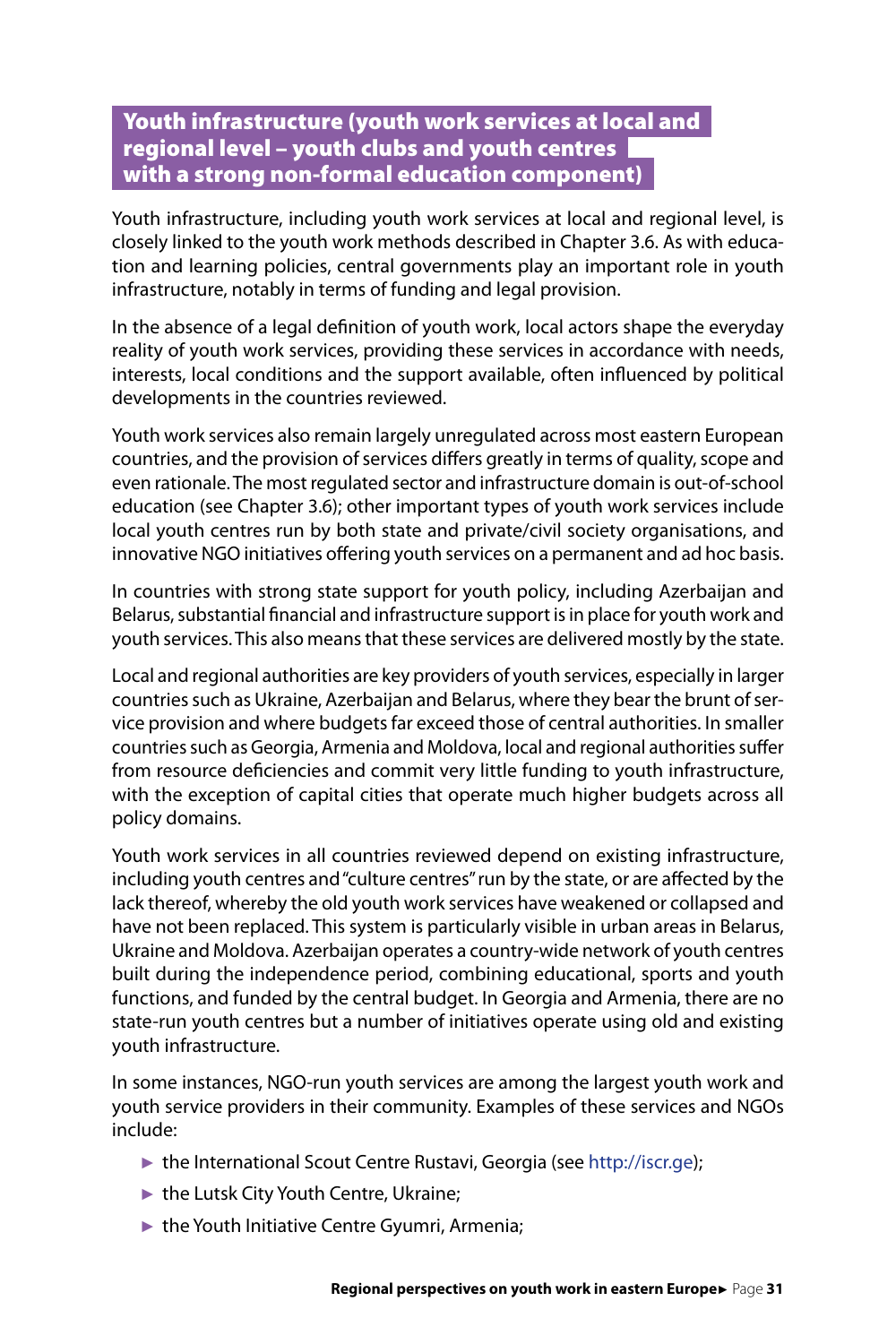- ► the Bridge to the Future Youth Union, Ganja, Azerbaijan (see [https://orgs.](https://orgs.tigweb.org/bridge-to-the-future-youth-union) [tigweb.org/bridge-to-the-future-youth-union\)](https://orgs.tigweb.org/bridge-to-the-future-youth-union)
- ► the Faclia Child and Youth Community Association, Ungheni, Moldova (see [www.keep.eu/partner/14547/faclia-child-and-youth-community-association](http://www.keep.eu/partner/14547/faclia-child-and-youth-community-association)).

European organisations such as the European Youth Information and Counselling Agency (ERYICA) (see<https://www.eryica.org/>) and Eurodesk (the information platform on learning mobility in the EU) (see [https://eurodesk.eu/\)](https://eurodesk.eu/) are key actors that build capacity and knowledge about quality information services to young people. The European Confederation of Youth Clubs (ECYC) is a network of youth clubs and centres across Europe that support high quality open youth work services.

# **Current trends**

Youth infrastructure across eastern Europe is changing rapidly, reflecting the diversification of youth work methods. The voluntary and civil society sector, funded by international donors, steps in to either build or maintain infrastructure, while the state and local authority sectors try to keep up the pace by investing in new, more youth-friendly facilities.

# **Support factors**

The following can be considered to be supporting factors for youth infrastructure:

- $\triangleright$  proper resourcing and guidance for use of youth infrastructure, in line with needs and policy goals;
- $\blacktriangleright$  in situations of resource scarcity, pooling of resources to allow for a more efficient and shared use of infrastructure;
- ► connection to and learning from well established European and international networks;
- $\blacktriangleright$  effective youth participation in the management of resources, ensuring a close match between youth needs and how the infrastructure is commissioned and used.

#### **Inspiring initiative from Moldova: Joint Fund for Development of Youth Centres**

**Title:** Joint Fund for Development of Youth Centres, aimed at strengthening participation and civic engagement among young people in the Republic of Moldova, set up by the Ministry of Education, Culture and Research, the Swiss Agency for Development and Cooperation and UNFPA.

#### **Organiser:** UNFPA Moldova

The Joint Fund's main interventions are structured on three levels. The first is the policy level. Youth policies are improved and respond to the needs of young people at national and local level and facilitate the practical application of the new curriculum of civic education. The new Youth Strategy is developed considering the results and conclusions of the assessment of the 2020 *National Strategy* for *Youth* Sector Development (NSYSD).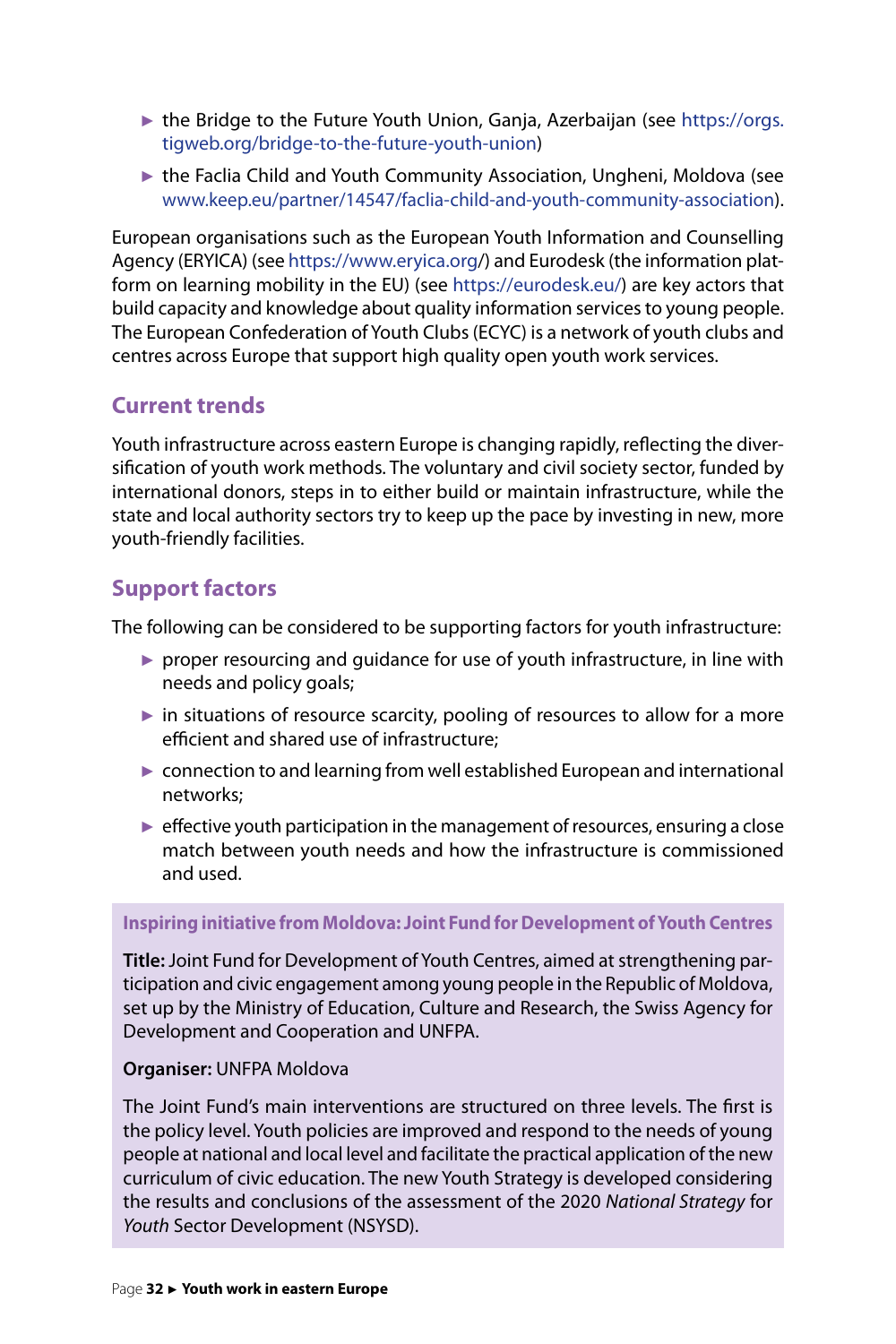The second level is the institutional level. Youth centres have skilled human resources in youth work, and their programmes and premises are accessible, safe and youth-friendly, including for the most vulnerable. Youth centres have developed volunteer and outreach programmes and engaged scholars and young people in the social and democratic life of the community.

The third is the population level. Girls and boys, jointly supported by youth centres and schools, participate and become civically engaged at local level by applying the knowledge gained through the "education for society" subject. Youth centres, teachers, local public authorities (LPAs), community organisations, parents and other key local stakeholders collaborate to provide students and young people with participation opportunities.

As a result of the initiative, Moldova has a functional network of youth centres with safe youth-friendly spaces, providing opportunities for personal development, participation, information, leisure and socialisation. Young people participate and become civically engaged at local and national level, thus contributing to the development of the communities and the country as a whole.

#### **Lessons learnt**

- ► ensure financial sustainability of the established youth centres and LPA ownership, and invest in ongoing professional development of youth workers;
- ► promote positive youth centre practices and models and engage LPAs to be champions in this regard.

**Further information:** [https://moldova.unfpa.org/en/news/new-project-launched](https://moldova.unfpa.org/en/news/new-project-launched-moldova-will-foster-civic-activism-among-young-people)[moldova-will-foster-civic-activism-among-young-people](https://moldova.unfpa.org/en/news/new-project-launched-moldova-will-foster-civic-activism-among-young-people) and https://www. facebook.com/reteauacentrelordetineret

#### **Inspiring initiative from Ukraine: Lutsk City Youth Centre**

**Title:** Lutsk City Youth Centre

**Organiser:** Lutsk City Youth Centre/Lutsk City Council

The Lutsk City Youth Centres (LCYC) is an initiative of Lutsk City Council.

In 2019, the youth centre hosted more than 20 events organised by, or with, young people. There was a volunteer camp, youth parties in networking format, study visits with young people from other cities, training sessions and more. In the history of the youth centre, a very valuable component is that the local youth joined in its creation, repair and refinement.

In the summer, LCYC hosted an all-Ukrainian volunteer camp with 60 young people from all regions of Ukraine. The camp lasted two weeks. Half of the costs for the implementation of this camp were allocated from the state budget of Ukraine, with the support of the Ministry of Youth and Sports. During this time LCYC managed to involve the tourism department of Lutsk City Council, travel agencies, restaurants, small and medium-sized businesses and the mass media in the development of the centre. The purpose of LCYC is to provide young people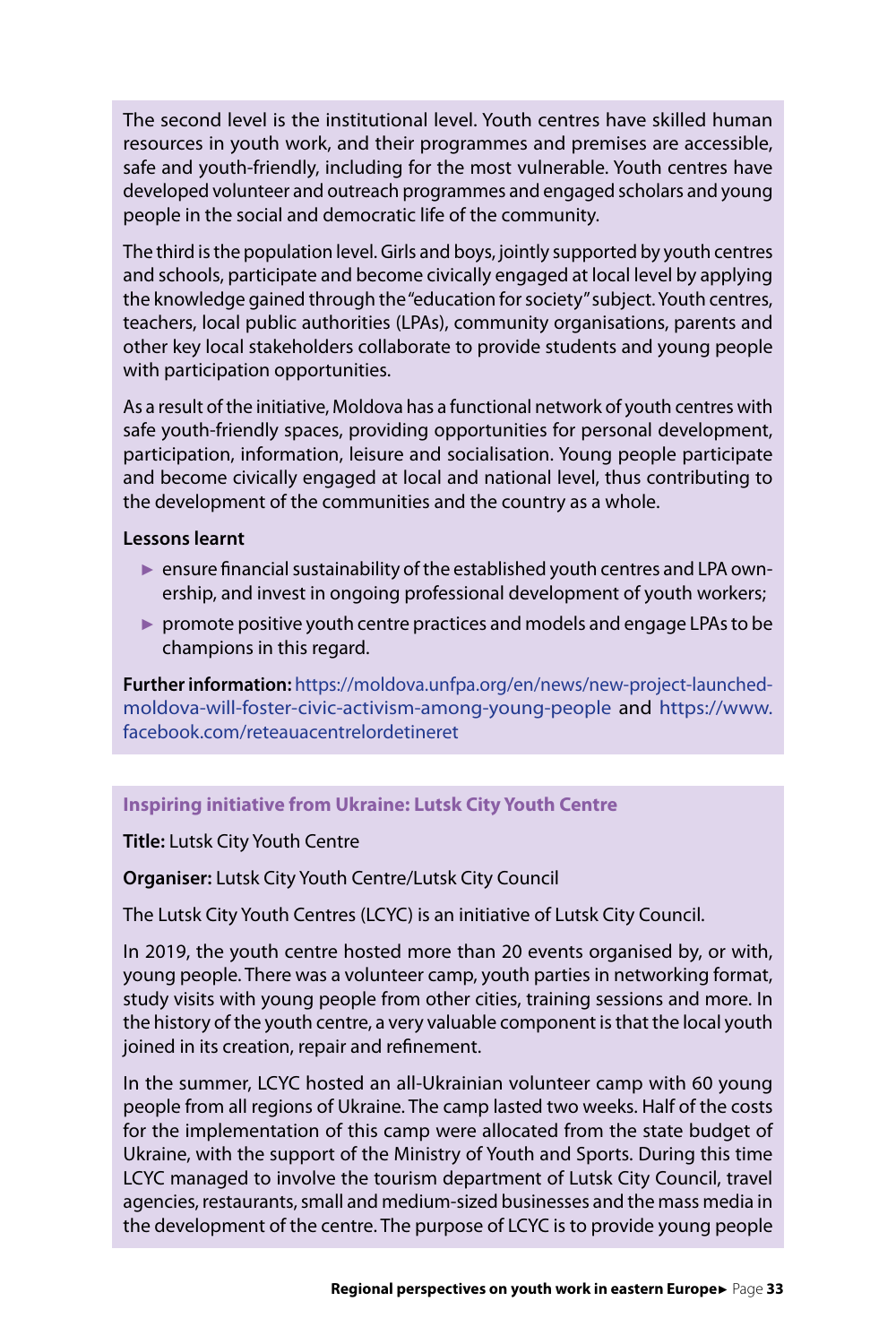<span id="page-34-0"></span>with free space and a platform for leisure, and opportunities for growth and development, and to facilitate the implementation of youth initiatives through LCYC and local authorities.

#### **Lessons learnt**

During the creation of LCYC, many situations arose that are discussed in training sessions on "how not to do things". One of the first challenges was the lack of sufficient human resources to carry out a quality information campaign. It is therefore recommended that capabilities are properly evaluated and goals divided into several smaller tasks. Another story from our experience is that several members of the team did not communicate with each other before the start of the event, and when the participants arrived, they found that the necessary materials had been mislaid. This showed the importance of admitting mistakes, communicating on time and retransmitting information. Another important recommendation to bear in mind is that construction and repair work can take a year or more. This is a normal process, as there are many legal and bureaucratic processes which in turn take several months. In addition, it is necessary to involve design consultants and people with technical education during construction and repair work.

**Further information:** [www.facebook.com/LutskCYC](http://www.facebook.com/LutskCYC) and [www.youtube.com/](http://www.youtube.com/watch?v=OlkXdj3moic) [watch?v=OlkXdj3moic](http://www.youtube.com/watch?v=OlkXdj3moic)

#### European and transnational standards and support

European and transnational co-operation in the field of youth has resulted in an impressive body of knowledge, policy standards and support mechanisms. The new Council of Europe Youth Sector Strategy 2030 and the EU Youth Strategy for 2019-27 ("Engage, connect, empower") both feature youth work among their priorities. Under the previous strategies, the Council of Europe adopted Recommendation CM/Rec(2017)4 on youth work, while the EU published studies and policy guidance for quality development in youth work. A number of EU Council Conclusions also highlighted the value of, and need for, further investment in youth work development (for example in relation to the social inclusion of young people, smart and digital youth work and youth work to combat violent radicalisation). The research project of mapping education and career pathways for youth workers has identified countries with strong practice architectures for youth worker education such as Finland, Estonia, Malta and Ireland. The experience of these countries has already been an important source of youth work development in bilateral co-operation with countries from eastern Europe.

The Council of Europe manages the Quality Label for Youth Centres, which translates the standards it has developed through its two European Youth Centres in Strasbourg and Budapest. The Erasmus+ strategic partnership "Europe Goes Local" has developed a European Charter on Local Youth Work and supports the development of quality youth work at local level. These are important sources of developing quality youth work in eastern Europe that provide convincing arguments to build support for youth work among local governments and in society at large. The peer-learning event in Tbilisi was an opportunity to share some of these inspiring initiatives and they are also included here.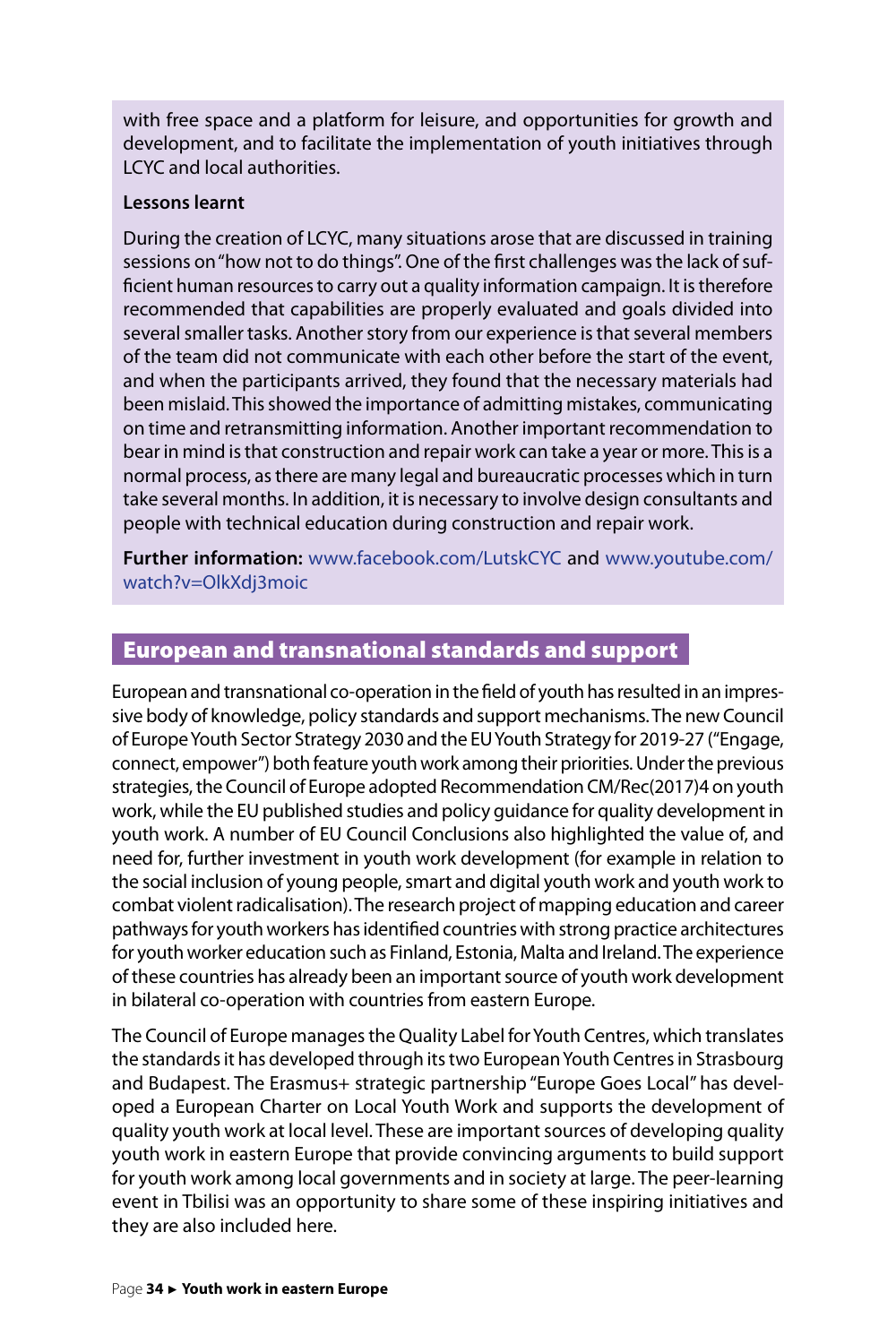#### **Inspiring initiative from the Council of Europe: Quality Label for Youth Centres**

#### **Title:** Quality Label for Youth Centres

#### **Organiser:** Council of Europe

The Council of Europe developed a project "Quality Label for Youth Centres" to promote the Council of Europe's European Youth Centres as standard-setting instruments and examples of good practice for youth policy.

This project consists of three main elements:

- ► a Council of Europe Quality Label for Youth Centres, to be awarded to youth centres that meet a [set of quality criteria](https://www.coe.int/web/youth/ql-how-to-apply1);
- an annual meeting of a European Platform of Youth Centres to ensure networking among centres recognised with the label and those aspiring to its acquisition;
- $\triangleright$  an annual training course for educational staff of youth centres.

A qualitative assessment is carried out before the Quality Label for Youth Centres can be awarded. The criteria are designed to give youth centres the impetus to improve their offer to young people and the youth sector.

Five basic eligibility criteria need to be met to prove that the youth centre fulfils the standards:

- $\blacktriangleright$  it serves the youth sector and young people;
- ► it promotes international co-operation within the youth sector;
- $\blacktriangleright$  it has a clear mandate from public authorities;
- $\triangleright$  it has in-house educational staff working to support its activities;
- $\triangleright$  it has both working and accommodation facilities on one campus.

**Further information:** [www.coe.int/en/web/youth/quality-label-for-youth-centres](http://www.coe.int/en/web/youth/quality-label-for-youth-centres)

**Inspiring initiative from the European Youth Forum: European Youth Capital**

#### **Title:** European Youth Capital

#### **Organiser:** European Youth Forum

The initiative was designed to empower young people, boost youth participation and strengthen European identity. Each year, a new European city is given the chance to showcase its innovative ideas, projects and activities that aim to raise up young voices and bring a new youth perspective to all aspects of city life.

Thus, the European Youth Capital initiative aims to support both young people and the city to open up these possibilities and lead the way for other European municipalities to follow. Cities awarded the European Youth Capital title decide on a different focus for their year as Youth Capital, depending on the needs of young people: creating youth participation structures, supporting youth employment and entrepreneurship, social inclusion of marginalised young people, etc.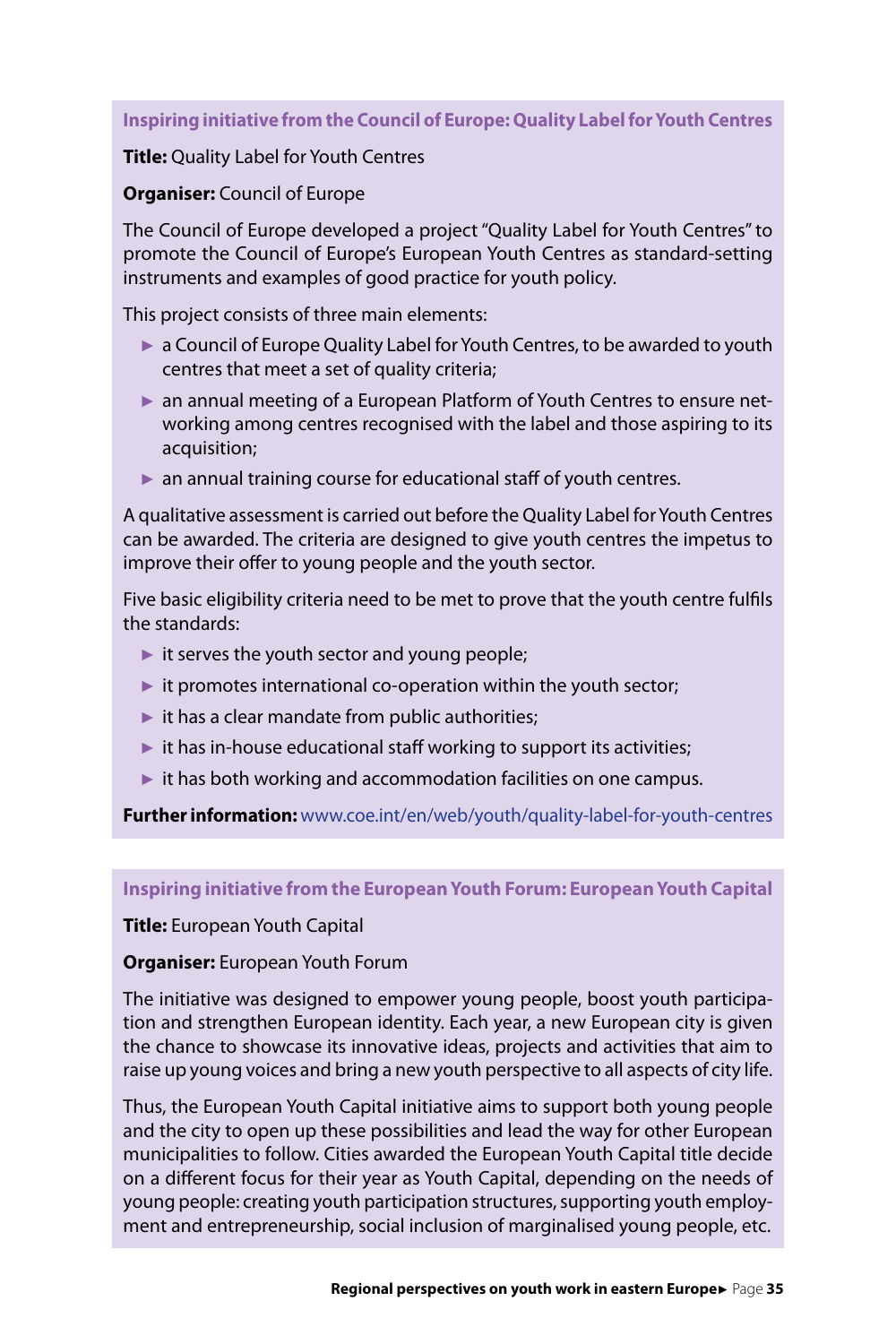The European Youth Capital title encourages cities to rethink how they engage and work with their young people. Some of the most visible and long-lasting results of the title are new spaces for young people and youth organisations, newly established youth centres and youth participation structures as well as new local youth policies and strategies. The title has been significantly contributing to increasing the quality of youth work delivered by youth organisations at local level. Setting standards in designating European Youth Capitals becomes a tool for improvement of youth work quality at national level.

#### **Lessons learnt**

The most important thing is to understand what the needs of local young people are and what issues they face, and to tailor the European Youth Capital programme to this. It is an opportunity to also develop local youth work as a part of the European Youth Capital award that really corresponds to the needs of young people. This, however, can only be done through a strong partnership with local youth organisations and municipality representatives. It can be challenging to involve as many young people as possible from diverse backgrounds, but is very rewarding in the end. It also builds trust between young people, youth organisations and municipality representatives. Finally, it requires big political support and will to invest in young people from municipal officials. Before applying for the title, the municipality has to be very clear on what it is willing to invest in this initiative, and also clearly communicate it to young people and youth organisations. Managing expectations is very important and requires a lot of effort.

**Further information:** [https://www.youthforum.org/sites/default/files/publication](https://www.youthforum.org/sites/default/files/publication-pdfs/EYC_ten_years_report.pdf)[pdfs/EYC\\_ten\\_years\\_report.pdf](https://www.youthforum.org/sites/default/files/publication-pdfs/EYC_ten_years_report.pdf)

#### **Inspiring initiative from the EU Erasmus+ national agencies: "Europe Goes Local"**

#### **Title:** Europe Goes Local

#### **Organisers:** EU Erasmus+ national agencies

The core aim of the project is to raise the quality of local youth work through enhanced co-operation among various stakeholders active at the municipal level. The strategic partnership currently involves about 200 members (municipal departments responsible for youth, local NGOs, umbrella organisations and network experts) who represent around 120 municipalities in the participating countries.

The overall aims of the Europe Goes Local strategic partnership include the following:

- ► support the recognition, practice and quality development of youth work as part of municipal youth policy;
- ► strengthen the European and international dimension of youth work at the municipal level;
- ► develop strategies and measures for national agencies of the Erasmus+ programme to support youth work;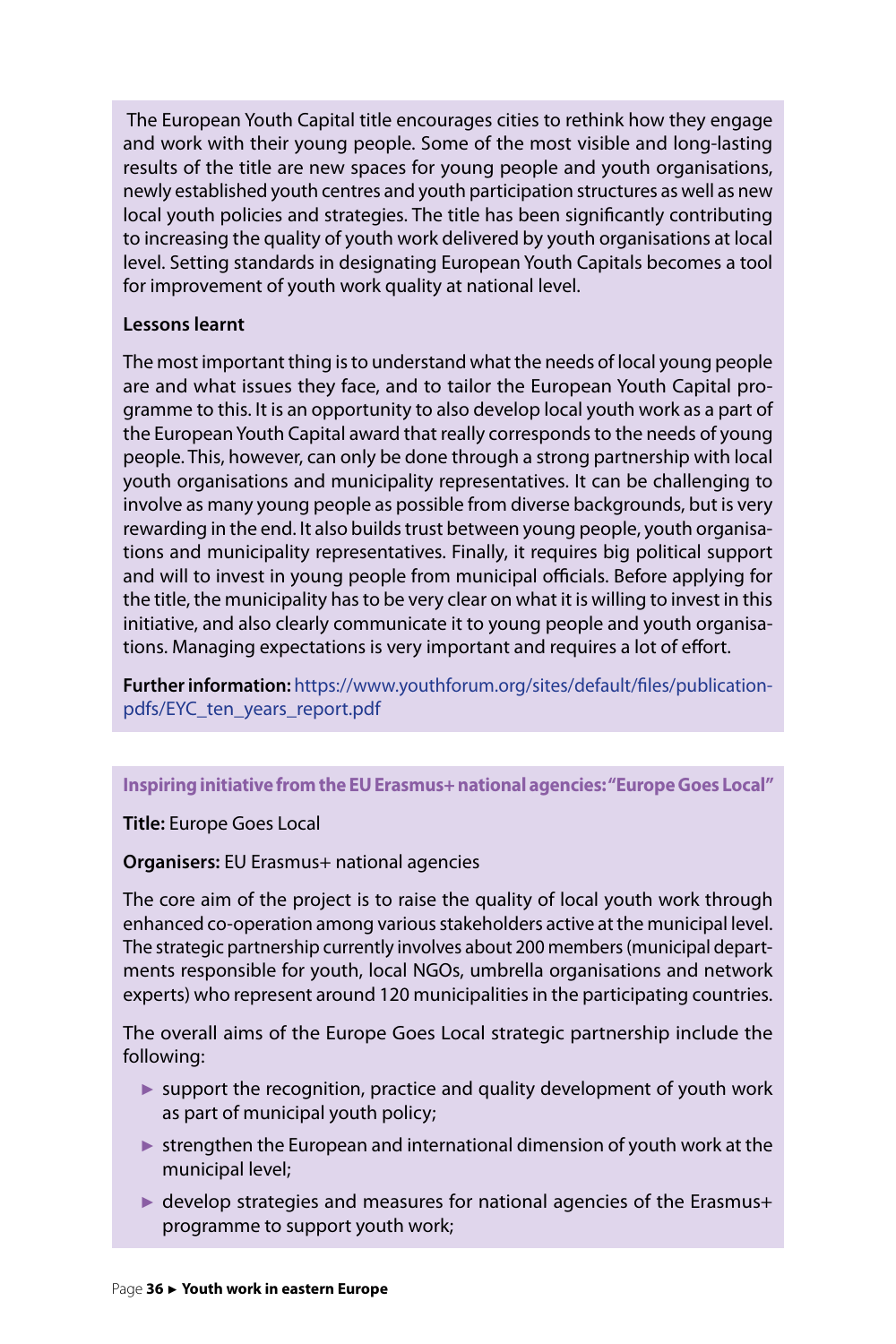► contribute to the development of youth work as part of European co-operation in the youth field.

As a result of consultations at the 3rd European Event of the Europe Goes Local network, a European Charter on Local Youth Work was launched in 2019. All national working groups played an active role in shaping the text of the Charter, to build a common tool based on a broad consensus of the youth sector all over Europe. The Charter targets all the actors involved in local youth work and transforms policy documents into concrete guidelines regarding what is needed to establish and maintain quality in local youth work. The content of the Charter covers core guiding principles, youth work policy, the organisation and practice of youth work needs, youth workers' needs and the quality development of local youth work.

#### **Lessons learnt**

It is crucial to start work with an assessment of the current state of affairs and a needs analysis. It is also crucial to consider that flexibility and planning are important in a large network.

**Further information:** [www.europegoeslocal.eu](http://www.europegoeslocal.eu).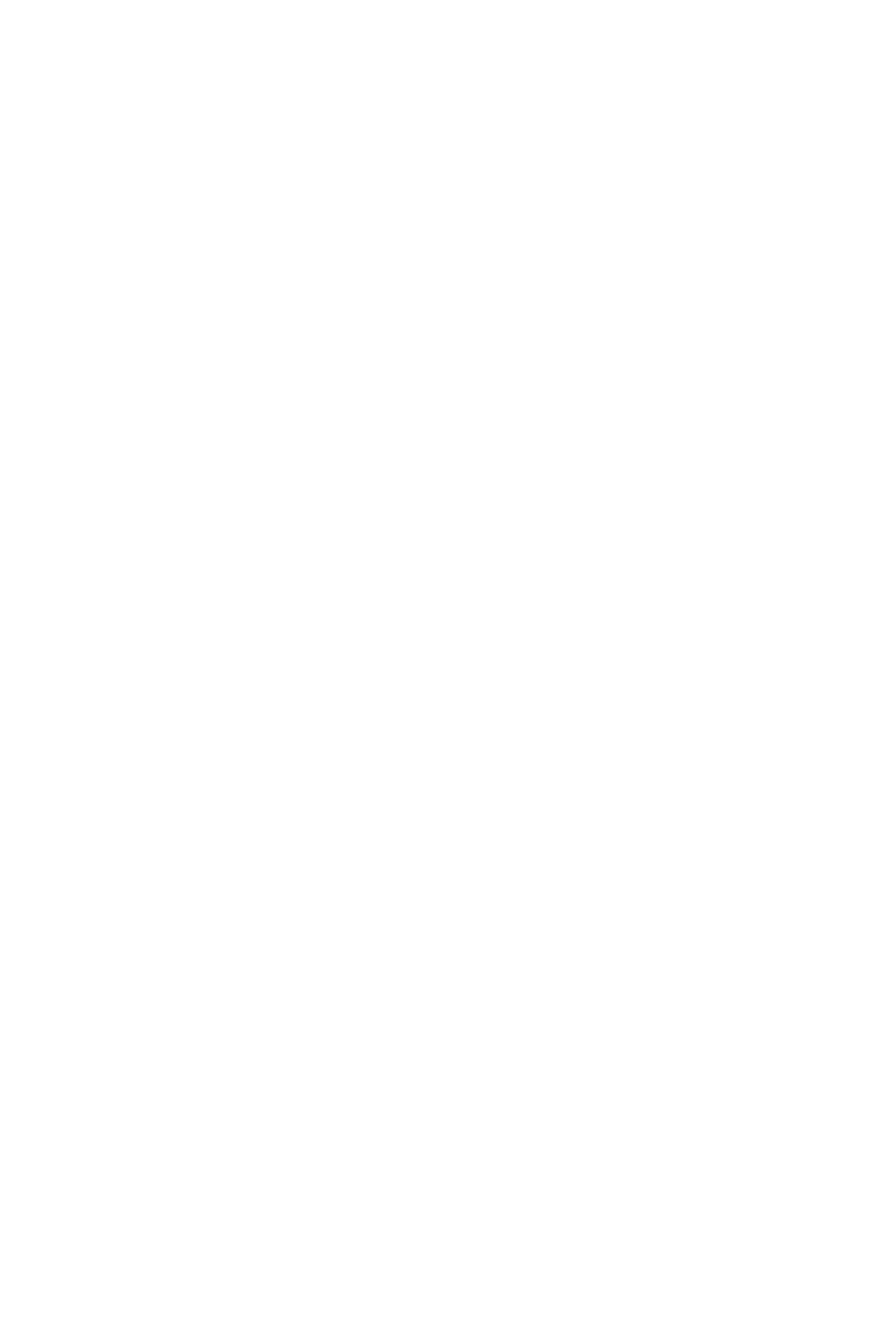<span id="page-39-0"></span>![](_page_39_Picture_0.jpeg)

# **Youth work realities – country profiles**

# **Armenia**

### **Policy with a focus on youth work, evidence base and research**

The regulatory framework for the activities of youth NGOs is largely favourable and the right to establish and join a civil society organisation is enshrined in Article 45 of the Constitution (Constitution of Armenia 2015). The institutional structures for youth work are in the process of being set up. A key turning point was the adoption of key documents and provisions governing the youth work system, including those described below.

- $\triangleright$  The notion of "youth worker" was officially incorporated in state youth policy in 2015: the State Youth Policy Strategy for 2015-25 officially designated and declared the "youth worker" as an "actor" of state youth policy (EU–Council of Europe Youth Partnership 2020).
- ► A dedicated Youth Worker Institute was set up in 2015 pursuant to the Regulation on the Youth Worker Institute (ibid.); the Regulation states the goals and objectives of youth work, defines the scope of youth work activities and specifies the role of youth worker training and continuing education.

While developing the Regulation, public authority representatives held discussions with other stakeholders (leaders of youth organisations, experts and researchers) and took into account their opinions when establishing the youth worker system.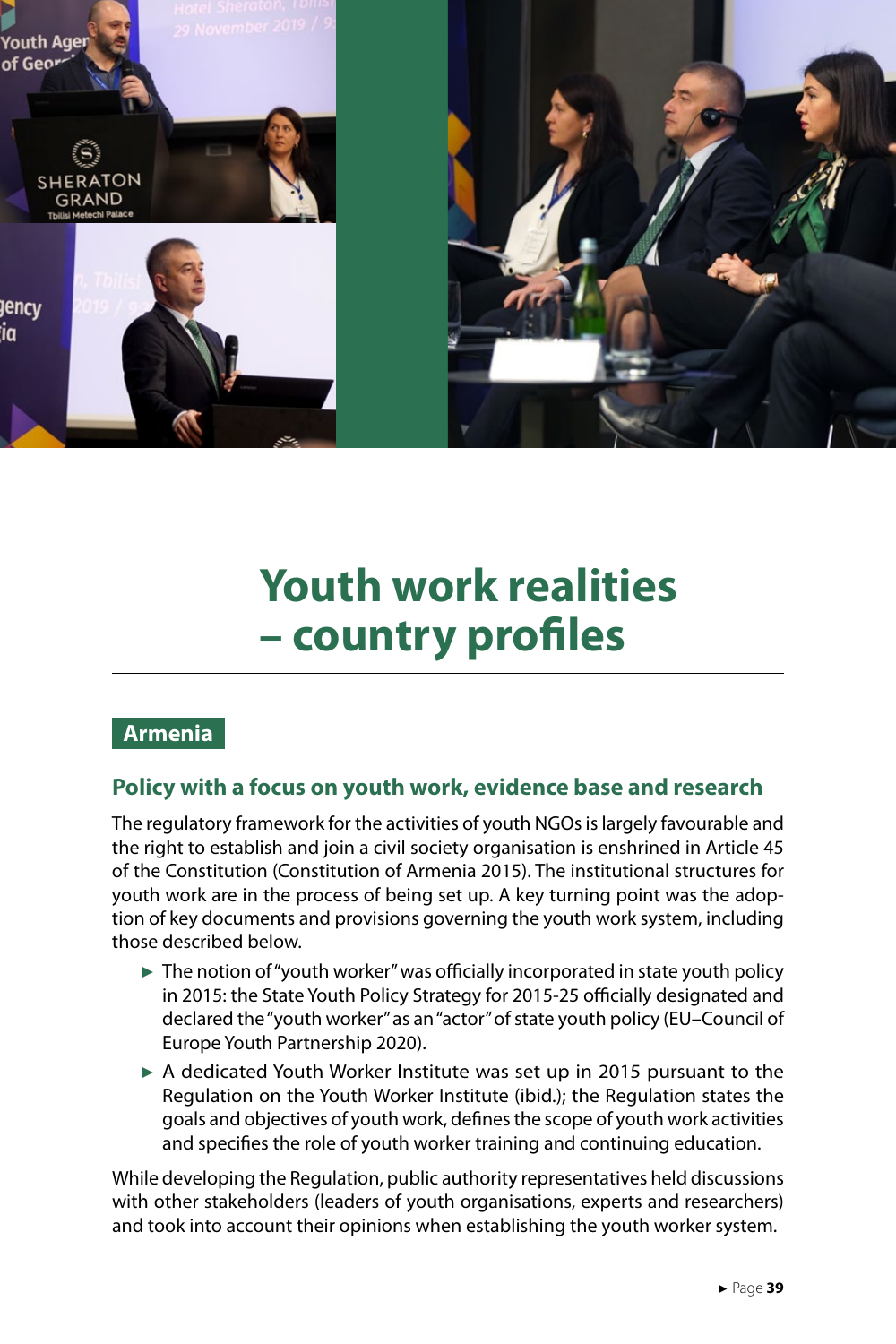In 2013, collaboration between UNDP and the Ministry of Sport and Youth Affairs resulted in the establishment of a Youth Studies Institute. Research from the Institute informed the development of several youth policy documents. However, the subsequent government restructuring caused many institutions to be closed or merged. This included the Youth Studies Institute, affiliated to the Youth Events Holding Centre SNCO (liquidated pursuant to a governmental decree dated 10 January 2019). Prior to the restructuring, the youth policy sector in Armenia was co-ordinated by the Ministry of Sport and Youth Affairs, which was also responsible for youth policy development, implementation, regulation and co-operation on youth policy matters. At present, youth policy is under the purview of the Ministry of Education, Science, Culture and Sport, with only one department (the Youth Policy Department) in charge of youth policy.

Currently, youth work initiatives are being implemented by a variety of organisations. However, there is no established system to support youth policy development.

# **Recognition of youth work**

The quality of youth work is closely connected to how it is seen and recognised as a profession. Armenia is taking a number of concrete steps towards youth work recognition, as a function of a commitment towards greater investment in the youth work system. An important milestone in Armenia's progress towards the institutional development of youth work, and its recognition as a professional occupation consistent with international best practices, has been the enactment of the Regulation on the Youth Worker Institute.

Although no formal training programmes in youth work are offered to date, there is a clear interest in setting them up. At present, youth workers come from a variety of backgrounds, including social work, sociology, psychology, social policy, educational sciences and pedagogy. Two state universities (Yerevan State University and Shirak State University) have included the academic subject "youth work basics" in the curriculum for social workers.

Within civil society, there are courses and seminars related to youth work but none of these training courses leads to an officially recognised qualification. There are no official quality standards for youth work set up by the state, but youth workers in Armenia are mainly guided by the EU and Council of Europe standards for youth work. Nevertheless, together with the recognition of youth work, the development of a quality assurance framework for youth work has been put on the policy agenda.

Currently, youth work is mainly implemented and recognised by the NGO sector, but the Ministry of Labour and Social Affairs is discussing ways to incorporate youth work into official employment policy.

# **Youth work funding**

Approximately AMD 304 million (€600 000) was allocated to youth policy and youth work from the state budget line "youth policy programmes and events" in 2018 and 2019. Youth work is also being funded from other budget lines (e.g. education, culture and sport). Half of the budget appropriations for the youth sector are spent on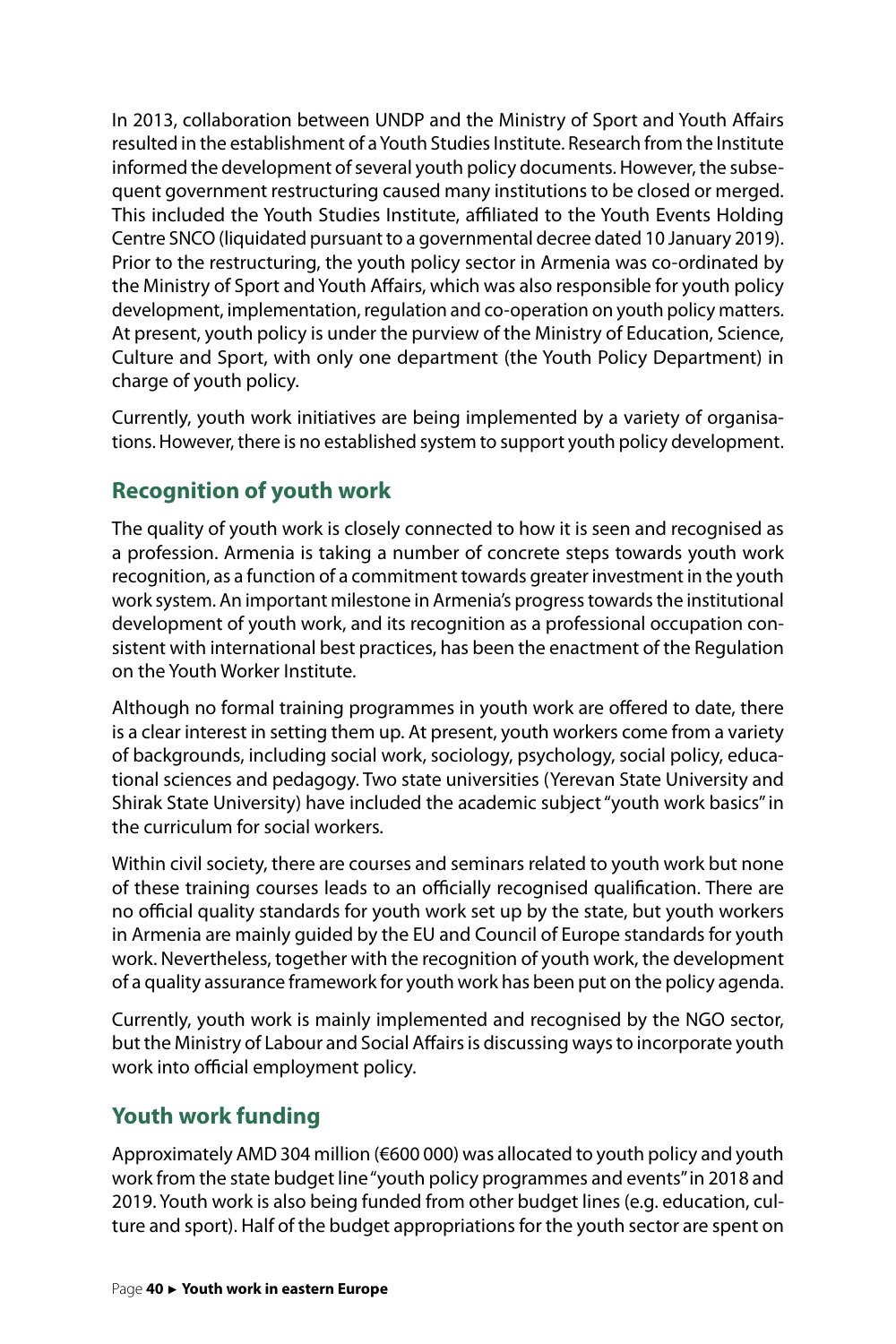youth worker training, support for NGO projects, and capacity-building programmes run by NGOs. Municipalities also have resources allocated to support youth events and/or youth organisations.

Armenian civil society organisations also rely on funding from foreign donors such as UNDP, UNICEF, USAID, the World Bank, the British Council, Save the Children International, the EU, Eastern Partnership, Erasmus+, European Youth Foundation and other international organisations. However, there is no available data on the volume of financing and the direction of financial support provided to youth NGOs.

# **Youth work structures and actors (covering education and professional pathways)**

The lack of a formal system for training and/or retraining youth workers is an important constraint on the effectiveness of state youth policy and of state youth programmes. The former Ministry of Sport and Youth Affairs (now merged into the Ministry of Education, Science, Culture and Sport) piloted several training programmes for youth workers in 2016 and 2017. In 2019, several youth worker training programmes were launched with international input, as part of an initiative designed to facilitate the sharing of experience in training, retraining and advanced training of specialists in the field of youth work. Experience of co-operation with international partners shows that youth work continues to represent an area of interest for the government, as evidenced by the submitted proposals and requests.

# **Youth work initiatives are carried out at national and local level in collaboration with some of the following partners:**

- ► youth NGOs, foundations, and associations of legal entities;
- $\triangleright$  youth institutions affiliated to political parties;
- ► associations and organisations affiliated to educational institutions;
- ► youth clubs, groups and associations;
- ► institutions affiliated to the Apostolic Church and religious organisations;
- $\blacktriangleright$  projects funded by the government;
- $\triangleright$  projects funded by international organisations.

In 2019 a grassroots-level initiative was launched on setting up an association of youth workers (a professional union of individuals). In addition, a network of youth organisations, Youth Organisations Union (YOU), was founded in 2018 and has a current membership of over 10 youth work organisations.

The following positive trends in youth work development in Armenia can be highlighted: formation of institutional structures for youth work; favourable regulatory framework for the activities of NGOs; EU and Council of Europe standards for youth work used by practitioners.

Areas warranting further development and consideration include: the closing of the Youth Studies Institute due to government restructuring; the former Ministry of Sport and Youth Affairs merged with the Ministry of Education, Science, Culture and Sport; the lack of a formal system for training and/or retraining of youth workers.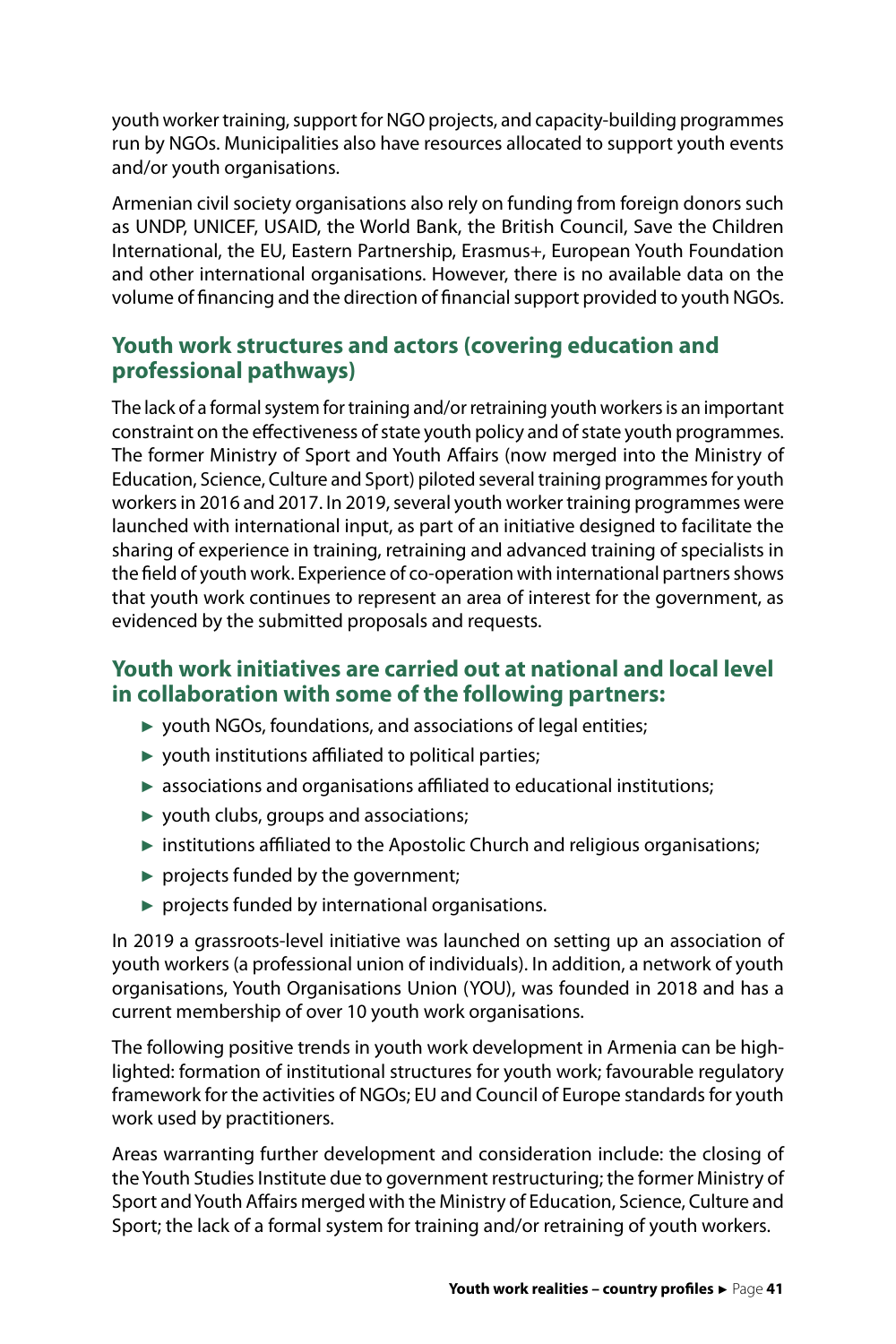# <span id="page-42-0"></span>**Policy with a focus on youth work, evidence base and research**

Azerbaijan started developing its youth policy, along with other independent state institutions, after it regained independence. A dedicated ministry – the Ministry of Youth and Sports – was created in 1994 (EYPAR 2015), but the legal framework for youth policy in Azerbaijan developed most rapidly over the last two decades. This process started with the Law on Youth Policy (2002, amended in 2019) and was followed up by the Youth Development Strategy for 2015-25 and the currently operational State Programme Youth of Azerbaijan in 2017-21 (Azerbaijan Government 2017).

Legal documents list a number of government obligations with regard to youth work, notably "provision of training and additional training of specialists in the field of youth policy, including the analysis, planning, organisation and evaluation of work with young people, the organisation of regular training for this purpose" (ibid.).

The evidence base for youth policy comes from annual reports from state organisations on implementation of the Youth Development Strategy and the Youth of Azerbaijan State Programme, as well as ad hoc research conducted by the Ministry of Youth and Sports and international organisations; however, there is no evidence of the research being taken into account in policy planning or implementation.

State-funded youth work is carried out by youth centres across Azerbaijan. There are about 40 youth centres in the country, 12 of which are operated by the Ministry of Youth and Sports and the others by local authorities and other organisations. Youth centres managed by the Ministry function according to an action plan approved by the Ministry and are funded from the state budget (SALTO 2019).

# **Recognition of youth work**

"Youth policy" is defined in the above-quoted legal frameworks, but there is no legal definition of youth work.

Youth work is recognised as part of social work. In 2018 the subject "youth work" was included in the classification of subjects for a master's degree in higher education (UNICEF Azerbaijan 2019).

There is no official recognition of youth work for the end user (young person) either. The current legislation recognises that youth work is the creation of conditions for the individual development of young people and the organisation of their leisure time, without specific parameters or objectives.

According to local youth work practitioners, state, non-state and international organisations work with youth centres, mostly within certain specific and targeted projects, and thus give partial recognition to youth work, but this is not structured or regulated in a systematic way (SALTO 2019).

# **Youth work funding**

The *s*tate budget for youth policy (including youth work) was AZN 10 million (€5.35 million) in 2018 and AZN 7.3 million (€3.9 million) in 2019.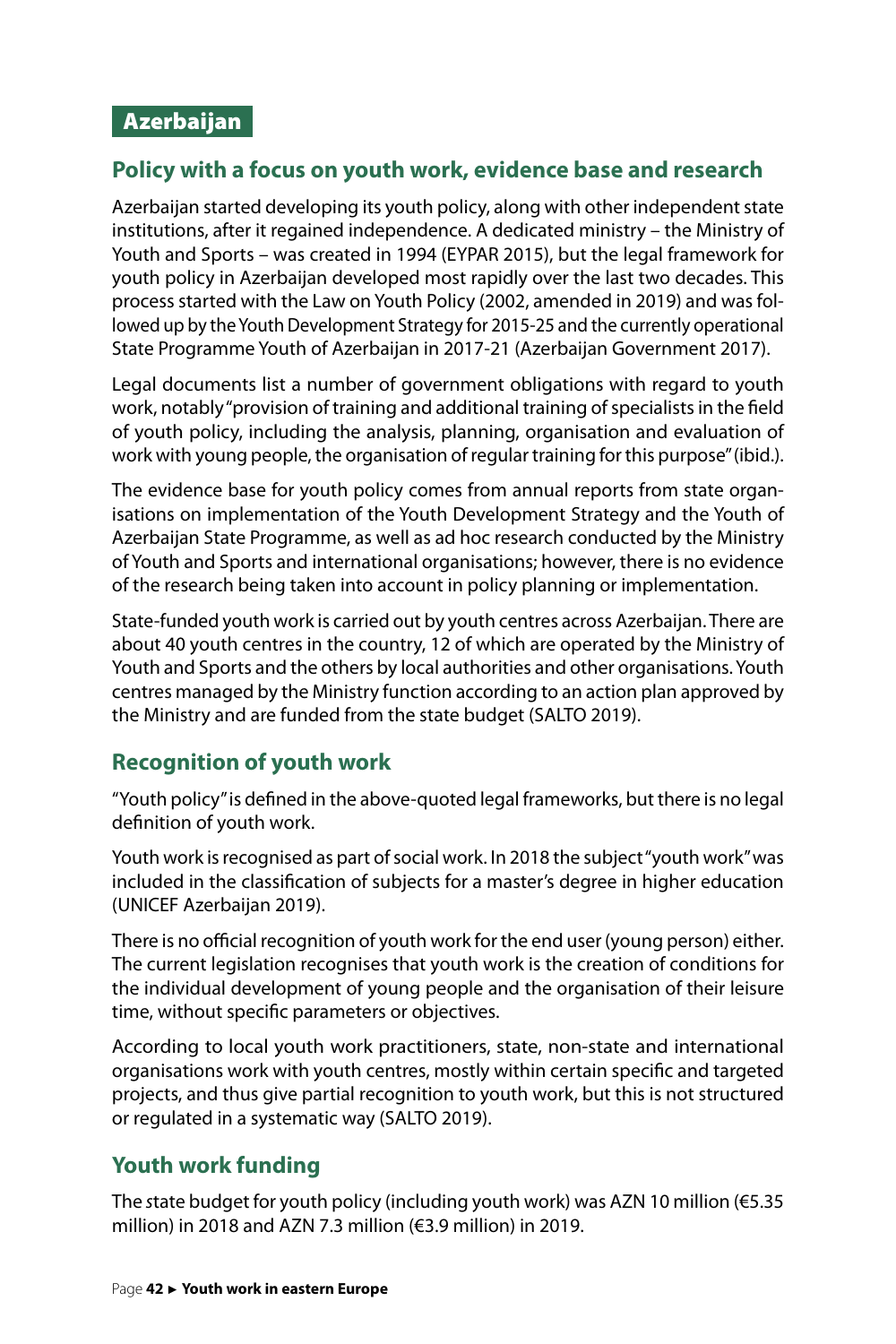There is no separate, dedicated local youth policy budget. Of the above sums, AZN 800 000 (€428 000) is provided for maintenance and activities of local (district) youth and sport departments.

There are no dedicated youth programmes within the state youth policy framework. The 12 youth centres operated by the Ministry of Youth and Sports have an annual general budget of AZN 1 million (€535 000). This sum comes under the state budget for youth policy.

### **Youth work structures and actors (covering education and professional pathways)**

There are no dedicated state youth work structures or institutions in Azerbaijan – youth work, as part of youth policy, is regulated by the Ministry of Youth and Sports. There are about 300 youth NGOs registered by Ministry of Justice (EYPAR 2015). Article 9 of the April 2019 amendment of the Law on Youth Policy, which defines youth organisations, is set out in the box below.

#### **Definition of youth organisations in Azerbaijan**

9.1.1. Youth organisations are NGOs that are established for the purpose of identifying and solving young people's problems, protecting their rights, meeting their spiritual needs, etc., in accordance with the Law of the Republic of Azerbaijan On Non-governmental Organisations (public associations and foundations), by individuals aged 16 to 35 and/or youth organisations pursuant to this Law.

9.1.2. Membership of youth organisations is terminated at the age of 35.

9.1.3. The terms and conditions of admission and termination of membership of youth organisations, as well as termination of membership because of the age limit established by Article 9.1.2 of this Law, shall be determined by the charter of the youth organisation.

9.1.4. The requirements of Article 9.1.2 of this Law shall not apply to the founders of youth organisations established before the entry into force of this Law.

Source: Law on Youth Policy 2019 (see [http://www.e-qanun.az/alpidata/framework/](http://www.e-qanun.az/alpidata/framework/data/1/c_f_1619.htm) [data/1/c\\_f\\_1619.htm](http://www.e-qanun.az/alpidata/framework/data/1/c_f_1619.htm))

The Presidential Administration, together with international donors and experts, including UNICEF Azerbaijan and Tallinn University, initiated a process of creating a master's degree in youth work in early 2018. The Academy of Public Administration has taken the lead on the project. The Academy identified five other universities to take part in the project, including four public universities: Baku State University, Azerbaijan State University of Culture and Arts, Azerbaijan Tourism and Management University and Ganja State University, as well as one private university – Azerbaijan University (Baku) (UNICEF 2018).

The entire degree programme was developed in 2018 and 2019 with the aid of international experts and donors. UNICEF recommended a common curriculum based on best international practices and added specific modules developed by local specialists with guidance from UNICEF's international experts. These modules covered areas such as: modern problems of specialisation; challenges of youth work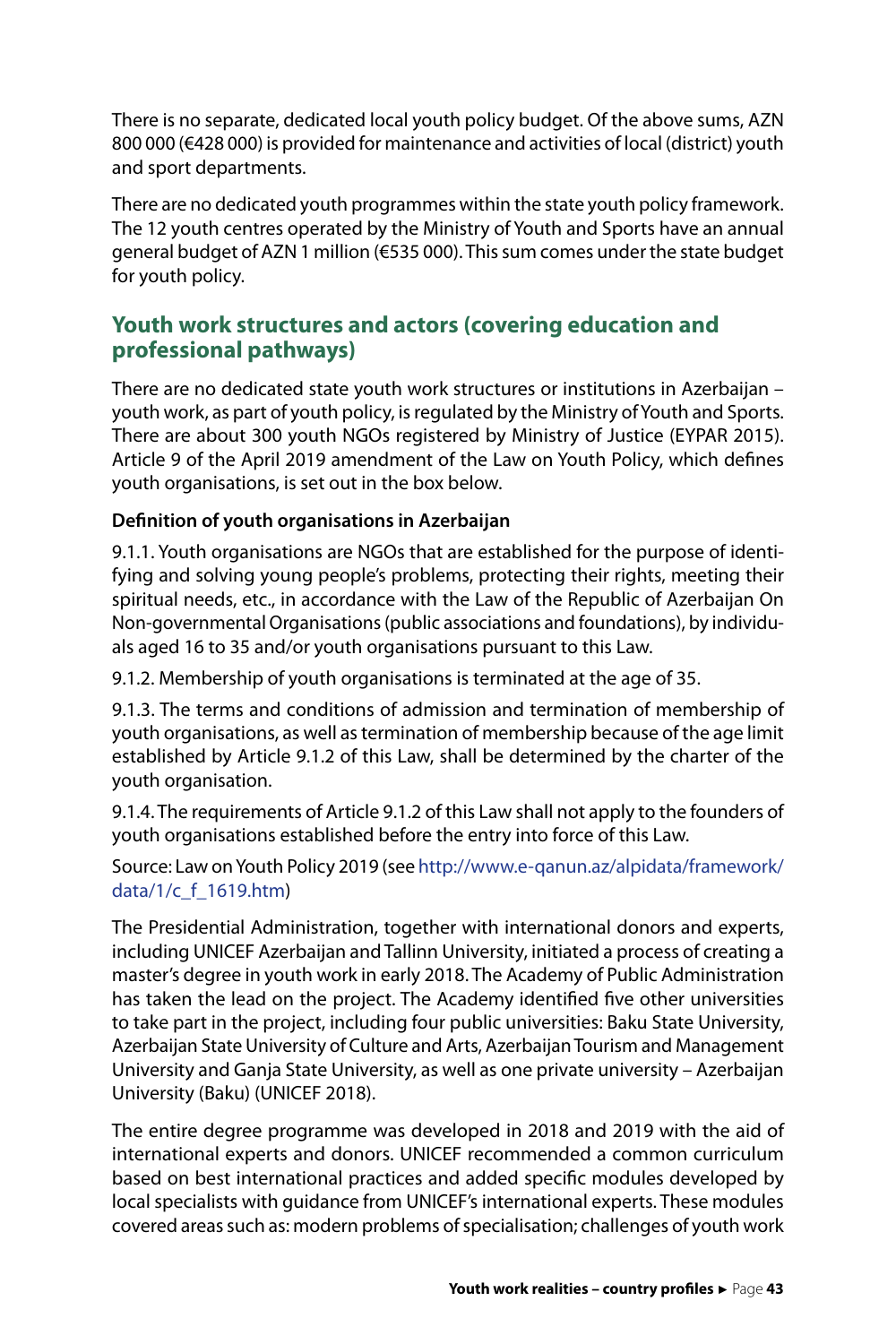<span id="page-44-0"></span>and youth policy; professional ethics in youth work; youth policy (international and national experience); strategic management in the youth field; leadership and youth mentoring; networking in the youth field and public relations; career guidance for young people; monitoring of youth work programmes; research methods; social policy and social issues; youth work and youth research; information technologies and innovation management in the youth sector; and history and methodology of youth work and youth work management. Tallinn University staff assisted in training local teachers from all six universities in the 2018/2019 academic year.

Once the preparations were complete, the programme launched at all six universities in September 2019. The first year of the programme has 43 students (5 to 12 at each university), and the first graduates are expected in 2020. The degree is a 2-year (four semesters) master's qualification with evening classes given by staff from all six universities. Students spend three semesters in a formal teaching programme and one semester doing an internship in a youth work setting.

As a postgraduate qualification, the degree requires students to have completed an undergraduate degree in a related discipline prior to enrolment. Profiles of the first student batch show that they come from a range of universities in Azerbaijan, including the six where the course is delivered. Their undergraduate degrees range from sociology and political science, through linguistics and philology, to public administration. Students are eligible for full state scholarships on the basis of their academic merit; non-funded students have to cover the cost of the degree by themselves.

As part of the same initiative, the Academy of Public Administration also delivers youth policy training to senior civil servants; every year, 10 senior civil servants from the Presidential Administration and government departments are introduced to the basics of youth policy and youth work by senior teaching and research staff from the Academy.

#### Belarus

### **Policy with a focus on youth work, evidence base and research**

Much youth policy legislation in Belarus is relatively recent, having been formulated in recent decades. Furthermore, the process of establishing the legal framework for youth policy and youth work is still ongoing. In 2016, revisions were made to the Law on Foundations of the State Youth Policy (Ignatovitch 2019). With a view to supporting implementation of the State Programme Education and Youth Policy 2016-20, an action plan was adopted (ibid.), indicating the titles of activities, levels of implementation (national or local), timelines for each activity and sources of financing.

The Strategy of Youth Policy Development in the Republic of Belarus to 2030 (Ibid.) – currently at the drafting stage – envisages further development of the institutional structures for youth policy, including youth work. Specific measures include:

► establishing a comprehensive organisational framework for youth work by instituting the position of "youth work specialist" in those enterprises and entities with over 100 (rural areas) or 300 (cities) young employees under the age of 31;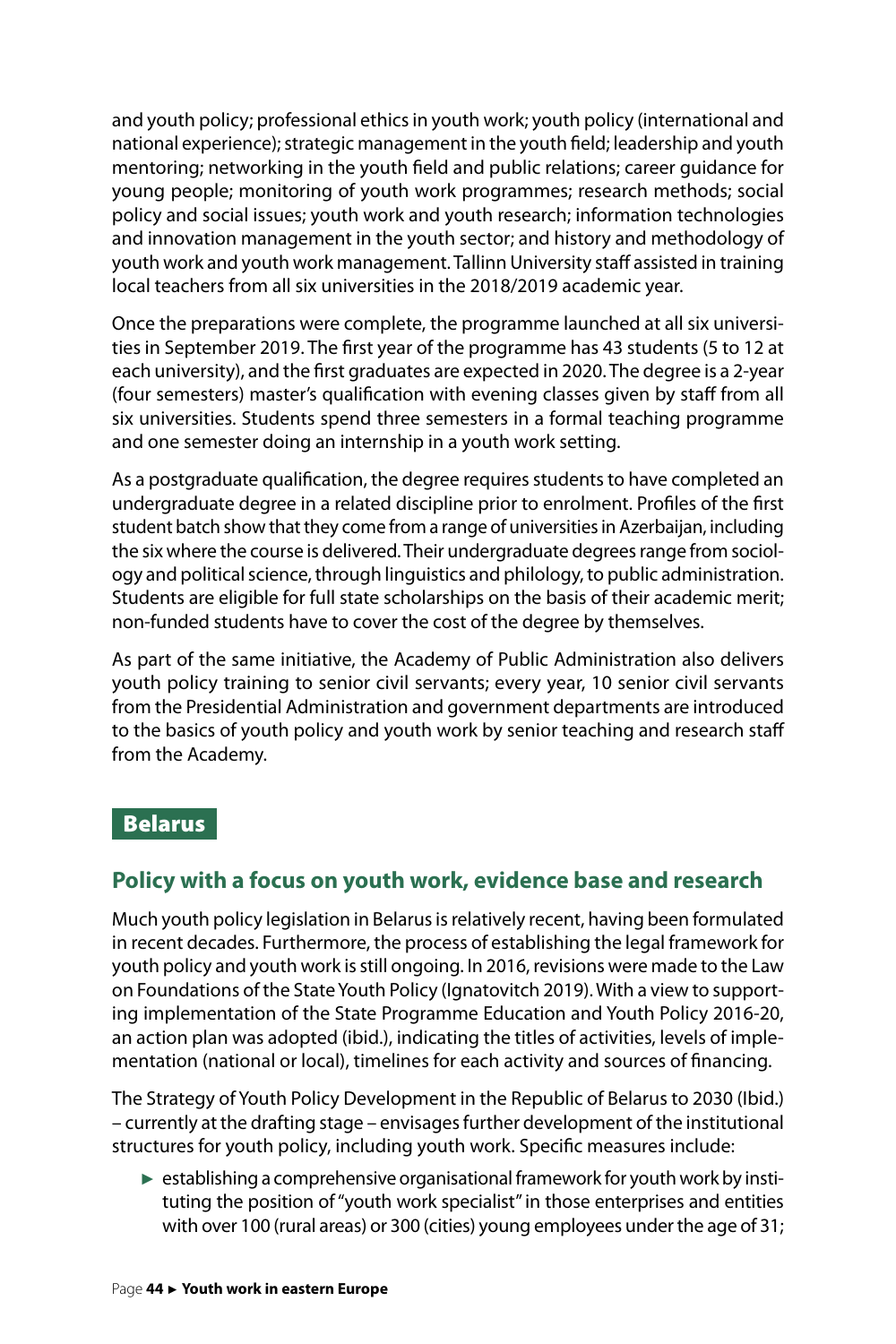- $\triangleright$  strengthening training and professional development systems for specialists in youth work and the leaders of youth or children's organisations;
- $\triangleright$  strengthening the methodological framework for specialists in youth work, leaders of youth and children's organisations and other youth policy stakeholders.

The Ministry of Education is the main actor at the central level with regard to youth work planning, support, delivery and monitoring. The evidence base for youth policy comes mostly from the formal sector. Pursuant to the Law on Foundations of the State Youth Policy in the Republic of Belarus (Article 23), the Ministry of Education prepares annual national reports on the situation of young people in Belarus (Source: On the foundations of the State Youth Policy in the Republic of Belarus, see [http://](http://pravo.levonevsky.org/bazaby/zakon/zakb1381.htm) [pravo.levonevsky.org/bazaby/zakon/zakb1381.htm](http://pravo.levonevsky.org/bazaby/zakon/zakb1381.htm) ). The reports present data on a wide range of issues, including youth worker policy, socio-economic support for young people, prevention of crimes among young people, youth participation in the sociopolitical life of the country, youth and children's NGOs, and systems of supplementary education for children and young people.

Since 2016, the National Institute for Higher Education has conducted research on the topic "professional and competence culture of a youth work specialist" (Salikau 2017b). The Institute also publishes the academic journals *Modern Youth and Society* and *Pedagogy of Co-authorship*, where much of the research on youth-related issues and policies is published (Salikau 2017a). However, there is an overall shortage of systematic, comprehensive and structured research dedicated specifically to youth work.

# **Recognition of youth work**

The term "youth work" is not found in Belarusian legislation; however, there is a comprehensive system for the recognition of youth work as a professional occupation, driven and supported by the state. Notable elements of this system include:

- $\triangleright$  introduction of the position of "specialist in youth work" in large enterprises and entities (pursuant to the Resolution of the Ministry of Labour and Social Security of the Republic of Belarus No. 42 of 30 March 2006 On Amendments to Revision 1 and Amendments to Revision 27 of the Uniform Classification of Qualifications for Job Positions) (Salikau 2017b);
- ► existence of an occupational standard with defined professional duties and requirements with regard to educational and training background;
- $\triangleright$  existence of a relevant educational standard with a distinct list of professional skills;
- $\triangleright$  existence of formal education programmes for university graduates, including a 2-year retraining course, "organisation of youth work", leading to the professional qualification "specialist in youth work" (Ignatovitch 2019);
- ► a variety of non-formal education programmes and professional development courses for youth workers;
- ► existence of a professional association of specialists in youth work as a national platform for professional youth workers.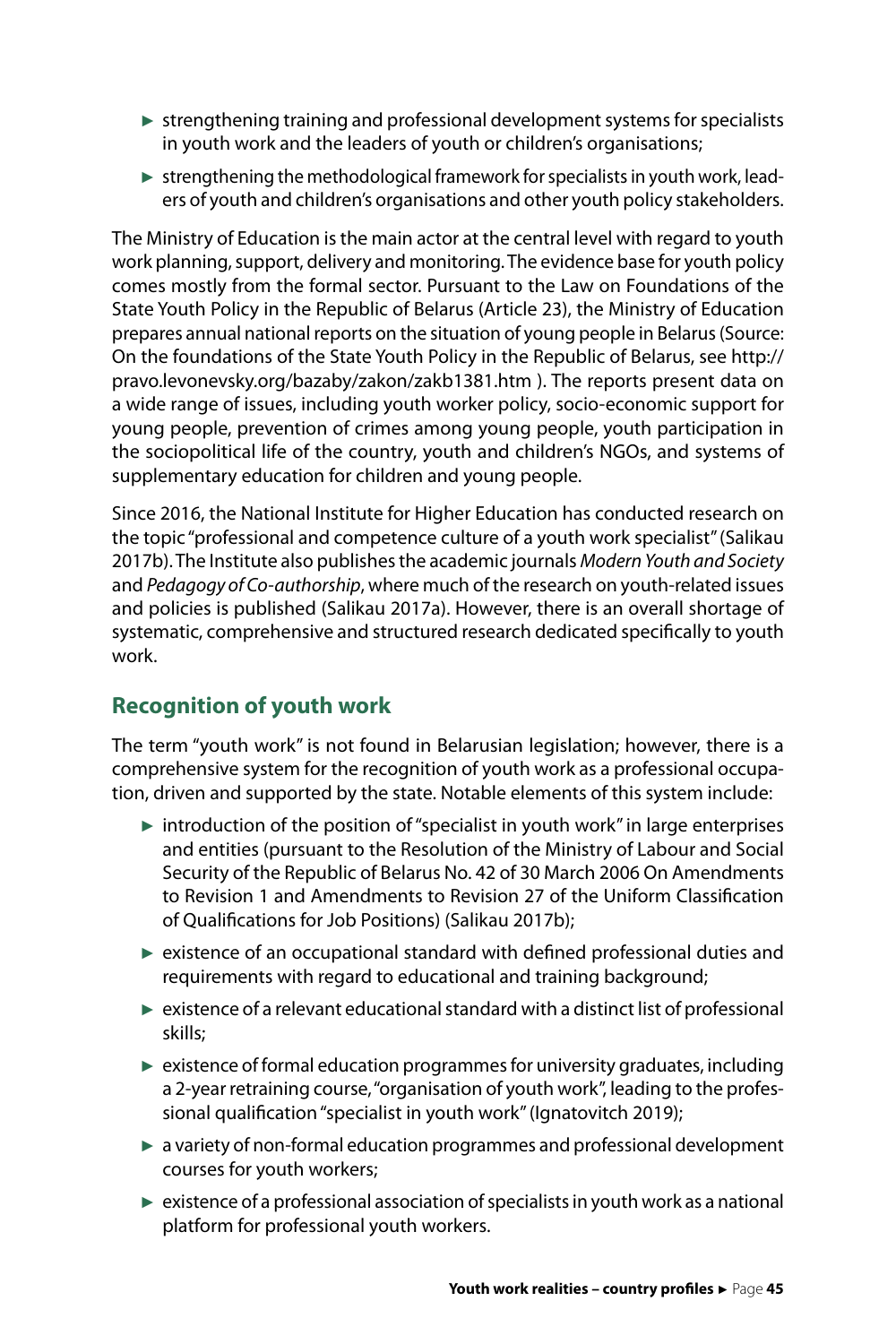The case of Belarus underscores the important role of professional associations of youth workers in bringing together practitioners in the field, when youth workers – elaborating and upholding shared values and ideas – self-organise to gain recognition. Another notable trend of youth work development in Belarus is strong government involvement in guiding the education and training of youth workers, in terms of not only support but also the exercise of control over the content of youth worker education.

# **Youth work funding**

In accordance with the Law on Foundations of the State Youth Policy (Article 22), funding for the state youth policy (including youth work) comes from the national and/or local budgets. Furthermore, special funds may be established for financing activities in the sphere of youth policy in general, and youth work in particular.

Belarus has an established practice for allocating budget resources to youth public units based on the official register of youth and children's associations. All 11 units on the register are recipients of state financial support.

International funding for youth work is provided under programmes of bilateral and multilateral co-operation (including under the auspices of the Union State of Russia and Belarus, the Commonwealth of Independent States, the Eastern Partnership, UNESCO, UNFPA and Erasmus+).

## **Youth work structures and actors (covering education and professional pathways)**

The structures and actors for youth work in Belarus form a complex network and include:

- $\triangleright$  the system of supplementary education for children and young people;
- $\blacktriangleright$  multidisciplinary youth centres and clubs;
- $\triangleright$  for-profit youth entertainment centres;
- $\blacktriangleright$  departments of youth affairs at educational institutions;
- ► youth social services;
- ► children and youth summer camps;
- ► volunteering programmes and students' work teams;
- ► youth NGOs.

Student self-governance bodies, student union committees, public youth associations and social and psychological services also play a role in this regard. As part of their regular activities, some youth NGOs provide a range of training opportunities, such as certified training courses for summer camp counsellors, volunteer groups and youth leaders.

There were 2 731 registered public associations in Belarus as at January 1, 2018; this included 320 youth associations, namely 26 children's organisations, 61 youth organisations with international and national status and 259 organisations with local status (Salikau, 2017a). However, no official statistics were available on the exact number of youth organisations that were active.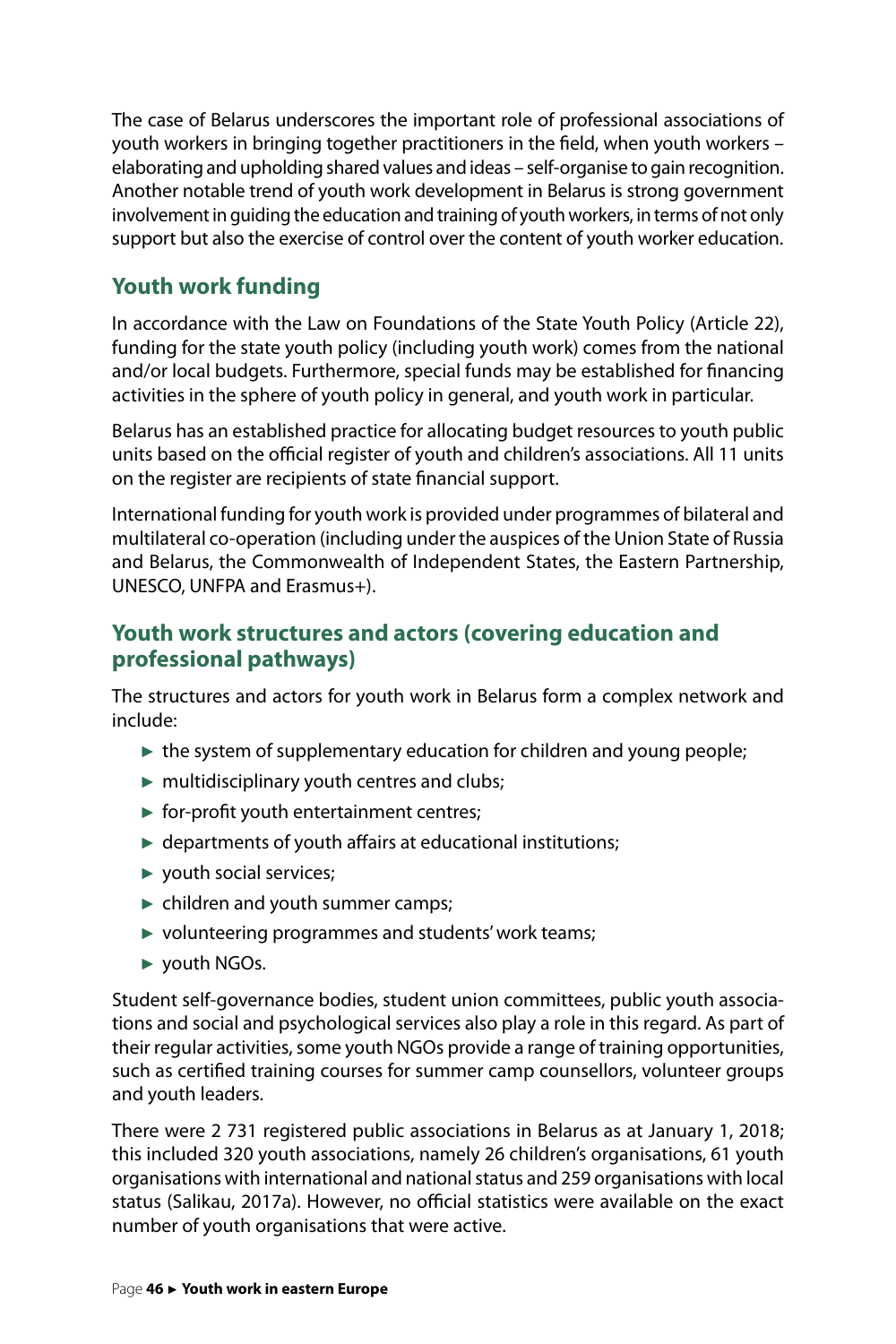<span id="page-47-0"></span>The Association of Youth Workers was established in 2016 (see [www.youthworker.](http://www.youthworker.by) [by\)](http://www.youthworker.by) with the purpose of consolidating the professional community of youth workers, facilitating the exchange and sharing of professional practices among its workers, fostering development of professional skills among its members, raising both the prestige of youth work as a professional occupation and the social status of youth workers, and protecting the rights and interests of its members.

Positive tendencies in the development of youth work in Belarus include: relatively recent legislation on youth policy in general and youth work in particular; a comprehensive system for the recognition of youth work as a profession, driven and supported by the state; and sustainable financial support to state youth policy (including youth work) from national and local budgets.

Areas warranting further development and consideration include: absence of a separate state body on youth affairs; no clear definition of youth work in the legislative framework; strong governmental involvement in guiding the education and training of youth workers; and the unequal access of NGOs to state funding (only 11 youth organisations are recipients of state financial support).

### Georgia

# **Policy with a focus on youth work, evidence base and research**

The legal basis for youth policy in Georgia has developed substantially over the last three decades, since Georgia regained its independence. The development of consolidated national youth policy started in 1994 with the creation of the first governmental structure responsible for development of youth policy – the Department of Youth Affairs. Although operating for only a short period of time, it initiated the creation of the first two youth laws still in force today:

- the Law on State Support to Children and Youth Unions (22 June 1999);
- ► the Law on the Protection of Underage Children from Harmful Influence (28 September 2001) (Fras 2017).

Despite institutional developments, for the first two decades of independence, youth was not a policy priority. Further attempts to develop the legal basis of youth policy have failed, either due to lack of support or rapid reforms implemented after the 2003 Rose Revolution.

The situation changed with the establishment of the new Ministry of Sport and Youth Affairs in 2010. The Ministry started developing the country's first comprehensive national youth policy in 2011, which was adopted in 2012 (Youth Policy Labs 2014). A new national youth policy was adopted in 2014, with the change of government, which was further reinforced with the adoption of the national youth policy action plan in 2015 (Georgia Youth Policy Monitor 2020). The action plan brings together the most important government programmes, projects and actions concerning young people, focusing on four priority areas:

- $\triangleright$  youth participation in public, economic, cultural and political life;
- $\blacktriangleright$  education, employment and professional growth;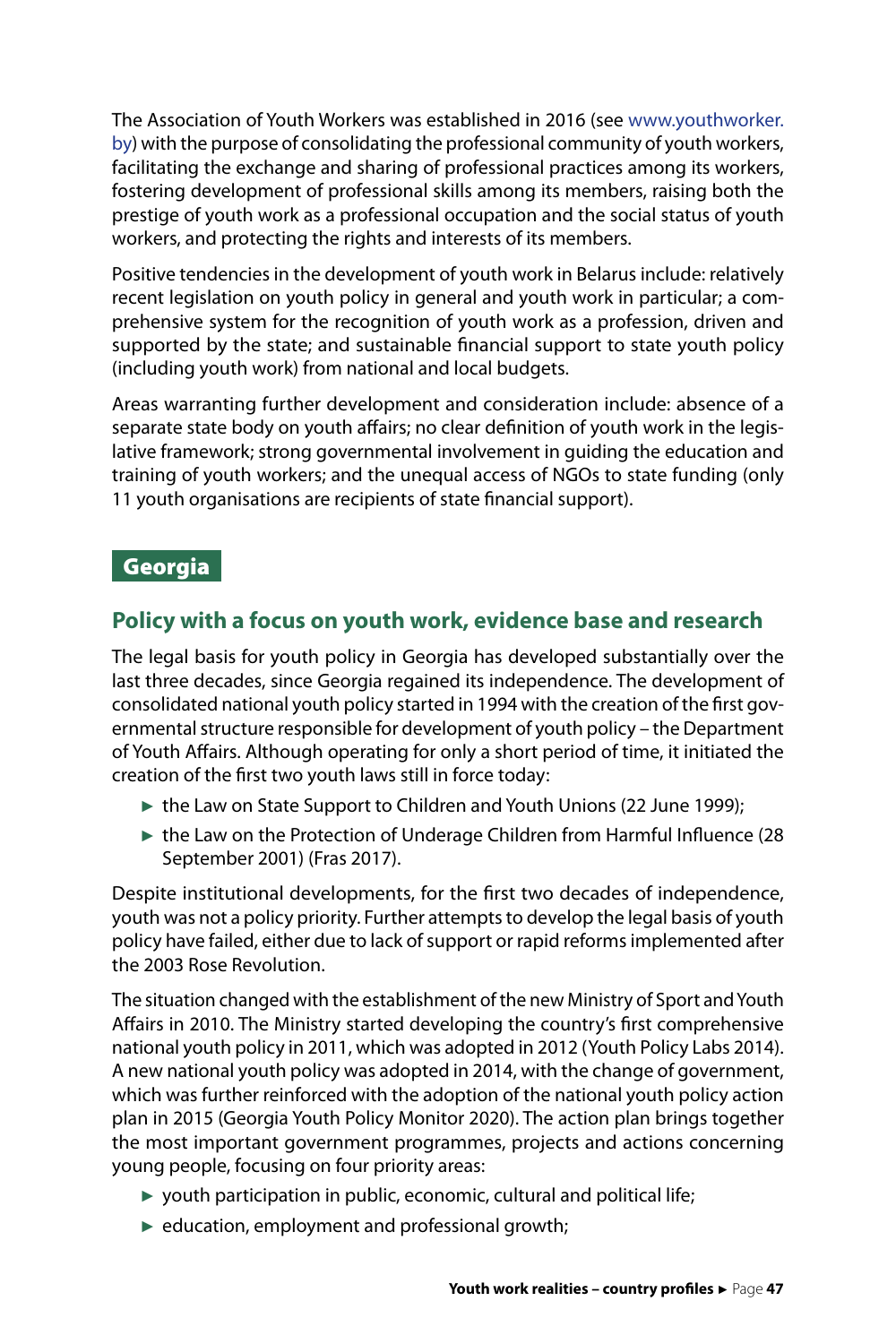- ► promotion of a healthy lifestyles;
- $\blacktriangleright$  raising awareness of civil rights and obligations.

Evidence-based approaches underpinned both the 2012 and 2014 national youth policies, and are considered to be key principles of the latter, but the integration of research and evidence into policy implementation is very limited. The most recent comprehensive youth study in Georgia was conducted by the Friedrich Ebert Foundation (FES 2016).

Despite relevant clauses of the national youth policy document, there is no annual performance evaluation of the priorities and directions defined in the youth policy and no comprehensive assessment of the policy has been conducted to date by the government (with only partial evaluation conducted by UNICEF and UNDP in 2019). The former Ministry of Sport and Youth Affairs (now the Youth Agency) has a research and analytical unit that analyses current policy implementation using 52 indicators. The main areas of evaluation are: duration; geographical coverage; gender; sources of information (government bodies/research bodies); and the responsible line ministry.

# **Recognition of youth work**

Although youth work and youth work recognition are among the key new priorities of the 2015 national youth policy, youth work and youth workers are not legally defined or recognised in Georgia (as at December 2019).

Partial attempts at strengthening recognition were made in 2016-18 but have been suspended due to the ongoing youth policy governance reform. The then Ministry of Sport and Youth Affairs – with the support of World Vision Georgia, Helping Hand and Youth Workers Association of Georgia – implemented a Youth Worker Certification Programme. During this 2017-18 project, 20 practitioner youth workers developed their skills, put them into practice at schools and youth centres, and evaluated and analysed the learning and development process (Youth Worker Certification Programme 2019).

The Youth Agency, integrating the Ministry of Education's Youth Affairs Department and the National Children and Youth Centre and its Fund, is currently working on the creation of national professional standards and certification criteria for youth workers. Within the same project, the Agency aims to develop qualification courses for youth workers, to be launched in 2020. A framework document on key skills in youth work, based on EU good practice, has been drawn up by the Ministry of Education and is awaiting official endorsement by the Youth Agency.

# **Youth work funding**

As the youth policy system in Georgia is undergoing governance reform, it is difficult to provide specific figures for youth work public funding.

In the previous system, whereby the Ministry of Education covered youth policy and youth work matters, both the planning and implementation (programme/financial) burden of youth interventions came from the Ministry's annual budget. The budget of the Youth Affairs Department of the Ministry of Education has decreased over the last three years from GEL 2 million to GEL 500 000 (i.e. from €600 000 to €150 000).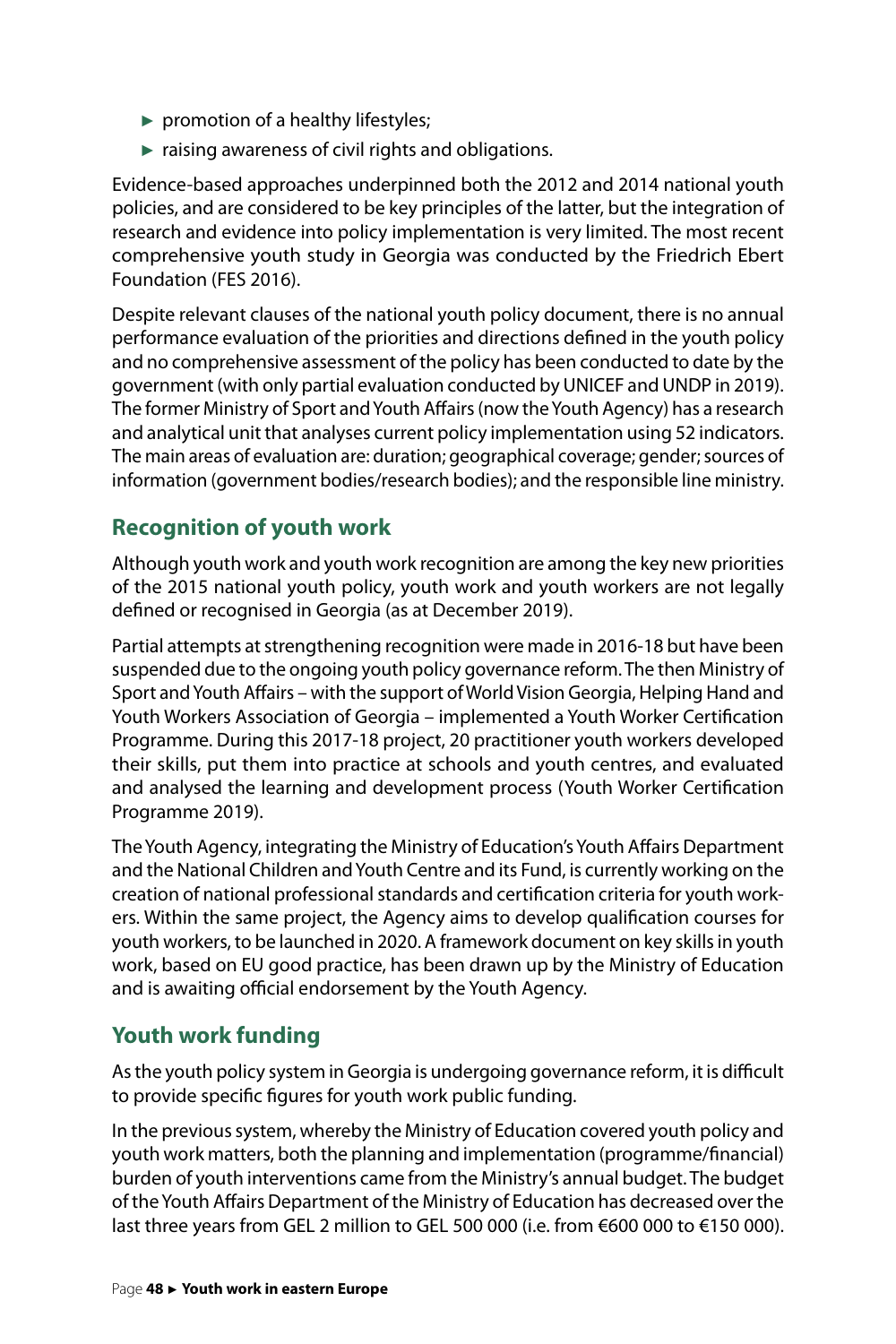In 2017, the project that specifically supported youth work was the "youth workers' certification project", with a budget of GEL 50 000 (information based on interviews with the Youth Agency in 2019).

Local authorities in Georgia have substantial youth budgets, far exceeding the ministerial budgets for youth policy; for example, the Tbilisi Municipality spent GEL 7.3 million on youth in 2018 alone (Fras 2019).

Furthermore, international donors spend substantial funds on youth work projects and programmes in Georgia. A single Erasmus+ KA2 Eastern Partnership Youth Window grant can amount to almost €300 000, and smaller KA1 projects implemented in Georgia can reach budgets of up to €50 000.

### **Youth work structures and actors (covering education and professional pathways)**

The Youth Agency, created in August 2019, is in the process of establishing its formal structures and activity programme. There are no central government youth work structures. The Agency's new management declared that youth work will remain a key priority of its future activities and that relevant institutions would be set up.

There are no formal education and professional pathways at national or regional level in Georgia, only a number of civil society and donor-funded initiatives.

In 2017 and 2018, World Vision Georgia, together with the former Ministry of Sport and Youth Affairs, implemented a project supporting local municipalities in the establishment and effective operation of youth councils. A "youth council" was defined as a group of elected community leaders who voluntarily form a group. Youth councils are supported through the participatory budgeting model. The project co-operated with the School Youth Networks for Sustainable and Effective Solutions (SYNCS) project funded by the European Commission. Through youth-led advocacy, communities with youth councils enjoy more accountable and responsive local governments, and have municipal budgets that address the distinct needs of communities as defined by young people.

The Youth Workers Association of Georgia, established in 2018, is a membershipbased organisation uniting practitioner youth workers. The aim of the Association is to contribute to the quality development and recognition processes of youth work and youth workers in Georgia. Objectives of the Association include raising awareness and popularising youth work at government and civic level, advocating for recognition and professionalisation of youth work at national level, supporting the youth work development processes and the creation and adoption of a code of ethics for youth workers, creating an educational platform for developing the skills of youth workers and supporting the co-ordination of youth workers at local, national and international level.

The Association's work in 2019-22 focuses on three main areas:

► supporting the development of youth work in Georgia (including competent development of youth workers and raising awareness about youth work, its role and functions);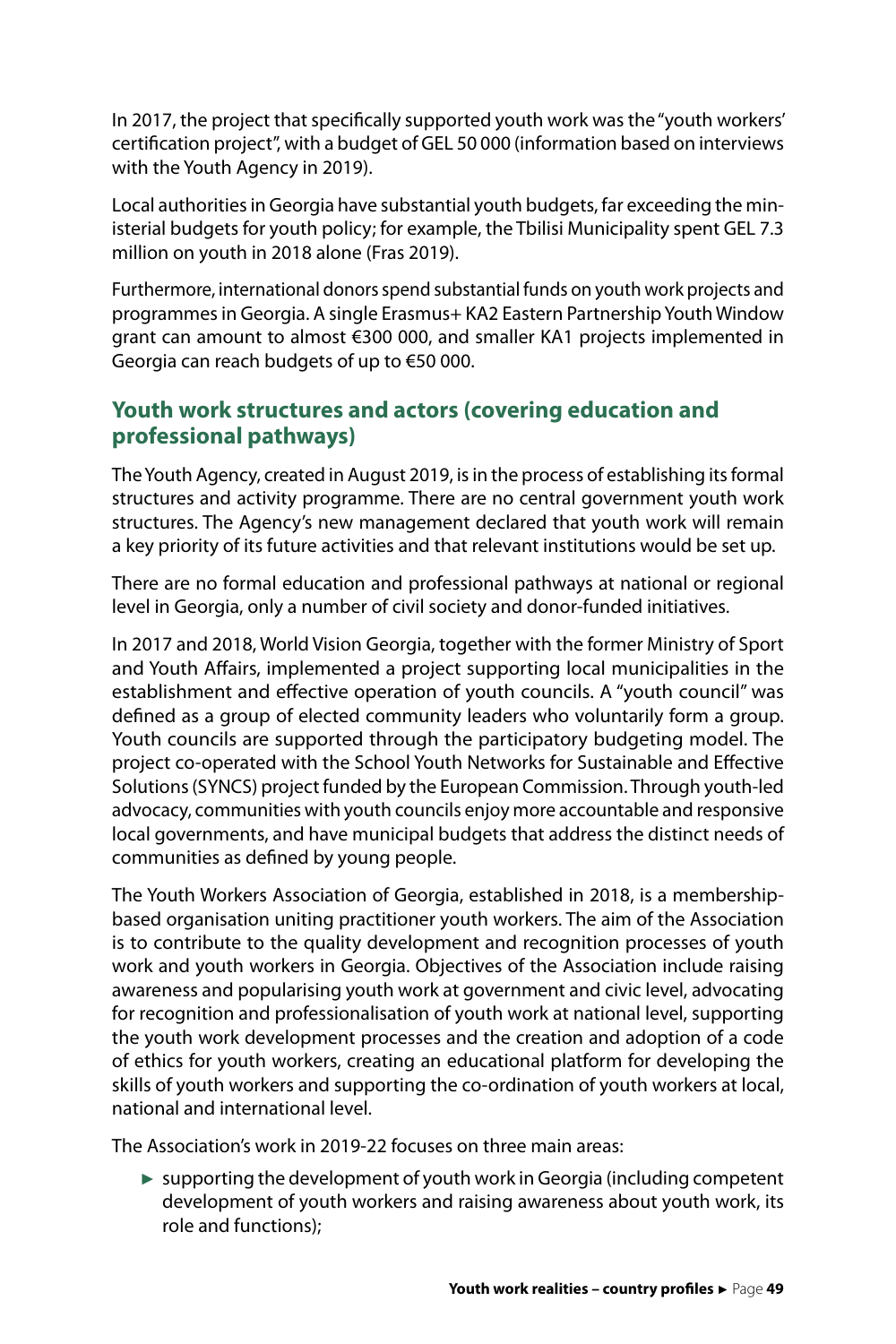- <span id="page-50-0"></span> $\triangleright$  international co-operation (including international building partnerships with youth worker organisations and international educational activities about youth work and youth workers' skills development);
- ► networking and membership (including development of the membership structure and supporting members in developing their skills) (Youth Workers Association of Georgia 2020).

Youth work methods used in Georgia depend on the institution delivering a given service. Although no specific data exist, according to Georgian youth work professionals most youth work is delivered through the so-called "hobby-education" activities that are often delivered in schools after formal teaching hours and in local community and cultural centres. NGOs run a wide range of project-based youth work initiatives. For-profit organisations, including training providers, run educational courses and skills-based education. The Youth Agency aims to prioritise outreach to vulnerable groups using all available methods, and digital youth work in particular, in their future work planning.

#### Moldova

# **Policy with a focus on youth work, evidence base and research**

Moldova has recently substantially reformed its youth policy and integrated European practices in its legal framework. The legal framework of the national youth policy is comprised mainly of the Law on Youth adopted in 2016, the National Strategy of Youth Sector Development 2020, supported by the National Youth Action Plan 2020 and the Education 2020 Strategy (EU–Council of Europe Youth Partnership 2018).

According to the Law on Youth, the youth sector is defined as all the areas in which the development and implementation of youth policies and youth activities take place. The Law highlights important areas for the development of young people, such as economic opportunities, youth participation and all-round personal development, health, youth services, youth activities and youth programmes. It redefines the roles of different governmental and non-governmental stakeholders and details the expected contribution of these parties. The most important provisions of the Law relate to the definition of young people (those aged 14 to 35), and to the establishment of the National Agency for the Development of Youth Programmes and Activities as an implementing body for youth programmes. The Agency was expected to start its activity within 12 months of the enactment of the relevant provision. However, its establishment was postponed until 2020. This delay has had significant implications for the effectiveness of the Law on Youth.

The National Strategy of Youth Sector Development 2020 aims to develop and strengthen the youth sector by contributing to the creation of an adequate environment to ensure the evolution of every young person, including those who have fewer opportunities. Its main objectives are to encourage the participation of young people, to provide quality youth services, to ensure economic opportunities for young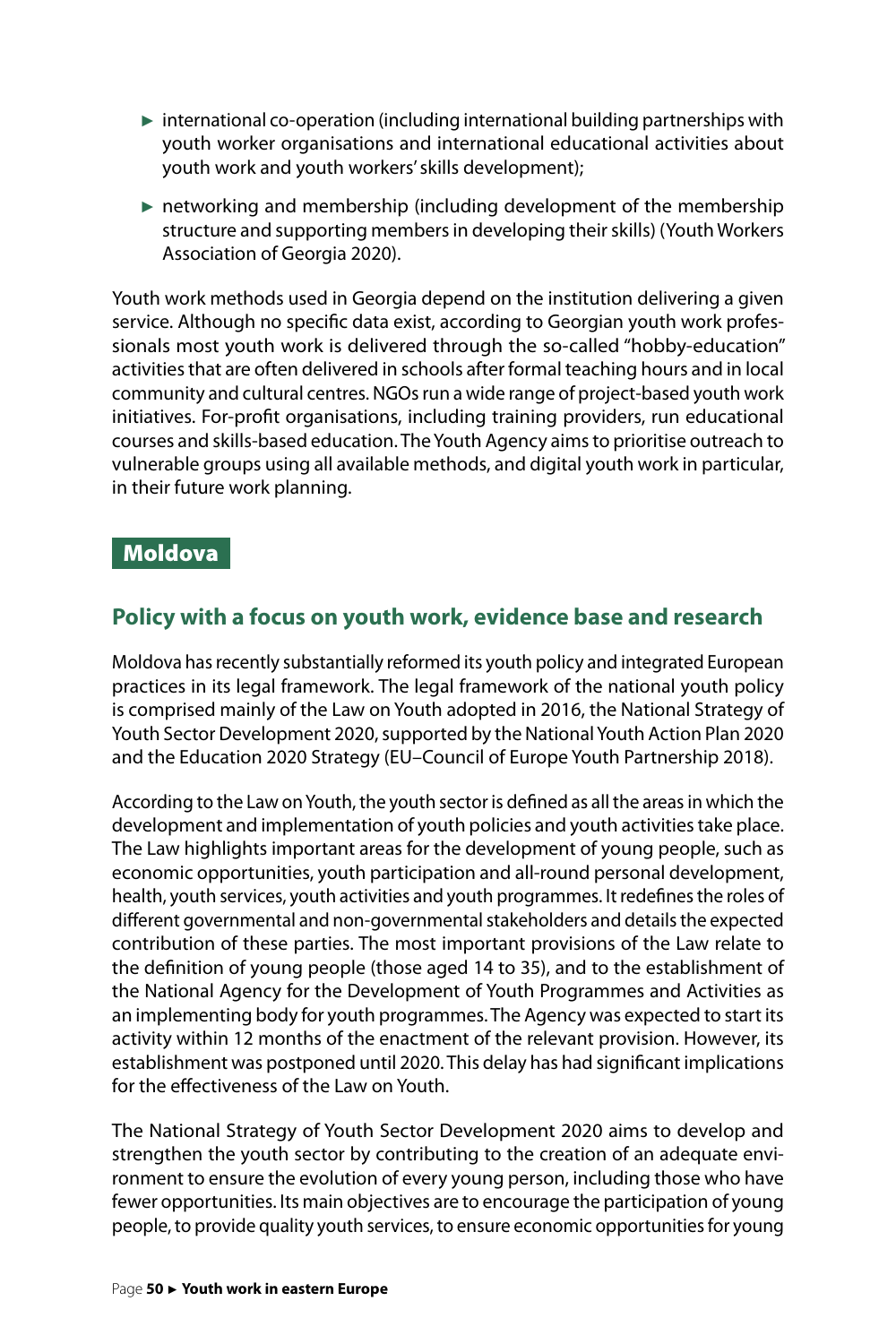people and to strengthen the youth sector. According to the National Strategy, the responsible Ministry reports to the government by 31 March of each year o[n the](https://mecc.gov.md/content/raportarea-autoritatilor-publice-centrale-si-locale-de-nivel-ii-pentru-sndst-2020)  [implementation of the Strategy and the Action Plan](https://mecc.gov.md/content/raportarea-autoritatilor-publice-centrale-si-locale-de-nivel-ii-pentru-sndst-2020).

Youth work is clearly defined by the Law on Youth as any action with and for young people, of a social, cultural, educational or civic nature, which is based on nonformal learning processes and the voluntary participation of young people, and is co-ordinated by a youth worker or a youth work specialist.

The Ministry of Education, Culture and Research is the main actor at the central level for youth work planning, support and delivery. Following the government reform in 2017, and the merger of the Ministry of Education with the Ministry of Youth and Sports and the Ministry of Culture, the youth branch became the Youth Department. According to the Law on Youth, both central and local authorities are involved in the planning, support and delivery of youth work. However, despite being assigned a leading role in the development of the youth sector, and its clear definition, the local public authorities (LPAs) are severely constrained by the absence of local public administration reform, which is expected to provide methodological and technical assistance, and necessary resources and capacities.

The evidence base for youth policy mostly comes from civil society actors benefiting from the financial support of international organisations (UN agencies, World Bank and others). Additionally, the government contracts think tanks to evaluate its sectoral strategy. It also ensures the availability of data from the National Bureau of Statistics.

The Government Commission for Youth Policies, headed by the Prime Minister and following the Council of Europe's principle of co-management, is the official youth policy co-ordination body (EU–Council of Europe Youth Partnership 2018). However, the Commission stopped functioning in 2016. Furthermore, the National Agency for the Development of Youth Programmes and Activities – tasked with the implementation of the youth policy – has not been established to date. Following the advocacy campaigns of the National Youth Council of Moldova, in August 2019, the new government included in its 2019-20 agenda the creation of the Agency and the renewal of the Government Commission.

# **Recognition of youth work**

The Law on Youth makes a clear distinction between the notions of "youth worker" (on a voluntary basis) and "youth work specialist" (professional, employee). Youth workers support young people in their personal, social and educational development and their integration into society, mainly by implementing specific activities in the area of youth work; they perform different types of activities with young people in the community or with youth groups, without necessarily following a planned and systematic activity; they can be youth leaders, volunteers, or members of a youth organisation or any other organisation.

Youth work specialists, on the other hand, have special training in the field of youth work and offer professional services to young people; they are engaged in planned, systematic and professional activity in relation to young persons or groups of young people within an institutionalised service for young people.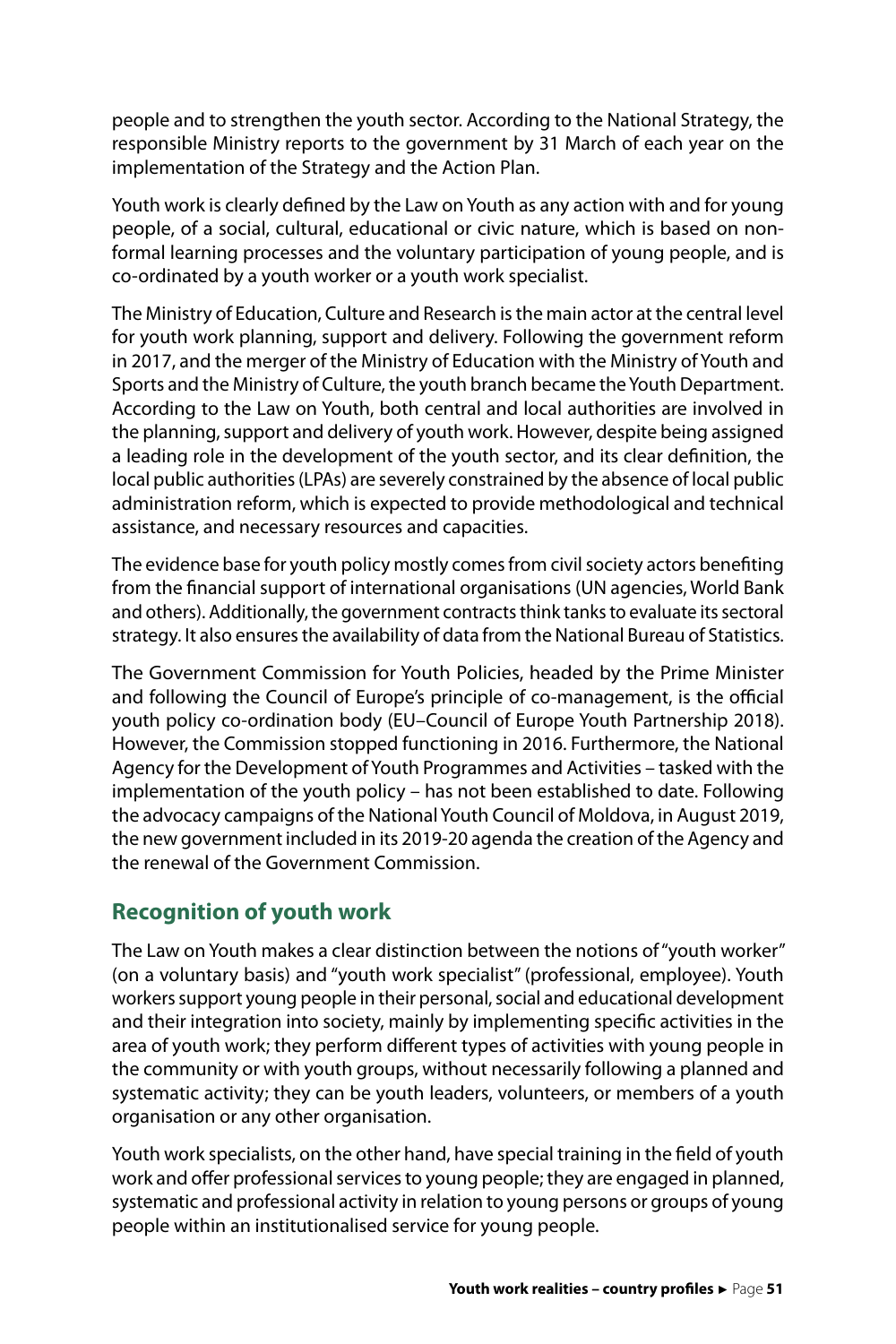Under the Law on Youth, only youth specialists can provide youth services, defined as a set of measures and institutionalised activities carried out to meet the needs of young people or young families. The term "youth specialist" is normally used with regard to employees of youth centres or persons responsible for youth activities (civil servants) within LPAs.

# **Youth work funding**

The state budget for youth affairs is approximately  $\epsilon$ 1 million per year and has not changed in the last two years. However, this amount does not include programmes for youth that are implemented by ministries or related agencies other than the Ministry of Education, Culture and Research.

Every year the National Youth Council of Moldova produces a report on allocations from local budgets towards youth policy. The total budget allocated by second-level LPAs amounted to approximately €600 000 in 2017, representing a slight increase compared to 2016 (+5%). It is notable from these reports that the amount allocated by LPAs to youth activities is very uneven across the regions.

The Ministry of Education, Culture and Research has a dedicated annual grant programme dedicated to supporting and developing the youth NGO sector in Moldova; the programme provides, on a competitive basis, logistical and financial support to develop youth initiatives, programmes and projects, thereby consolidating cooperation with civil society. While the annual grant programme is not exclusively dedicated to youth work development, it offers support to youth organisations carrying out youth work.

The total amount allocated towards the 2019 annual grant programme, financed from the state budget, is approximately MDL 7 million (€360 000). In 2018, the budget allocation by second-level LPAs was approx. €1.5 million; the increase in the financial allocations is related to the launch in 2017 of the National Programme for Youth Centre Development 2022; the youth centres were established by the LPA (22 local youth centres in 2019).

An important achievement in the area of youth services and youth work development in Moldova is the National Youth Centre Development Programme 2017-22. In this regard, the partnership between the Ministry of Education, Culture and Research and UNFPA Moldova was established by signing the agreement for the Joint Fund for Development of Youth Centres, including for vulnerable young people. The programme is implemented in the territorial-administrative units of the Republic of Moldova, where second-level LPAs undertake to develop and expand the territorial coverage of youth services. As of 2019, other partners joined the Joint Fund, including the Swiss Agency for Development and Cooperation and the Council of Europe, with the objective of developing a civic and volunteering spirit among youth and to build the School Youth Centre Partnership.

Programme components:

- ► component I: professional development of human resources in youth centres;
- ► component II: support for the development of the technical and material basis of youth centres;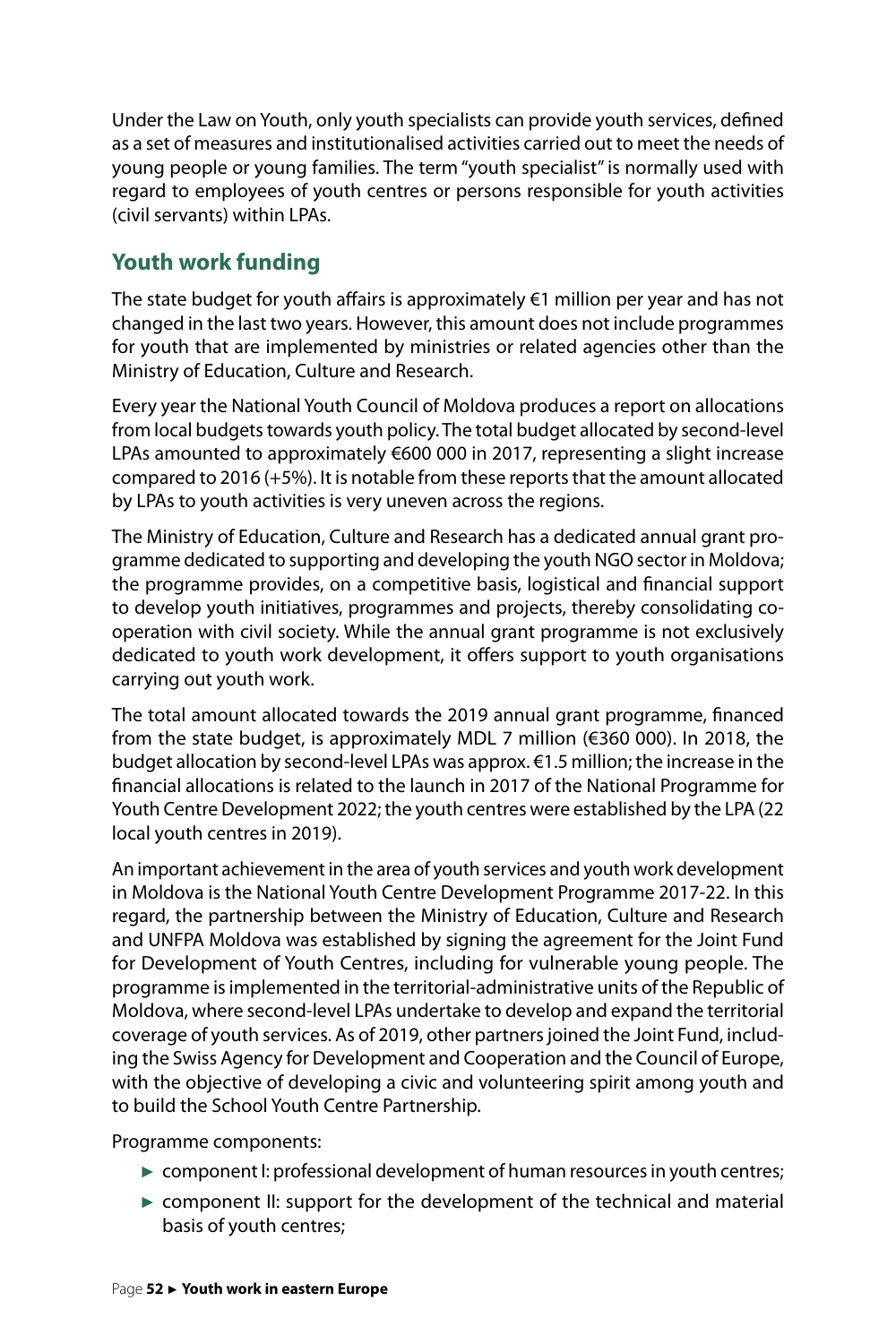► component III: support for the development of the district/municipal grant programme to fund youth initiatives/youth projects.

Thus, youth centres are considered to be a friendly space for young people, offering opportunities for information and involvement, and represent a platform for promoting and recognising the role of young people in society. Youth centres are the most important tool for public authorities to carry out youth work locally.

### **Youth work structures and actors (covering education and professional pathways)**

A more conducive environment for the development of youth organisations is currently under development. The Youth Strategy 2014-20 places significant emphasis on the development of support systems for young people, including through youth centres or youth-friendly health centres (Moldova Government 2014) and on strengthening the youth sector through consolidation and inter-ministerial co-operation.

Youth centres provide a variety of services (programmes) to target youth groups. With the involvement of young people, these centres carry out educational and methodical activities; cultural activities and services, including training and access to information; civic participation with a focus on decision-making processes, human rights advocacy and social reintegration; skills training and professional integration; entrepreneurship development; volunteering; promotion of healthy lifestyle; leisure time; outreach/mobile youth work, etc.

 Although there is no official network or platform recording the exact number of active youth organisations, the number of NGOs is high (USAID 2018). Moreover, the National Youth Council of Moldova – an umbrella structure of 61 youth organisations – operates on a nationwide basis. At local level, there is a national network of local youth councils, i.e. a youth NGO that consists of youth councils at district/municipal level and is also represented at national and international level.

In terms of education, the majority of youth workers and youth work specialists complete short programmes for youth workers provided by NGOs under a variety of projects. Hence, youth workers usually learn "by doing" (as project co-ordinators, volunteers or trainers), as to date there is no degree related to youth work at university level in Moldova. Youth work specialists are also not always qualified in youth work; youth work is just a part-time job in addition to their main activity. Moldova does not have an occupational standard defining the responsibilities and profile of a youth specialist or universities with dedicated professional programmes in youth work.

However, under the Joint Fund implemented by the Ministry of Education, Culture and Research and UNFPA Moldova, youth work specialists from youth centres are currently undergoing training and professional development.

Positive tendencies in youth work developments in Moldova are as follows: synchronisation and harmonisation of youth policy with European standards and practices; youth work is clearly defined in legislation, where the civic nature of that work and non-formal learning is emphasised; a dedicated national financial grant programme supporting youth work.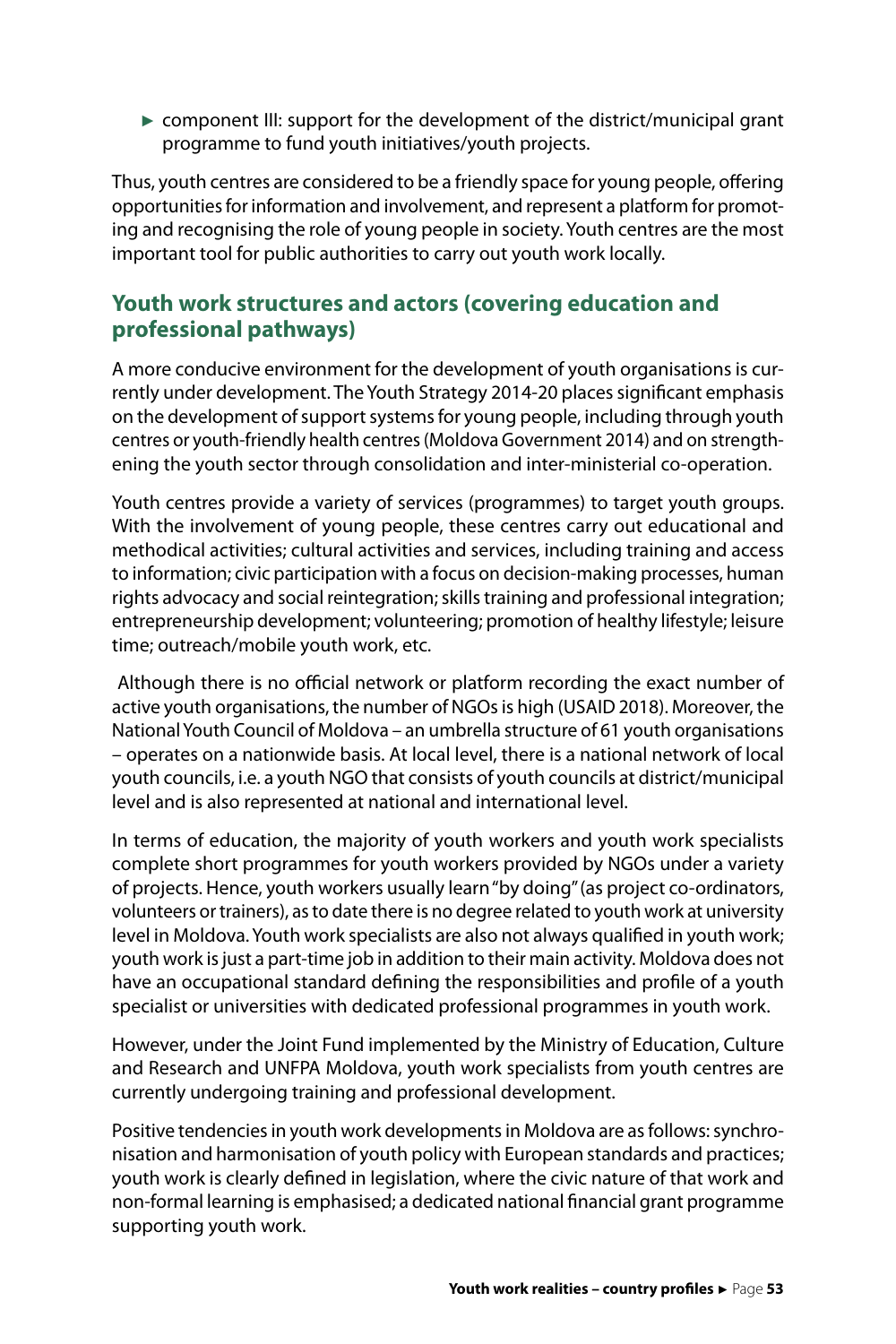<span id="page-54-0"></span>Areas warranting further development and consideration include the absence of educational and occupational standards for youth workers; absence of a youth work quality assurance framework and lack of an institution in charge of youth work implementation and development.

# Ukraine

# **Policy with a focus on youth work, evidence base and research**

Despite the lack of a comprehensive national youth strategy in Ukraine, youth policy is covered by ample government documents and frameworks relevant to youth. The main strategic issues are covered by three documents: the Strategy of development of national youth policy up to 2020 (Ukraine Government 2013), the [Roadmap for](https://rm.coe.int/16806b940b)  [reform: youth policy in Ukraine](https://rm.coe.int/16806b940b) (Ukraine Government 2015) and the Concept of the state social programme Youth of Ukraine 2016-20 (Ukraine Government 2016).

Two new documents – the Strategy of youth policy in Ukraine 2030 and a new draft law on youth were developed in 2019 and remain to be adopted. It is expected that after the adoption of the law on youth (expected in December 2019), the system of youth policy in Ukraine will be significantly changed (information provided in this paper is relevant up to October 2019). The draft law on youth (2019 version) includes provisions on both youth work and youth policy implementation, defined as activities carried out by, or together with, young people and is focused on comprehensive development.

As the Ministry of Youth and Sports was merged with the Ministry of Culture in September 2019, further governance changes are to be expected in 2020. Assessment and changes in the implementation of youth policy are reflected in the [annual state](http://dsmsu.gov.ua/index/ua/category/202)  [reports on the situation of youth submitted to the President of Ukraine, the Verkhovna](http://dsmsu.gov.ua/index/ua/category/202)  [Rada of Ukraine and the cabinet of ministers on youth](http://dsmsu.gov.ua/index/ua/category/202) (Ukraine Government 2019). State reports are elaborated at the order of, and funded by, the Ministry of Youth and Sports. Reporting is overseen by the [State Institute of Youth and Family Policy,](http://dismp.gov.ua/) an organisation under the Ministry of Youth and Sports that is mandated to carry out ongoing research and draft reports (For more information on the State Institute, see [https://dismp.gov.ua\)](https://dismp.gov.ua). The Ministry allocates financial resources for preparation of the state report. The annual youth research programme, started in 2014, is usually conducted by involvement of research companies via an open tender launched by the Institute. The research covers the areas of demographic characteristics, values, family, employment, education, health, migration trends, political engagement, citizenship participation, volunteering and identity. Data from central and local executive authorities, ministries, state statistical service research institutions and the results of sociological research are used. The results of research are presented in the annual state report on youth. Nevertheless, there is no evidence that research data influences policy development.

# **Recognition of youth work**

Ukrainian legislation does not define youth work (or the status of youth workers), but the Ministry of Youth and Sports operates a large-scale national Youth Worker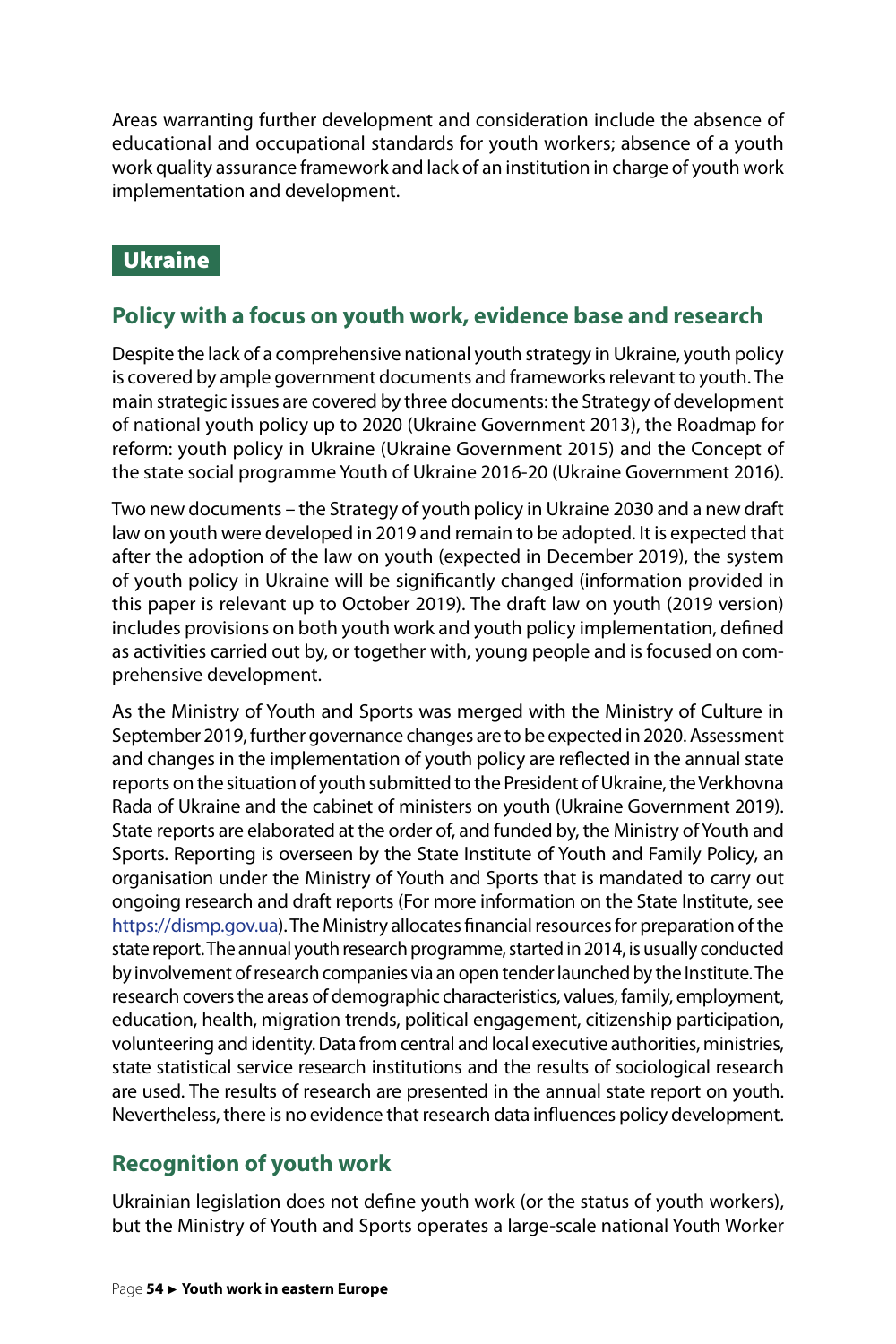Programme in partnership with UNDP, providing training to youth workers since 2014 (Youth Worker Programme 2019).

The Youth Worker Programme issues certificates to its graduates that are recognised at the discretion of individual organisations and institutions.

There is no formal recognition of youth work in Ukraine. At present, youth work is commonly understood as the activities of youth centres and public organisations and government agencies working with youth. The draft law on youth (2019) contains a section on the organisation of youth work in Ukraine but has still to be adopted.

The definition of non-formal education, complementary to youth work provision and applicable in the youth work context in Ukraine, is provided in the 2017 Law On Education, which states that: "non-formal education is education obtained, as a rule, according to educational programmes and does not assume awarding qualifications that are recognised by the state by levels of education, but may lead to awarding professional and/or partial educational qualifications" (Ukraine Government 2017a). There are no evaluation or accreditation mechanisms for recognition of non-formal education; the law remains to be implemented. While the Ministry of Youth and Sports translated the Council of Europe Youth Work Portfolio, and uses it during local and national training for youth workers, it has not been incorporated into legislation.

# **Youth work funding**

Funding of youth policy comes from the state, local budgets and other sources. Since 2015 the Ministry of Youth and Sports co-operates with international donors, mainly UN agencies, in co-funding measures and activities. The budget necessary for implementing youth policy is defined on an annual basis when drafting respective annual budgets with regard to their actual capacity. The financing of youth policy implementation is channelled through the Ministry of Youth and Sports.

The distribution of budgetary costs is set up in the allocation plan of the Youth of Ukraine 2016-20 Programme. The total budget planned for the period of the Programme amounts to UAH 501 million (approximately €19 million).

The total budget of the Youth Worker Programme is difficult to estimate, owing to the variety of funding sources, including the Ministry, UNDP, UNICEF, USAID and regional and local authorities. Current estimates and projections put government expenses at around €120 000 between 2014 and 2022, and UNDP's expenses at €650 000 in the same period – a total of approximately €770 000. Local authorities provide substantial funding and resources but this cannot be measured in precise terms as data are not aggregated at regional and national level (Fras 2020).

### **Youth work structures and actors (covering education and professional pathways)**

There are no central government youth work structures in Ukraine. The government funds a number of youth work initiatives within its youth policy programmes, and provides a reference framework on quality criteria for youth centres (Ukraine Government 2017b). In the absence of state structures regulating and managing youth work, civil society organisations and local authorities the remain most relevant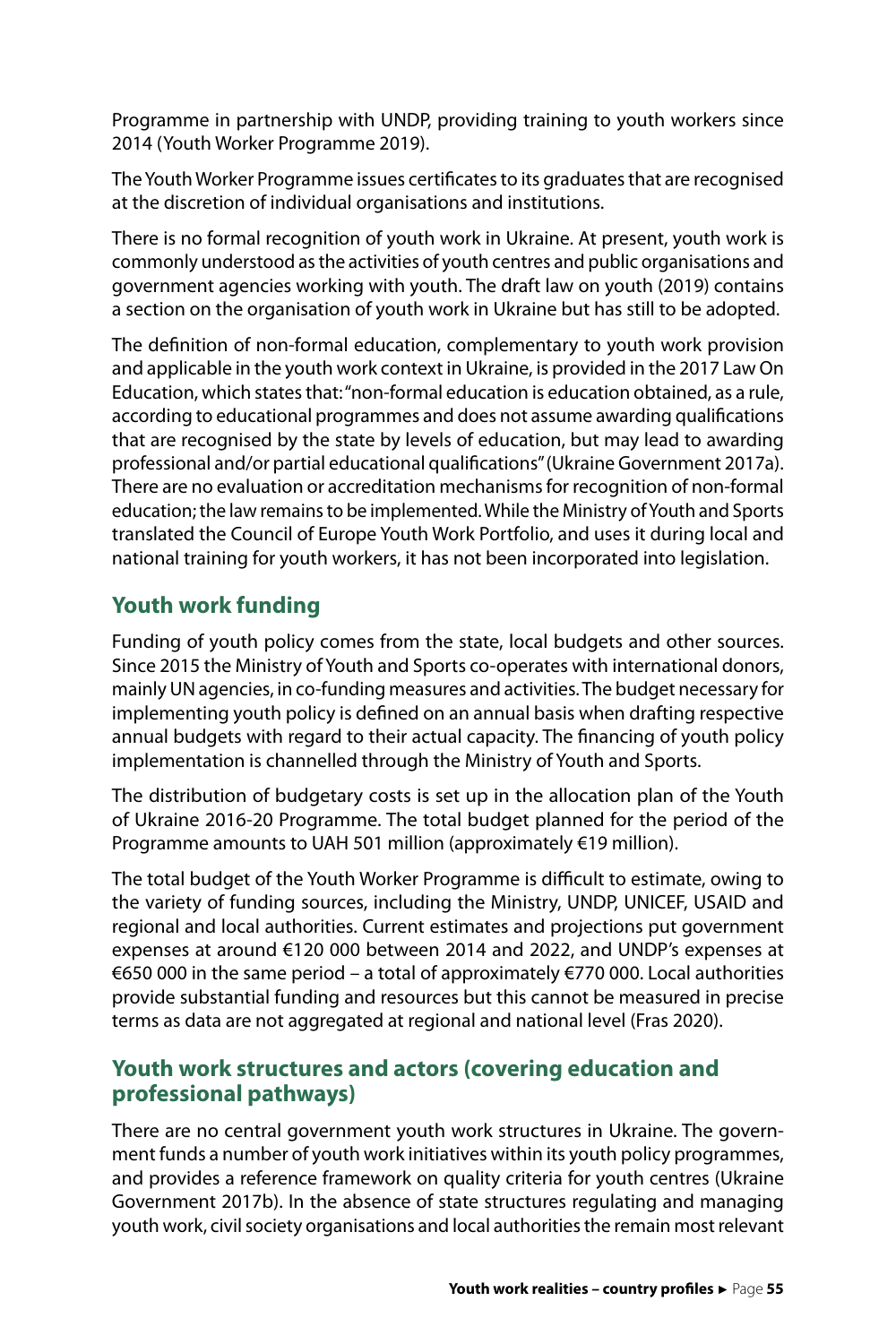actors in the field. According to the State Statistics Service, there were 5 450 officially registered youth NGOs in (7.8% of all NGOs). According to the Institute of Sociology of the National Academy of Science, in the past 20 years not more than 2% of the population aged 18 years and above were members of student associations or youth organisations; a poll conducted in 2015 by the GfK Ukraine Institute showed 2% of members of youth organisations among respondents aged 14-34 (EU–Council of Europe Youth Partnership 2017).

A national Youth Worker Programme was launched in 2014 by UNDP Ukraine in cooperation with the Ministry of Youth and Sports and the State Institute for Family and Youth Policy (see "Recognition of youth work" above). The programme is aimed at training public servants and civil society representatives working with youth to empower and equip young people with the necessary skills to engage with civic life and with policy making and decision making at local and national levels.

At the time of the programme's launch in 2014, youth policy in Ukraine was overregulated and administered by central state authorities. Since the start of the decentralisation reform in 2014, powers have been transferred from centralised management to local self-government bodies, replacing the principle of "work with youth" with that of "youth participation". The challenge emerged, however, of the lack of clear definition of "youth work" in the legal documentation of the newly created amalgamated communities. Youth activities, and funding for youth work, remain within the remit of local self-government bodies. An urgent need has emerged for youth work professionals, methodologies and recommendations for the development of local infrastructure for youth.

The Youth Worker Programme tackles most of the newly emerged challenges related to the roll-out of the decentralisation reform. The programme strives also to change the paternalistic approach to youth development by introducing the best international practices of youth engagement and non-formal learning in Ukraine.

 The Youth Worker Programme is aimed at public servants, and leaders and activists from youth NGOs, who work with youth on a daily basis. The programme consists of a series of training sessions aimed at increasing the professional skills of youth workers. The programme consists of training sessions, involving equal numbers of public servants and civil society representatives, aimed at facilitating dialogue and co-operation between the state authorities and NGOs.

Currently, the Youth Worker Programme consists of three levels of training. The basic training is composed of modules on youth policy, youth work in the local community and personal skills for youth workers. Graduates of the basic training can proceed to the specialised training course, the themes of which are developed at the request of participants. Currently, the modules "project management in youth work", "civic education for youth workers", "inclusion in youth centres", "volunteer management" and "healthy lifestyle for youth" are included in the specialised training course. "Training for trainers" is aimed at youth workers with experience in education and youth work, who are able to conduct training for their peers across Ukraine (Youth Worker Programme 2019).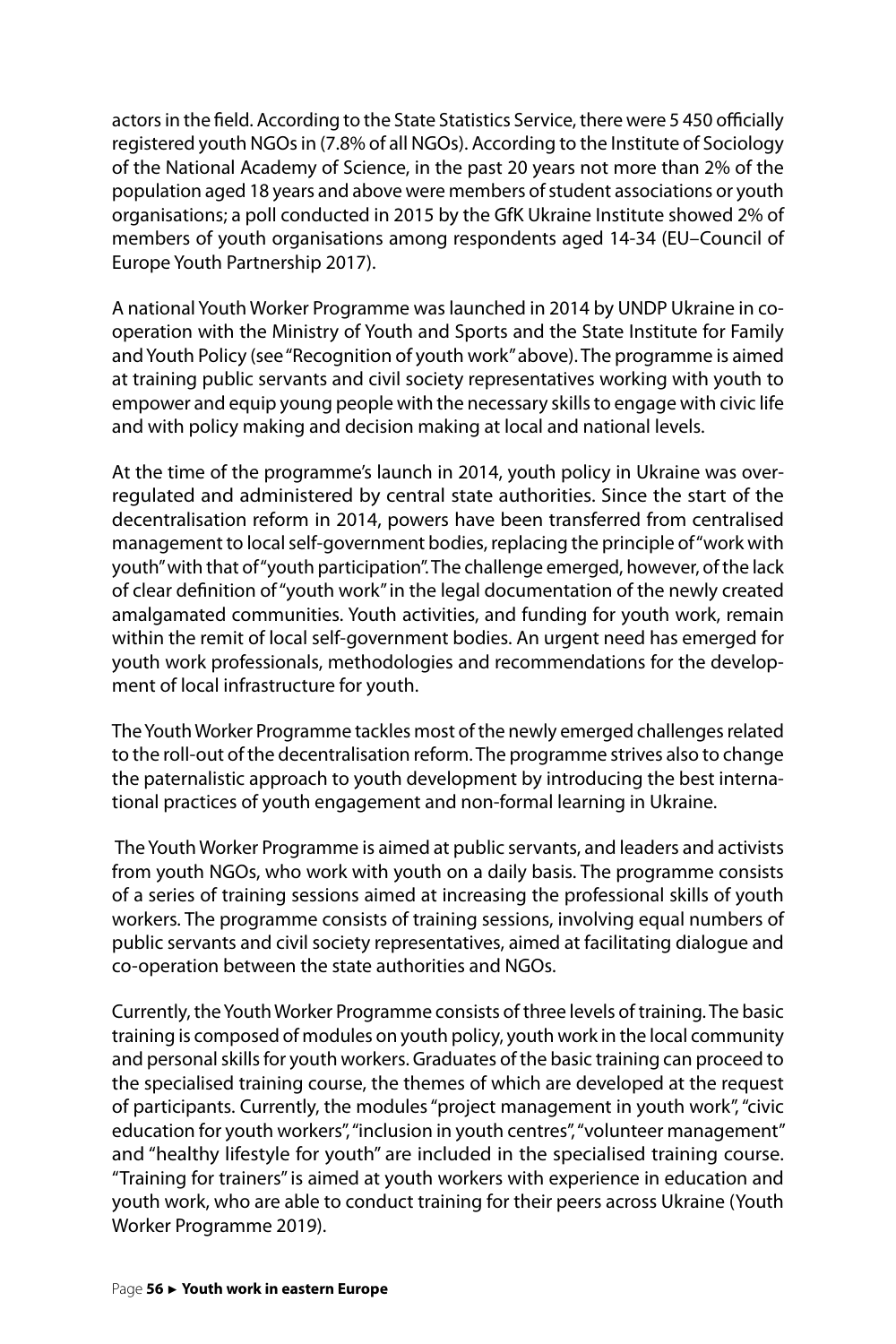As a result of active joint advocacy efforts by the Ministry of Youth and Sports and UNDP, the Youth Worker Programme is included in the Action Plan for Implementation of the EU–Ukraine Association Agreement and Concept of Youth Development Strategy 2016-20; it is defined as one of the priorities of the state programme Youth of Ukraine 2016-20; and it is recognised at state level by Governmental Decree No. 4334 On the Realisation of the Youth Worker Programme.

Since the start of the programme, more than 2 400 youth workers from 24 regions of Ukraine have been equipped with innovative tools to engage young people in civic life, policy making and decision making at local level, which is essential in view of the roll-out of decentralisation reform.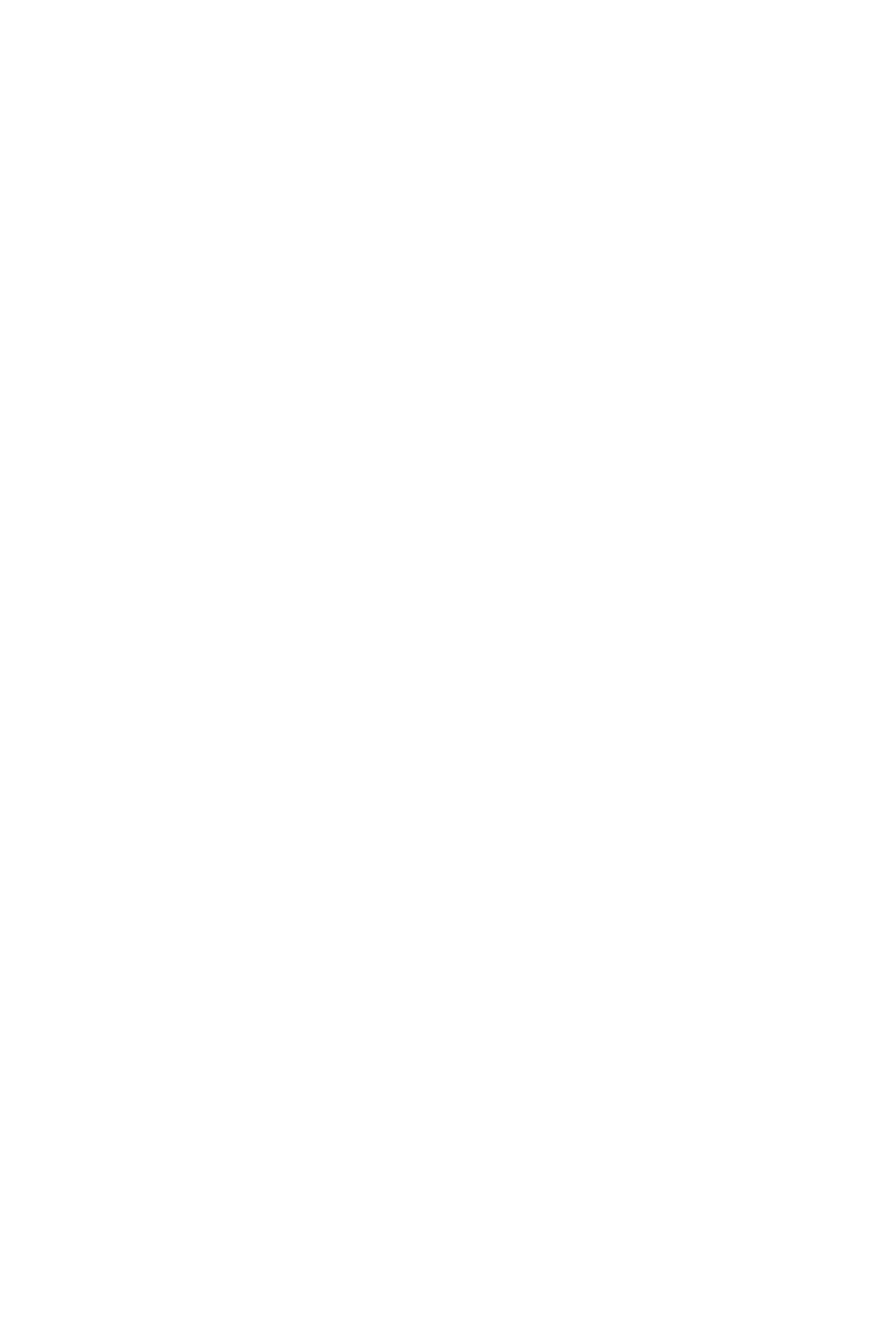<span id="page-59-0"></span>![](_page_59_Picture_0.jpeg)

# **References**

Azerbaijan Government (2017), Youth of Azerbaijan in 2017-2021, available at [https://](https://www.mys.gov.az/qanunvericilik/dovlt-proqramlari/9/azrbaycan-gncliyi-2017-2021-ci-illrd-dovlt-proqrami) [www.mys.gov.az/qanunvericilik/dovlt-proqramlari/9/azrbaycan-gncliyi-2017-2021-ci](https://www.mys.gov.az/qanunvericilik/dovlt-proqramlari/9/azrbaycan-gncliyi-2017-2021-ci-illrd-dovlt-proqrami)[illrd-dovlt-proqrami](https://www.mys.gov.az/qanunvericilik/dovlt-proqramlari/9/azrbaycan-gncliyi-2017-2021-ci-illrd-dovlt-proqrami), accessed on 14 October 2019.

Baku (2014), Baku Commitment to Youth Policies, available at [www.un.org/you](http://www.un.org/youthenvoy/wp-content/uploads/2014/10/Baku-commitment.pdf)[thenvoy/wp-content/uploads/2014/10/Baku-commitment.pdf](http://www.un.org/youthenvoy/wp-content/uploads/2014/10/Baku-commitment.pdf), accessed on 15 October 2019.

Constitution of Armenia (2015), available at [www.president.am/en/constitution-2015,](http://www.president.am/en/constitution-2015) accessed on 16 February 2020.

EU–Council of Europe Youth Partnership (2017) Youth policy in Ukraine, available at [https://pjp-eu.coe.int/en/web/youth-partnership/ukraine,](https://pjp-eu.coe.int/en/web/youth-partnership/ukraine) accessed on 7 October 2019.

EU–Council of Europe Youth Partnership (2018), Youth policy governance in Moldova, available at [https://pjp-eu.coe.int/documents/42128013/47262379/MOLDOVA\\_](https://pjp-eu.coe.int/documents/42128013/47262379/MOLDOVA_Youth+Wiki+Chapter+1_final.pdf/2781ad3b-80ac-5a48-ca83-9ee41a14c2b1/) [Youth+Wiki+Chapter+1\\_final.pdf/2781ad3b-80ac-5a48-ca83-9ee41a14c2b1/,](https://pjp-eu.coe.int/documents/42128013/47262379/MOLDOVA_Youth+Wiki+Chapter+1_final.pdf/2781ad3b-80ac-5a48-ca83-9ee41a14c2b1/) accessed on 5 October 2019.

EU–Council of Europe Youth Partnership (2020)*,* Country sheet on youth work in Armenia, available at [https://pjp-eu.coe.int/en/web/youth-partnership/country](https://pjp-eu.coe.int/en/web/youth-partnership/country-information-youth-work)[information-youth-work](https://pjp-eu.coe.int/en/web/youth-partnership/country-information-youth-work), accessed on 3 March 2020.

EYPAR (2015), 2015 Eastern Partnership youth analytic report, available at [https://](https://euneighbours.eu/en/east/stay-informed/news/eastern-partnership-youth-policy-report-has-been-published) [euneighbours.eu/en/east/stay-informed/news/eastern-partnership-youth-policy](https://euneighbours.eu/en/east/stay-informed/news/eastern-partnership-youth-policy-report-has-been-published)[report-has-been-published](https://euneighbours.eu/en/east/stay-informed/news/eastern-partnership-youth-policy-report-has-been-published), accessed on 20 October 2019.

Fras M. (2017), Georgia – Youth policy governance, available at [https://pjp-eu.coe.](https://pjp-eu.coe.int/documents/42128013/47262379/Georgia_YouthWiki_Chapter1.pdf/f5d88c02-988b-f2c9-81ae-2348db50361f) [int/documents/42128013/47262379/Georgia\\_YouthWiki\\_Chapter1.pdf/f5d88c02-](https://pjp-eu.coe.int/documents/42128013/47262379/Georgia_YouthWiki_Chapter1.pdf/f5d88c02-988b-f2c9-81ae-2348db50361f) [988b-f2c9-81ae-2348db50361f](https://pjp-eu.coe.int/documents/42128013/47262379/Georgia_YouthWiki_Chapter1.pdf/f5d88c02-988b-f2c9-81ae-2348db50361f), accessed on 20 October 2019.

Fras M. (2019) Youth policy governance assessment, UNDP Georgia (unpublished).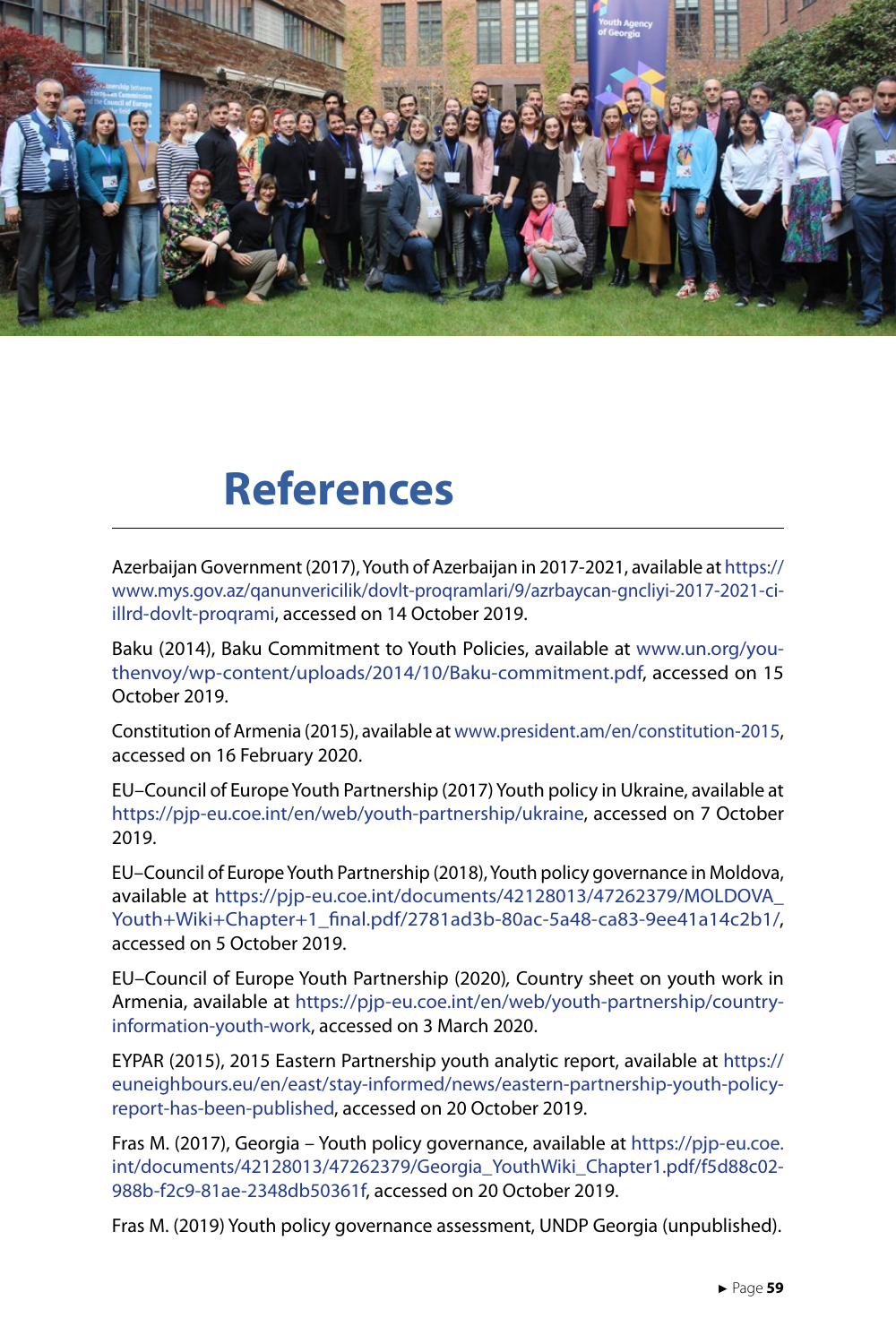Fras M. (2020) Evaluation of the Youth Worker Programme, UNDP Ukraine (unpublished).

Friedrich Ebert Foundation (FES) (2016), Generation in transition – youth study Georgia, available at [http://library.fes.de/pdf-files/bueros/georgien/13150.pdf,](http://library.fes.de/pdf-files/bueros/georgien/13150.pdf) accessed on 10 October 2019.

Georgia Youth Policy Monitor (2020), available at [https://youthplatform.gov.](https://youthplatform.gov.ge/?lang=en) [ge/?lang=en,](https://youthplatform.gov.ge/?lang=en) accessed on 15 April 2020.

Ignatovitch A. (2019) Youth policy in the Republic of Belarus, National Institute for Higher Education, Minsk.

Moldova Government (2014), National Strategy for Youth Sector Development 2020, available at [http://old.mts.gov.md/sites/default/files/document/attachments/anexa1\\_](http://old.mts.gov.md/sites/default/files/document/attachments/anexa1_strategia_nationala_de_dezvoltare_a_sectorului_de_tineret_pentru_anii_2014-2020.pdf) strategia nationala de dezvoltare a sectorului de tineret pentru anii 2014-2020. [pdf,](http://old.mts.gov.md/sites/default/files/document/attachments/anexa1_strategia_nationala_de_dezvoltare_a_sectorului_de_tineret_pentru_anii_2014-2020.pdf) accessed on 8 November 2019.

On the foundations of state youth policy in the Republic of Belarus (n.d.), available at [http://pravo.levonevsky.org/bazaby/zakon/zakb1381.htm,](http://pravo.levonevsky.org/bazaby/zakon/zakb1381.htm) accessed on 16 February 2020.

Salikau A. (2017a), Belarus – Youth policy governance, available at [https://pjp-eu.coe.](https://pjp-eu.coe.int/documents/42128013/47262379/Belarus_YouthWiki+Chapter+1.pdf/de7f8648-a5cc-ee7e-1afe-b778823db7d1) [int/documents/42128013/47262379/Belarus\\_YouthWiki+Chapter+1.pdf/de7f8648](https://pjp-eu.coe.int/documents/42128013/47262379/Belarus_YouthWiki+Chapter+1.pdf/de7f8648-a5cc-ee7e-1afe-b778823db7d1) [a5cc-ee7e-1afe-b778823db7d1](https://pjp-eu.coe.int/documents/42128013/47262379/Belarus_YouthWiki+Chapter+1.pdf/de7f8648-a5cc-ee7e-1afe-b778823db7d1), accessed on 3 October 2019.

Salikau A. (2017b), Country sheet on youth work in Belarus, available at [https://pjp](https://pjp-eu.coe.int/documents/42128013/47262550/Belarus-YW-Country+sheet-protected.pdf/26032783-a456-4eaf-3adb-ada9271259e9)[eu.coe.int/documents/42128013/47262550/Belarus-YW-Country+sheet-protected.](https://pjp-eu.coe.int/documents/42128013/47262550/Belarus-YW-Country+sheet-protected.pdf/26032783-a456-4eaf-3adb-ada9271259e9) [pdf/26032783-a456-4eaf-3adb-ada9271259e9,](https://pjp-eu.coe.int/documents/42128013/47262550/Belarus-YW-Country+sheet-protected.pdf/26032783-a456-4eaf-3adb-ada9271259e9) accessed on 3 October 2019.

SALTO (2019), Youth policy in Azerbaijan, available at [https://www.salto-youth.](https://www.salto-youth.net/rc/eeca/eecapublications/eecamanual/eecamanualazerbaijan/ythpolicyazer/) [net/rc/eeca/eecapublications/eecamanual/eecamanualazerbaijan/ythpolicyazer/,](https://www.salto-youth.net/rc/eeca/eecapublications/eecamanual/eecamanualazerbaijan/ythpolicyazer/) accessed on 5 October 2019.

Ukraine Government (2013), Strategy of Development of National Youth Policy to 2020, available at <https://zakon.rada.gov.ua/laws/show/532/2013>, accessed on 5 November 2019.

Ukraine Government (2015), [Roadmap for reform: Youth policy in Ukraine](file:///C:\Users\gallagher\AppData\Local\Microsoft\Windows\INetCache\Content.Outlook\9IFE9BPP\Roadmap%20for%20reform:%20Youth%20policy%20in%20Ukraine) (2015) available at <https://rm.coe.int/16806b940b>, accessed on 5 November 2019.

Ukraine Government (2016), Concept of the state social programme Youth of Ukraine 2016-20, available at https://zakon.rada.gov.ua/laws/show/1018-2015-%D1%80#n9, accessed on 5 November 2019.

Ukraine Government (2017a), Law On Education, available at [www.venice.coe.int/](http://www.venice.coe.int/webforms/documents/default.aspx?pdffile=CDL-REF(2017)047-e) [webforms/documents/default.aspx?pdffile=CDL-REF\(2017\)047-e](http://www.venice.coe.int/webforms/documents/default.aspx?pdffile=CDL-REF(2017)047-e), accessed on 2 November 2019.

Ukraine Government (2017b), Quality mark and quality criteria for youth centres, available at [https://zakon.rada.gov.ua/laws/show/z1061-17,](https://zakon.rada.gov.ua/laws/show/z1061-17) accessed on 5 November 2019.

Ukraine Government (2019), Annual state reports on the situation of youth, available at<http://dsmsu.gov.ua/index/ua/category/202>, accessed on 5 November 2019.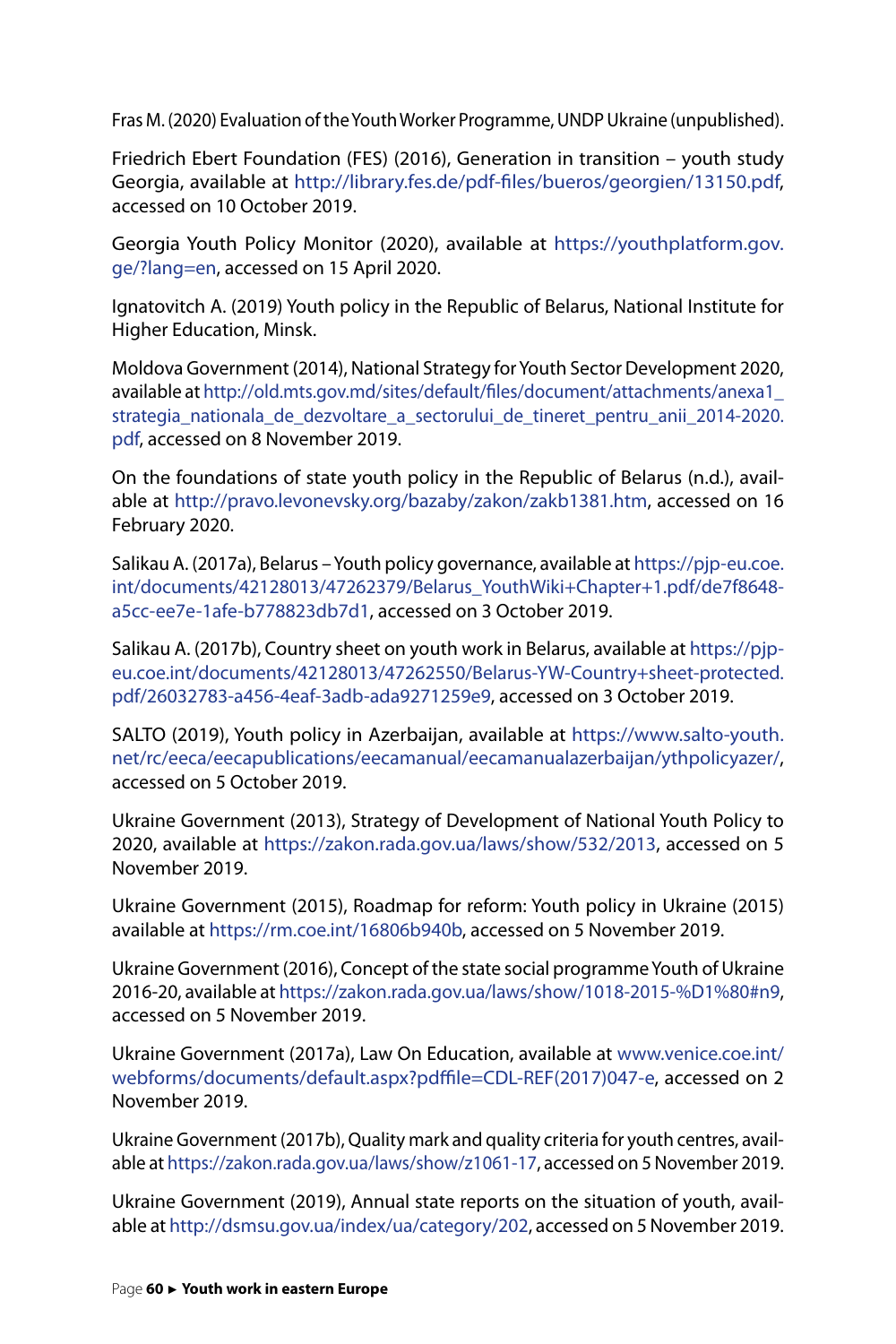Ukrinform (2020), "Head of youth and civil society development agency appointed", available at [www.ukrinform.ua/rubric-society/2869933-priznacili-golovu-derzagent](http://www.ukrinform.ua/rubric-society/2869933-priznacili-golovu-derzagentstva-rozvitku-molodi-i-gromadanskogo-suspilstva.html)[stva-rozvitku-molodi-i-gromadanskogo-suspilstva.html,](http://www.ukrinform.ua/rubric-society/2869933-priznacili-golovu-derzagentstva-rozvitku-molodi-i-gromadanskogo-suspilstva.html) accessed on 16 February 2020.

UNDP Armenia (2020), The future we want: youth aspirations in Armenia, available at [www.am.undp.org/content/armenia/en/home/ourwork/democraticgovernance/](http://www.am.undp.org/content/armenia/en/home/ourwork/democraticgovernance/successstories/the-future-we-want--youth-aspirations-in-armenia.html) [successstories/the-future-we-want--youth-aspirations-in-armenia.html](http://www.am.undp.org/content/armenia/en/home/ourwork/democraticgovernance/successstories/the-future-we-want--youth-aspirations-in-armenia.html), accessed on 3 November 2019.

UNDP Belarus (2020), Support to local development in the Republic of Belarus, available at [www.by.undp.org/content/belarus/en/home/projects/led\\_belarus.html,](http://www.by.undp.org/content/belarus/en/home/projects/led_belarus.html) accessed on 10 December 2019.

UNDP Ukraine (2020), New "youth worker" for new Ukraine, available at [www.ua.undp.](http://www.ua.undp.org/content/ukraine/en/home/presscenter/articles/2014/12/05/new-youth-worker-for-new-ukraine.html) [org/content/ukraine/en/home/presscenter/articles/2014/12/05/new-youth-worker](http://www.ua.undp.org/content/ukraine/en/home/presscenter/articles/2014/12/05/new-youth-worker-for-new-ukraine.html)[for-new-ukraine.html,](http://www.ua.undp.org/content/ukraine/en/home/presscenter/articles/2014/12/05/new-youth-worker-for-new-ukraine.html) accessed on 14 September 2020.

UNICEF Azerbaijan (2018), UNICEF Azerbaijan – Country Office Annual Report 2018, available at https://www.unicef.org/about/annualreport/files/Azerbaijan\_2018\_COAR. pdf, accessed on 15 October 2019.

United States Agency for International Development (USAID) (2018), 2018 Civil Society Organization Sustainability Index, available at [www.fhi360.org/sites/default/](http://www.fhi360.org/sites/default/files/media/documents/resource-csosi-2018-report-europe-eurasia.pdf) [files/media/documents/resource-csosi-2018-report-europe-eurasia.pdf](http://www.fhi360.org/sites/default/files/media/documents/resource-csosi-2018-report-europe-eurasia.pdf), accessed on 11 October 2019.

Youth Policy Labs (2014), Georgia – 2014 Youth policy factsheet, available at [www.](http://www.youthpolicy.org/factsheets/country/georgia/) [youthpolicy.org/factsheets/country/georgia/,](http://www.youthpolicy.org/factsheets/country/georgia/) accessed on 10 October 2019.

Youth Workers Association of Georgia (2020), available at [www.youthworkers.ge,](http://www.youthworkers.ge) accessed on 10 October 2019.

Youth Worker Certification Programme (2019), available at [www.youthworkers.ge/](http://www.youthworkers.ge/post.php?id=12) [post.php?id=12](http://www.youthworkers.ge/post.php?id=12), accessed on 10 October 2019.

Youth Worker Programme (2019), Youth Worker Programme portal, available at [http://](http://youth-worker.org.ua/about/) [youth-worker.org.ua/about/,](http://youth-worker.org.ua/about/) accessed on 5 November 2019.